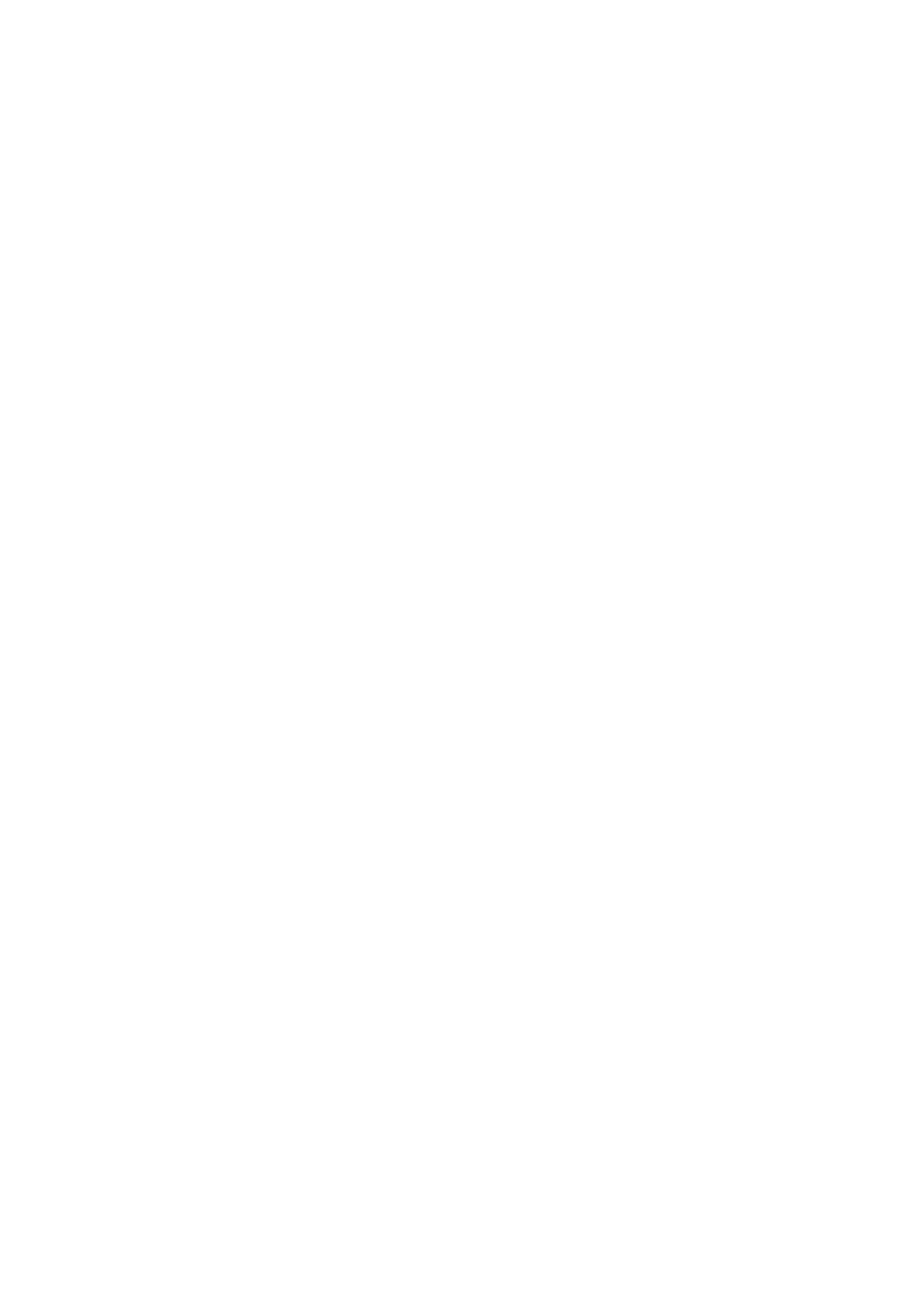

# **Anti-Money Laundering and Combating Terrorist Financing (General Insurance) Rules 2012**

**QFCRA Rules 2012-1**

made under the *7TFinancial Services Regulations*

# *4T***Contents**

Page

| <b>Chapter 1</b> | <b>General provisions</b>                    |   |
|------------------|----------------------------------------------|---|
| <b>Part 1.1</b>  | <b>Introductory</b>                          |   |
| 1.1.1            | Name of rules                                |   |
| 1.1.2            | Commencement                                 |   |
| 1.1.3            | General application of these rules           |   |
| 1.1.4            | Glossary                                     | 1 |
| <b>Part 1.2</b>  | <b>Key AML/CFT principles</b>                |   |
| 1.2.1            | Principle 1—senior management responsibility |   |

| 1.2.1           | Principle 1—senior management responsibility                 |            |
|-----------------|--------------------------------------------------------------|------------|
| 1.2.2           | Principle 2—risk-based approach                              |            |
| 1.2.3           | Principle 3-know your customer                               |            |
| 1.2.4           | Principle 4—effective reporting                              |            |
| 1.2.5           | Principle 5—high standard screening and appropriate training |            |
| VZ <sub>1</sub> | Anti-Money Laundering and Combating Terrorist Financing      | contents 1 |

(General Insurance) Rules 2012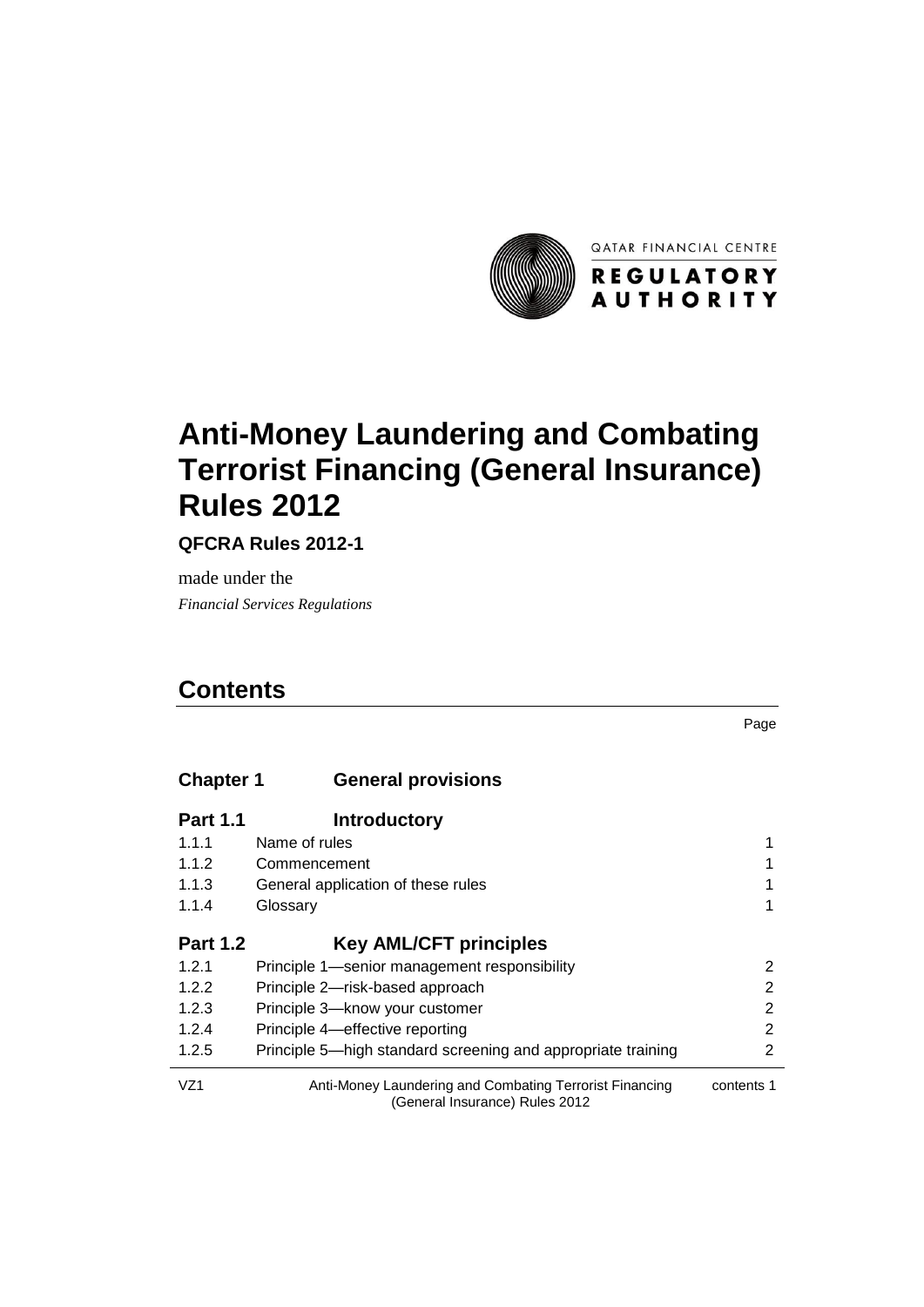|                  |                                                                   | Page           |
|------------------|-------------------------------------------------------------------|----------------|
| 1.2.6            | Principle 6-evidence of compliance                                | 3              |
| <b>Part 1.3</b>  | <b>Key terms</b>                                                  |                |
| 1.3.1            | What is a firm and a general insurance firm?                      | 4              |
| 1.3.2            | Who is a customer?                                                | 4              |
| <b>Chapter 2</b> | <b>General AML and CFT responsibilities</b>                       |                |
| <b>Part 2.1</b>  | The firm                                                          |                |
| 2.1.1            | Firms to develop AML/CFT programme                                | 5              |
| 2.1.2            | Policies must be risk-sensitive, appropriate and adequate         | 6              |
| 2.1.3            | Matters to be covered by policies                                 | 6              |
| 2.1.4            | Assessment and review of policies                                 | $\overline{7}$ |
| 2.1.5            | Compliance by officers, employees, agents                         | $\overline{7}$ |
| 2.1.6            | Application of AML/CFT Law requirements, policies to branches and |                |
|                  | associates                                                        | 8              |
| 2.1.7            | Application of AML/CFT Law requirements, policies to outsourced   |                |
|                  | functions and activities                                          | 10             |
| <b>Part 2.2</b>  | <b>Senior management</b>                                          |                |
| 2.2.1            | Overall senior management responsibility                          | 12             |
| 2.2.2            | Particular responsibilities of senior management                  | 12             |
| <b>Part 2.3</b>  | <b>MLRO and deputy MLRO</b>                                       |                |
| Division 2.3.A   | Appointment of MLRO and deputy MLRO                               |                |
| 2.3.1            | Appointment-MLRO and deputy MLRO                                  | 14             |
| 2.3.2            | Eligibility to be MLRO or deputy MLRO                             | 14             |
| Division 2.3.B   | <b>Roles of MLRO and deputy MLRO</b>                              |                |
| 2.3.3            | General responsibilities of MLRO                                  | 15             |
| 2.3.4            | Particular responsibilities of MLRO                               | 15             |
| 2.3.5            | Role of deputy MLRO                                               | 16             |
| 2.3.6            | How MLRO must carry out role                                      | 16             |
| Division 2.3.C   | Reporting by MLRO to senior management                            |                |
| 2.3.7            | <b>MLRO</b> reports                                               | 17             |
| 2.3.8            | Minimum annual report by MLRO                                     | 17             |
| 2.3.9            | Consideration of MLRO reports                                     | 18             |
| 2.3.10           | Annual reports                                                    | 19             |
| contents 2       | Anti-Money Laundering and Combating Terrorist Financing           | VZ1            |

(General Insurance) Rules 2012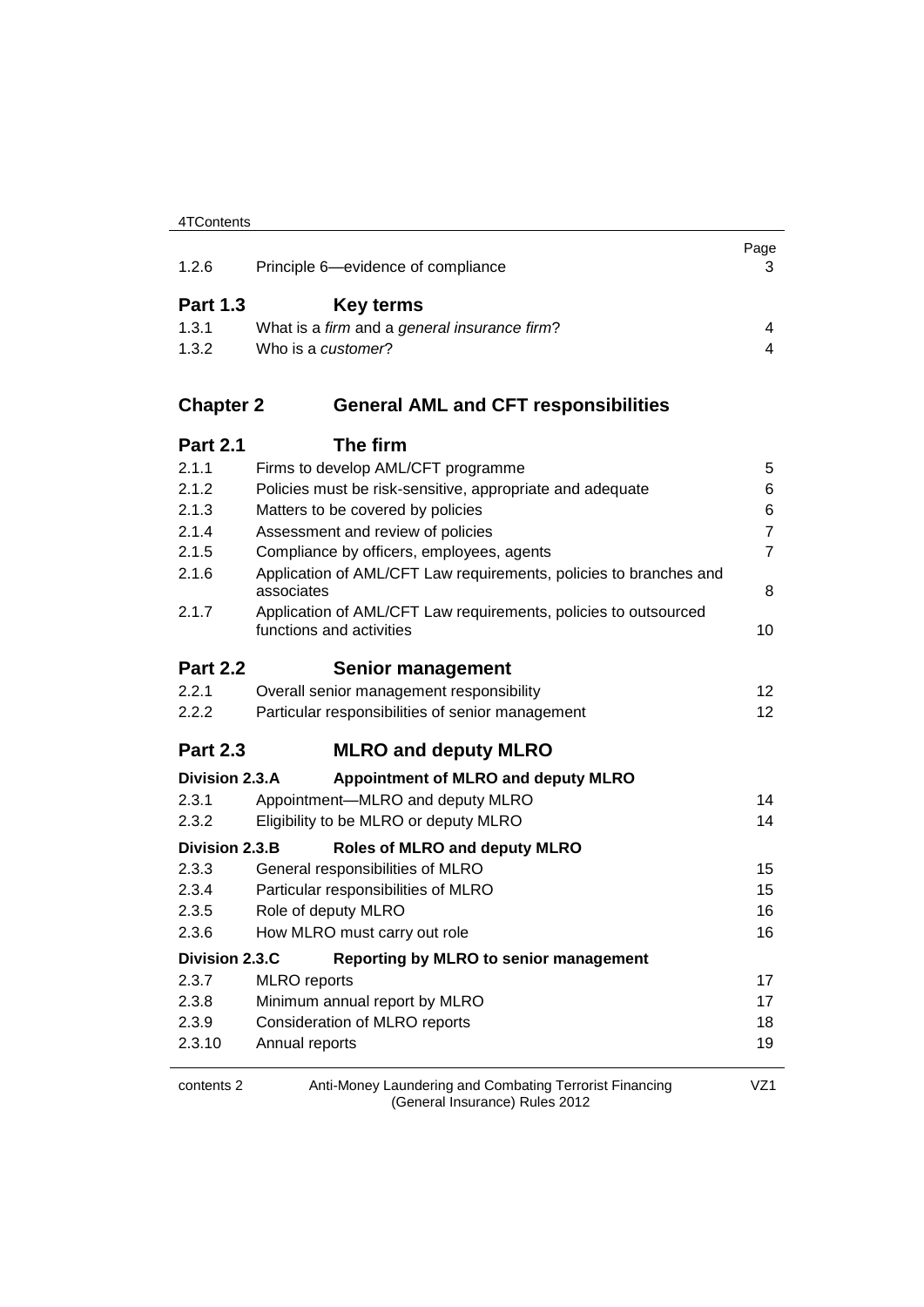|                  |                                                                                           | 4TContents |
|------------------|-------------------------------------------------------------------------------------------|------------|
|                  |                                                                                           | Page       |
| 2.3.11           | Visits by non-resident MLRO                                                               | 19         |
| 2.3.12           | Regulatory Authority may direct firm to appoint resident MLRO                             | 19         |
| <b>Chapter 3</b> | The risk-based approach                                                                   |            |
| 3.1.1            | Firms must conduct risk assessment and decide risk mitigation                             | 21         |
| 3.1.2            | Approach to risk mitigation must be based on suitable methodology                         | 21         |
| <b>Chapter 4</b> | Know your customer                                                                        |            |
| <b>Part 4.1</b>  | Know your customer—general                                                                |            |
| 4.1.1            | Know your customer principle-general                                                      | 23         |
| <b>Part 4.2</b>  | Know your customer—key term                                                               |            |
| 4.2.1            | What is ongoing monitoring?                                                               | 24         |
| <b>Part 4.3</b>  | <b>Enhanced CDD and ongoing monitoring</b>                                                |            |
| 4.3.1            | More careful CDD and ongoing monitoring-general                                           | 25         |
| <b>Chapter 5</b> | <b>Reporting and tipping off</b>                                                          |            |
| <b>Part 5.1</b>  | <b>Reporting requirements</b>                                                             |            |
| Division 5.1.A   | <b>Reporting requirements-general</b>                                                     |            |
| 5.1.1            | Unusual and inconsistent transactions                                                     | 26         |
| Division 5.1.B   | <b>Internal reporting</b>                                                                 |            |
| 5.1.2            | Internal reporting policies                                                               | 27         |
| 5.1.3            | Access to MLRO                                                                            | 27         |
| 5.1.4            | Obligation of officer or employee to report to MLRO                                       | 27         |
| 5.1.5            | Obligations of MLRO on receipt of internal report                                         | 29         |
|                  | Division 5.1.C External reporting                                                         |            |
| 5.1.6            | External reporting policies                                                               | 30         |
| 5.1.7            | Obligation of firm to report to FIU                                                       | 30         |
| 5.1.8            | Obligation not to destroy records relating to customer under<br>investigation             | 32         |
| 5.1.9            | Firm may restrict or terminate business relationship                                      | 32         |
| Division 5.1.D   | <b>Reporting records</b>                                                                  |            |
| 5.1.10           | Reporting records to be made by MLRO                                                      | 33         |
| VZ1              | Anti-Money Laundering and Combating Terrorist Financing<br>(General Insurance) Rules 2012 | contents 3 |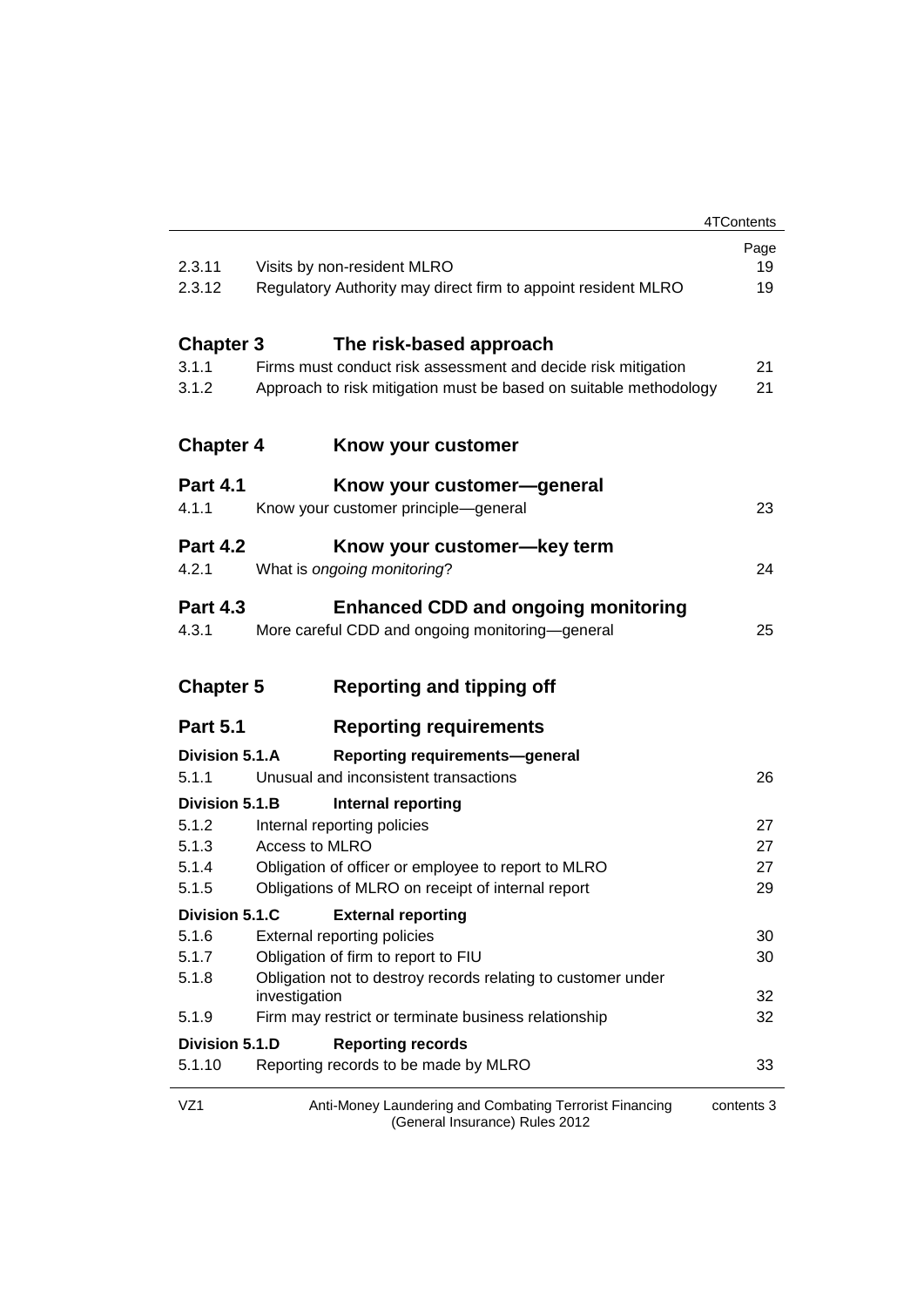| 4TContents |  |
|------------|--|
|            |  |

|                  |                                                              | Page |
|------------------|--------------------------------------------------------------|------|
| <b>Part 5.2</b>  | <b>Tipping off</b>                                           |      |
| 5.2.1            | What is tipping off?                                         | 34   |
| 5.2.2            | Firm must ensure no tipping off occurs                       | 34   |
| 5.2.3            | Information relating to suspicious transaction reports to be |      |
|                  | safeguarded                                                  | 35   |
| <b>Chapter 6</b> | <b>Screening and training requirements</b>                   |      |
| <b>Part 6.1</b>  | <b>Screening procedures</b>                                  |      |
| 6.1.1            | Screening procedures-particular requirements                 | 36   |
| <b>Part 6.2</b>  |                                                              |      |
| 6.2.1            | <b>AML/CFT training programme</b>                            | 38   |
|                  | Appropriate AML/CFT training programme to be delivered       |      |
| 6.2.2            | Training must be maintained and reviewed                     | 39   |
| <b>Chapter 7</b> | Providing documentary evidence of                            |      |
|                  | compliance                                                   |      |
| <b>Part 7.1</b>  | General record-keeping obligations                           |      |
| 7.1.1            | Records about compliance                                     | 41   |
| 7.1.2            | How long records must be kept                                | 42   |
| 7.1.3            | Retrieval of records                                         | 42   |
| <b>Part 7.2</b>  | <b>Particular record-keeping obligations</b>                 |      |
| 7.2.1            | Records for customers and transactions                       | 43   |
| 7.2.2            | Training records                                             | 44   |
|                  |                                                              |      |
| Glossary         |                                                              | 45   |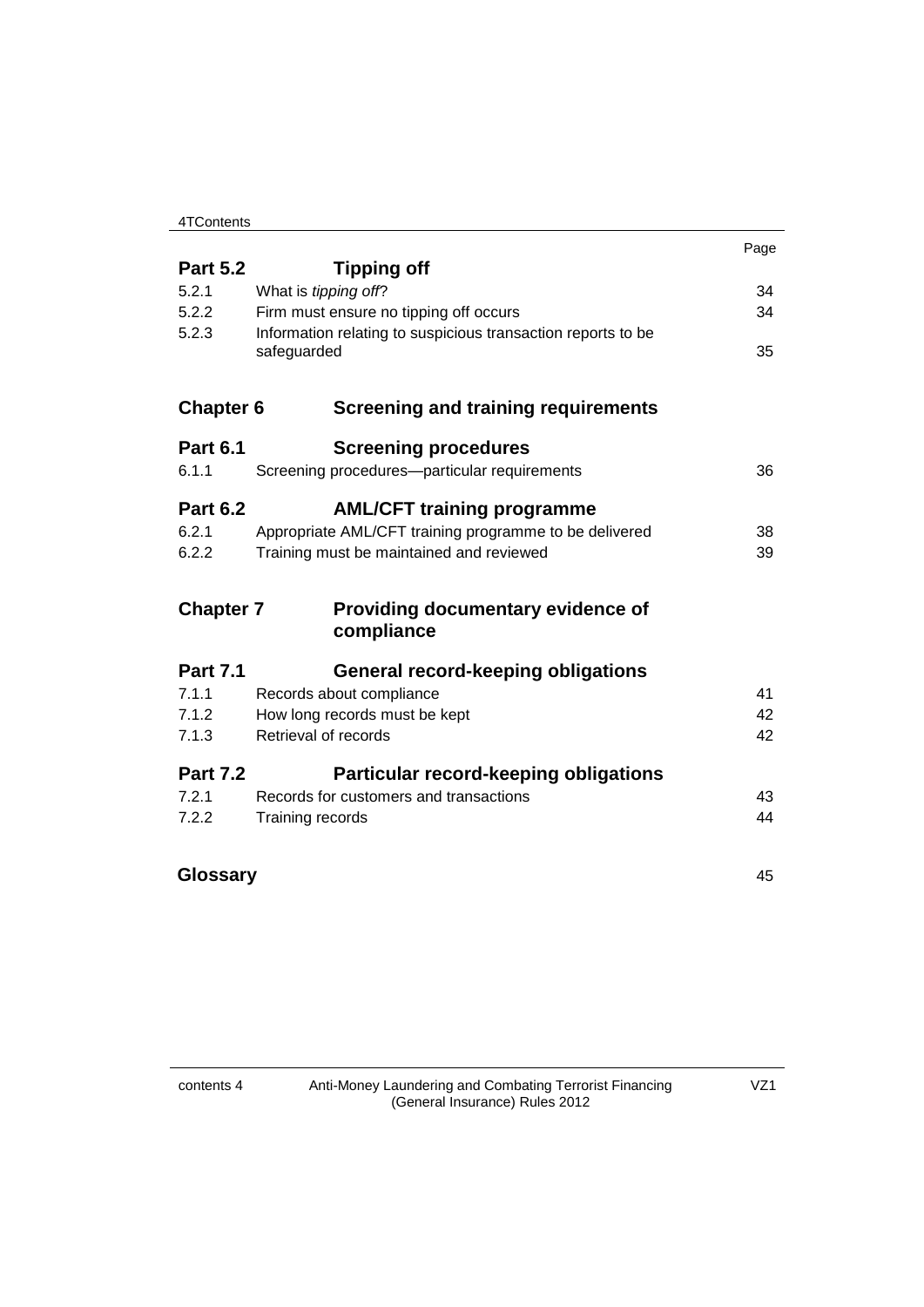Rule 1.1.1

page 1

# **2Thapter 1 3Thapter 1 3Thapter 1 3Thapter 1 3Thapter 1 3Thapter 1 3Thapter 1 3Thapter 1 3Thapter 1 3Thapter 1 3Thapter 1 3Thapter 1 3Thapter 1 3Thapter 1 3Thapter 1 3Thapter 1 3Thapter 1**

### **Part 1.1 Introductory**

#### **1.1.1 Name of rules**

These rules are the *Anti-Money Laundering and Combating Terrorist Financing (General Insurance) Rules 2012 (or AMLG).* 

#### **1.1.2 Commencement**

These rules commence on 1 February 2013.

#### **1.1.3 General application of these rules**

These rules apply to general insurance firms. *Note General insurance firm* is defined in r 1.3.1.

#### **1.1.4 Glossary**

The glossary at the end of these rules is part of these rules.

- *Note 1* There are also relevant definitions in the *INAP* glossary. To assist the reader, the fact that a definition in that glossary applies to an expression used in these rules is usually indicated by the expression's being in italics (not bold italics) where it is used in these rules.
- *Note 2* By contrast, an expression defined in the glossary to these rules is not in italics where it is used in these rules.
- *Note 3* For the application of definitions, see *INAP*, r 2.1.8 (Application of definitions).
- *Note 4* A note in or to these rules is explanatory and is not part of the rules (see *INAP*, r 2.1.6 (1) (a) and r 2.1.7).
- *Note 5* However, examples and guidance are part of these rules (see *INAP*, r 2.1.4 (1) (b) and (2)).
- *Note* 6 An example is not exhaustive, and may extend, but does not limit the meaning of these rules or the particular provision of these rules to which it relates (see *INAP*, r 2.1.5).
- *Note* 7 For the effect of guidance, see *FSR*, art 17 (4).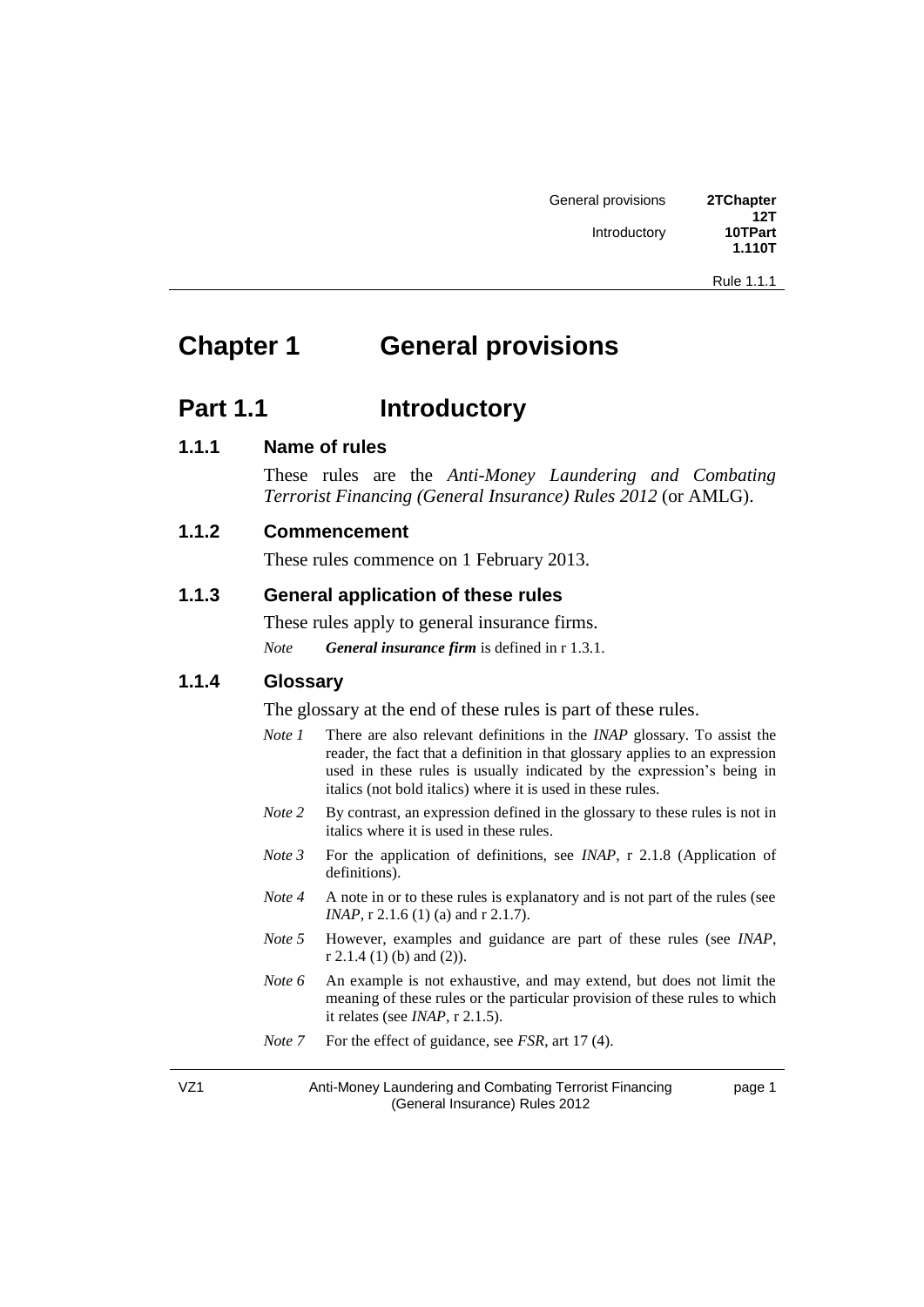| 2TChapter<br>12T  | General provisions     |
|-------------------|------------------------|
| 10TPart<br>1.210T | Key AML/CFT principles |

Rule 1.2.1

# **Part 1.2 10TP Key AML/CFT** principles

#### **1.2.1 Principle 1—senior management responsibility**

The senior management of a firm must ensure that the firm's policies, procedures, systems and controls appropriately and adequately address the requirements of the AML/CFT Law and these rules.

*Note Firm* is defined in r 1.3.1 and *senior management* is defined in the glossary.

### **1.2.2 Principle 2—risk-based approach**

A firm must adopt a risk-based approach to these rules and their requirements.

### **1.2.3 Principle 3—know your customer**

A firm must know each of its customers to the extent appropriate for the customer's risk profile.

*Note Customer* is defined in the glossary.

### **1.2.4 Principle 4—effective reporting**

A firm must have effective measures in place to ensure that there is internal and external reporting whenever money laundering or terrorist financing is known or suspected.

### **1.2.5 Principle 5—high standard screening and appropriate training**

A firm must—

- (a) have adequate screening procedures to ensure high standards when appointing or employing officers and employees; and
- (b) have an appropriate ongoing AML/CFT training programme for its officers and employees.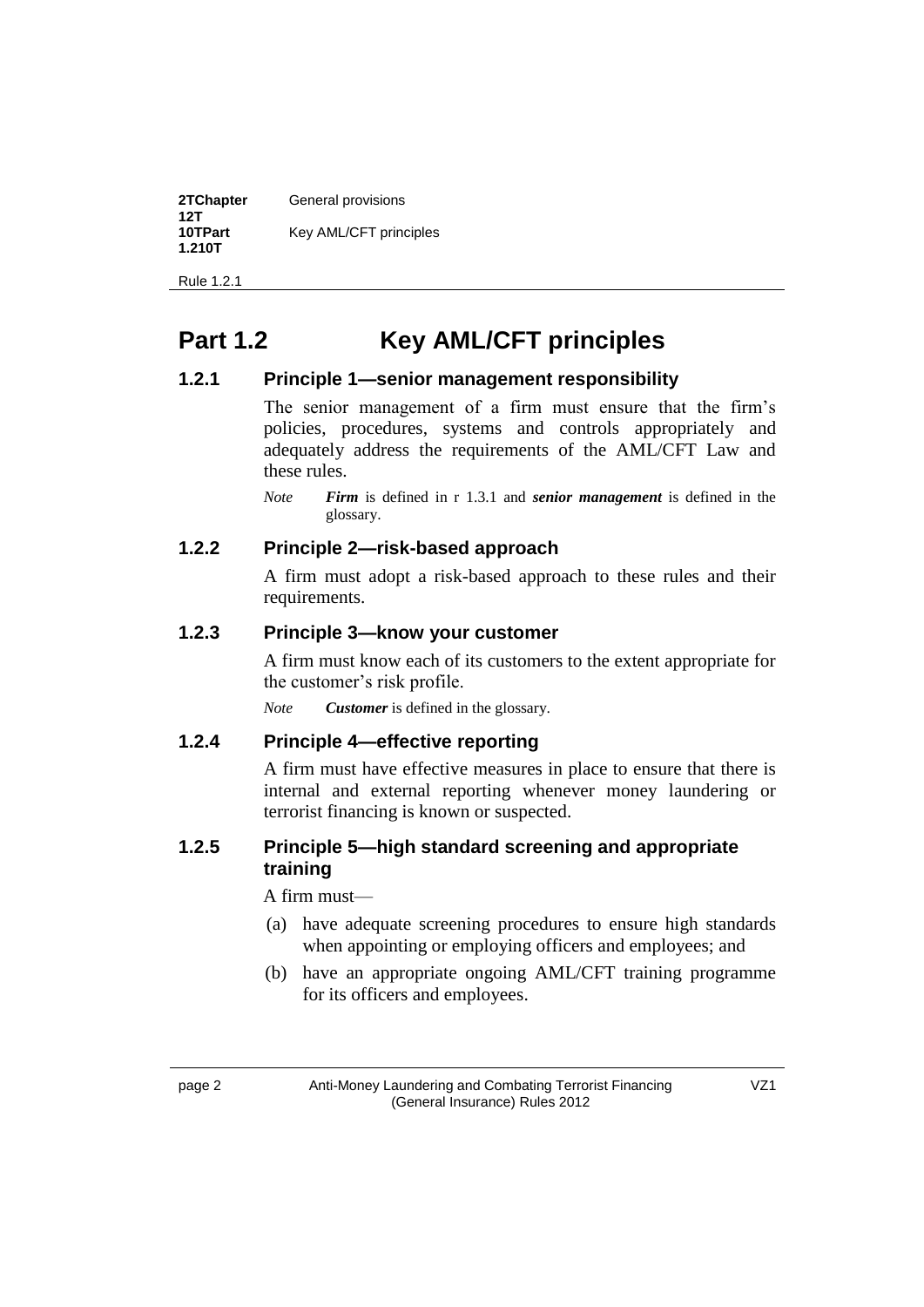| General provisions     | 2TChapter      |
|------------------------|----------------|
| Key AML/CFT principles | 12T<br>10TPart |
|                        | 1.210T         |

Rule 1.2.6

### **1.2.6 Principle 6—evidence of compliance**

A firm must be able to provide documentary evidence of its compliance with the requirements of the AML/CFT Law and these rules.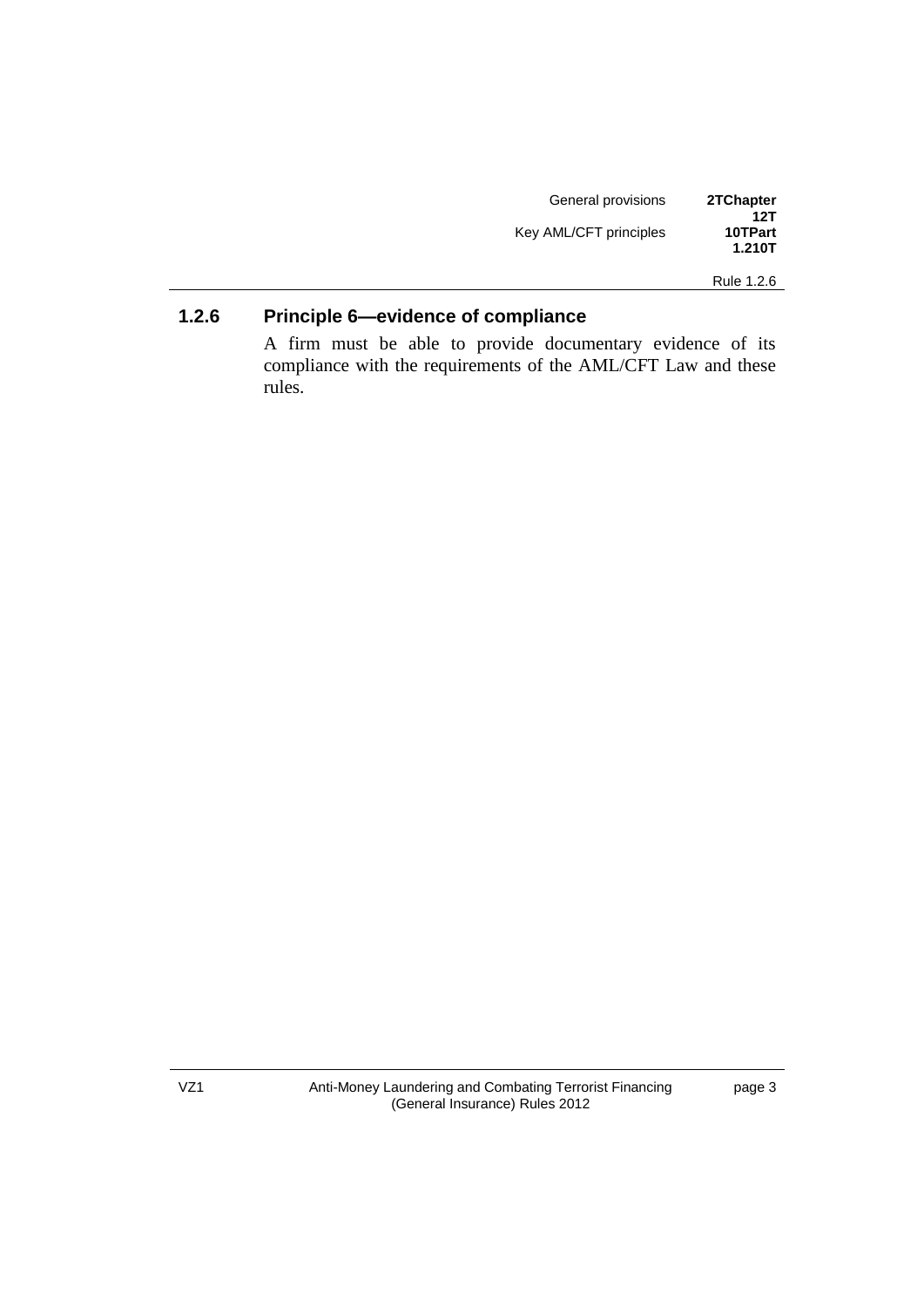| 2TChapter<br>12T  | General provisions |
|-------------------|--------------------|
| 10TPart<br>1.310T | Key terms          |

Rule 1.3.1

# **Part 1.3 Key terms**

#### **1.3.1 What is a** *firm* **and a** *general insurance firm***?**

A **general insurance firm** (or **firm**) is an *authorised firm* that is authorised to conduct, in or from the *QFC*, only either or both of the following *regulated activities*:

- (a) *general insurance business*;
- (b) insurance mediation (within the meaning given by *IMEB*, rule 1.2.2) in relation to either or both of—
	- (i) *general insurance contracts*; and
	- (ii) *non-investment insurance contracts*.
- *Note* A firm that conducts any other *regulated activity* (whether or not it also conducts a *regulated activity* mentioned in r 1.3.1*f* in or from the QFC must comply with the *Anti-Money Laundering and Combating Terrorist Financing Rules 2010*—see those rules.

#### **1.3.2 Who is a** *customer***?**

A *customer*, in relation to a person  $(A)$ , includes any person  $(B)$ who engages in, or who has contact with A with a view to engaging in, any transaction with A or a member of A's group—

- (a) on B's own behalf; or
- (b) as agent for or on behalf of another person;

and, to remove any doubt, also includes a client or investor, or prospective client or investor, of A or a member of A's group.

*Note Transaction* and *group* are defined in the glossary.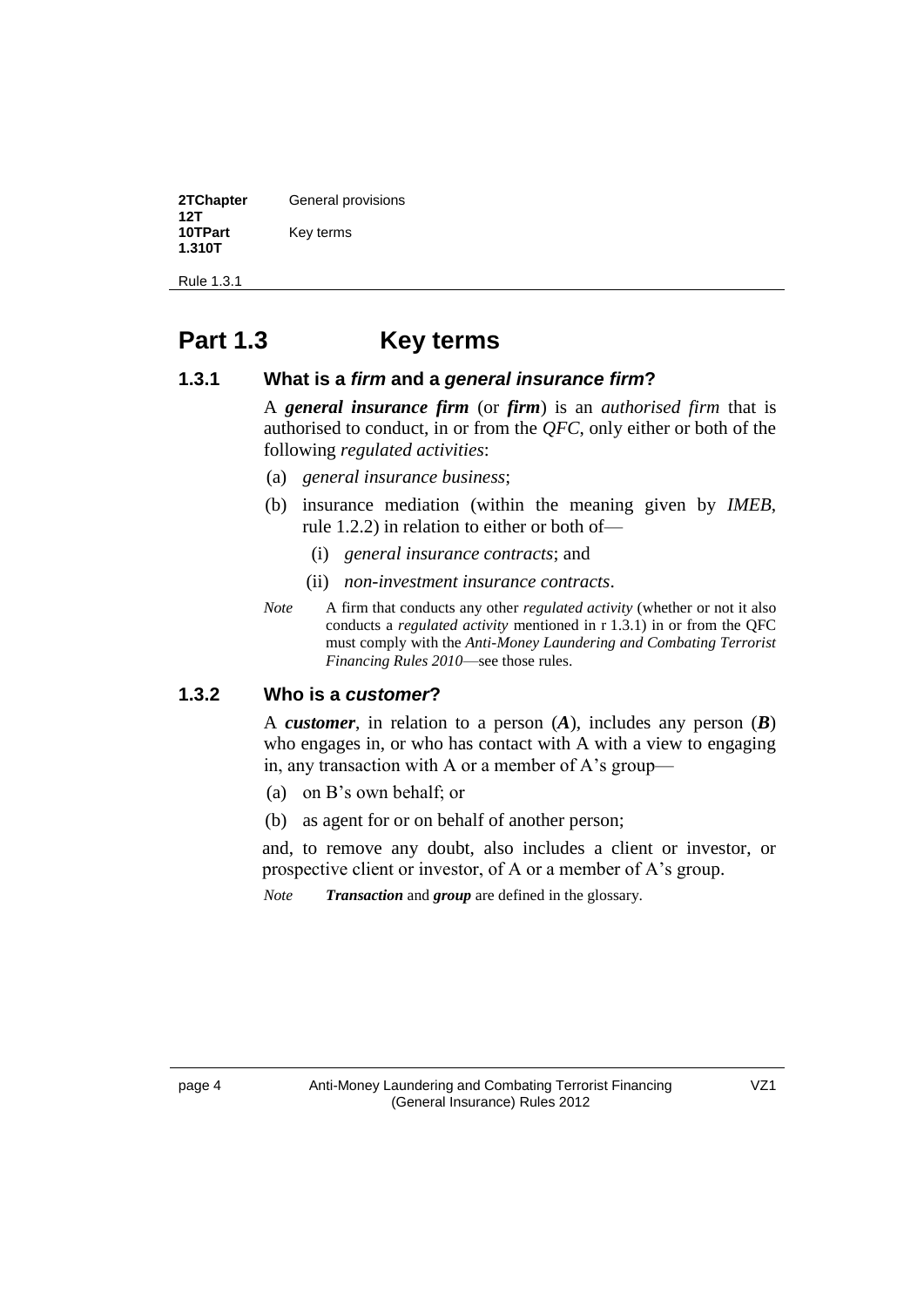# **2The Stephend AML and CFT responsibilities**

### **Part 2.1 The firm**

#### **2.1.1 Firms to develop AML/CFT programme**

- (1) A firm must develop a programme against money laundering and terrorist financing.
- (2) The type and extent of the measures adopted by the firm as part of its programme must be appropriate having regard to the risk of money laundering and terrorist financing and the size, complexity and nature of its business.
- (3) However, the programme must, as a minimum, include the following:
	- (a) developing, establishing and maintaining internal policies, procedures, systems and controls to identify and prevent money laundering and terrorist financing;
		- *Note* See also r 2.1.2 (Policies must be risk-sensitive, appropriate and adequate).
	- (b) adequate screening procedures to ensure high standards when appointing or employing officers or employees;
		- *Note See also pt 6.1 (Screening procedures).*
	- (c) an appropriate ongoing training programme for its officers and employees;
		- *Note* See also pt 6.2 (AML/CFT training programme).
	- (e) appropriate compliance management arrangements;
		- *Note* See also the following provisions:
			- r 2.1.5 (Compliance by officers, employees, agents)
			- r 2.1.6 (Application of AML/CFT Law requirements, policies to branches and associates)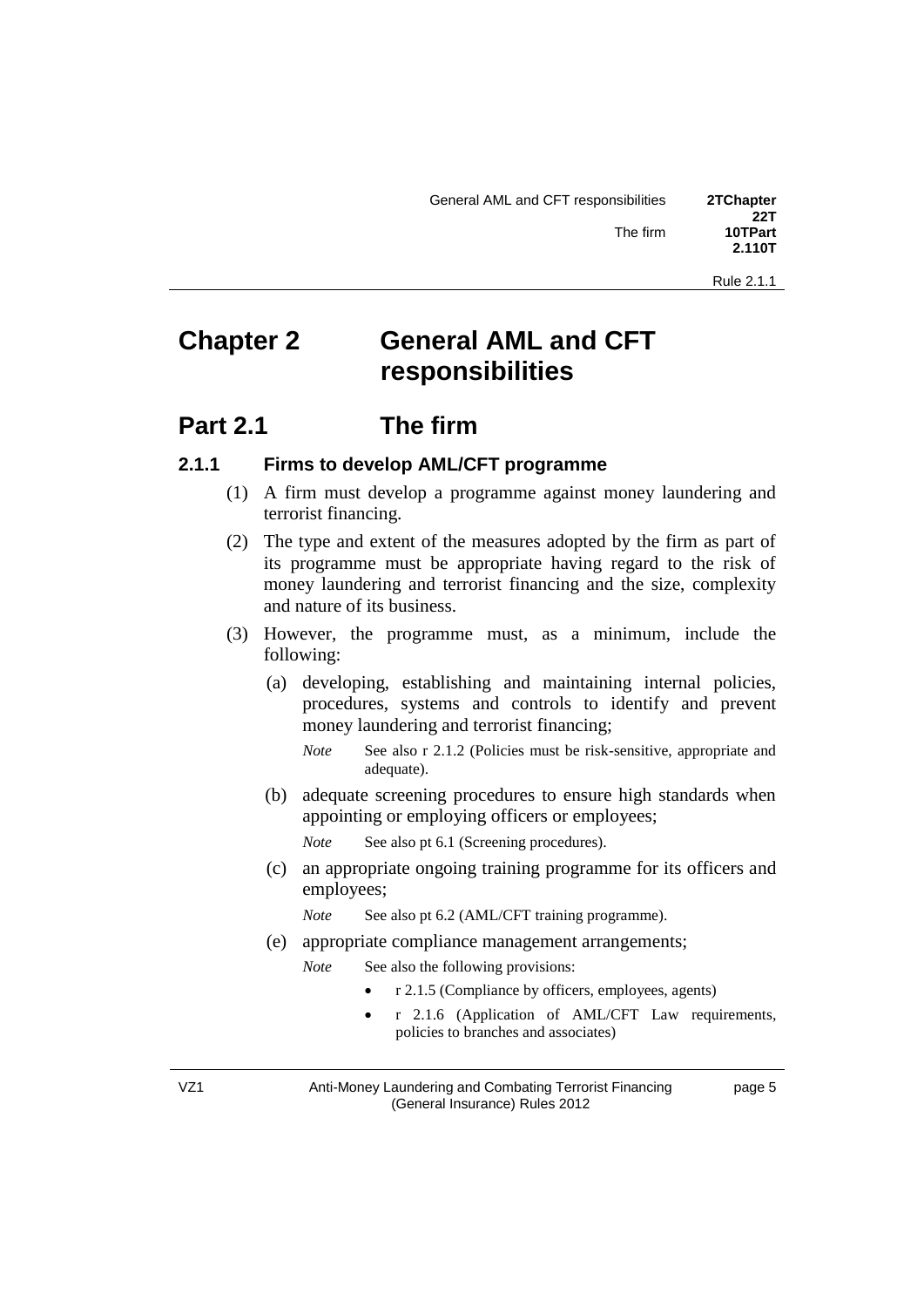| 2TChapter<br>22T  | General AML and CFT responsibilities |
|-------------------|--------------------------------------|
| 10TPart<br>2.110T | The firm                             |

- r 2.1.7 (Application of AML/CFT Law requirements, policies to outsourced functions and activities).
- (f) the appropriate ongoing assessment and review of the policies, procedures, systems and controls.
	- *Note* See also r 2.1.4 (Assessment and review of policies).

### **2.1.2 Policies must be risk-sensitive, appropriate and adequate**

A firm's AML/CFT policies, procedures, systems and controls must be risk-sensitive, appropriate and adequate having regard to the risk of money laundering and terrorist financing and the size, complexity and nature of its business.

### **2.1.3 Matters to be covered by policies**

- (1) A firm's AML/CFT policies, procedures, systems and controls must, as a minimum, cover the following:
	- (a) customer due diligence measures and ongoing monitoring;
	- (b) record making and retention;
	- (c) detection of suspicious transactions;
	- (d) internal and external reporting obligations;
	- (e) communication of the policies, procedures, systems and controls to the firm's officers and employees;
	- (f) anything else required under the AML/CFT Law or these rules.
- (2) Without limiting subrule (1), the firm's AML/CFT policies, procedures, systems and controls must—
	- (a) provide for the identification and scrutiny of—
		- (i) complex or unusual large transactions, and unusual patterns of transactions, that have no apparent economic or visible lawful purpose; and
		- (ii) any other transactions that the firm considers particularly likely by their nature to be related to money laundering or terrorist financing; and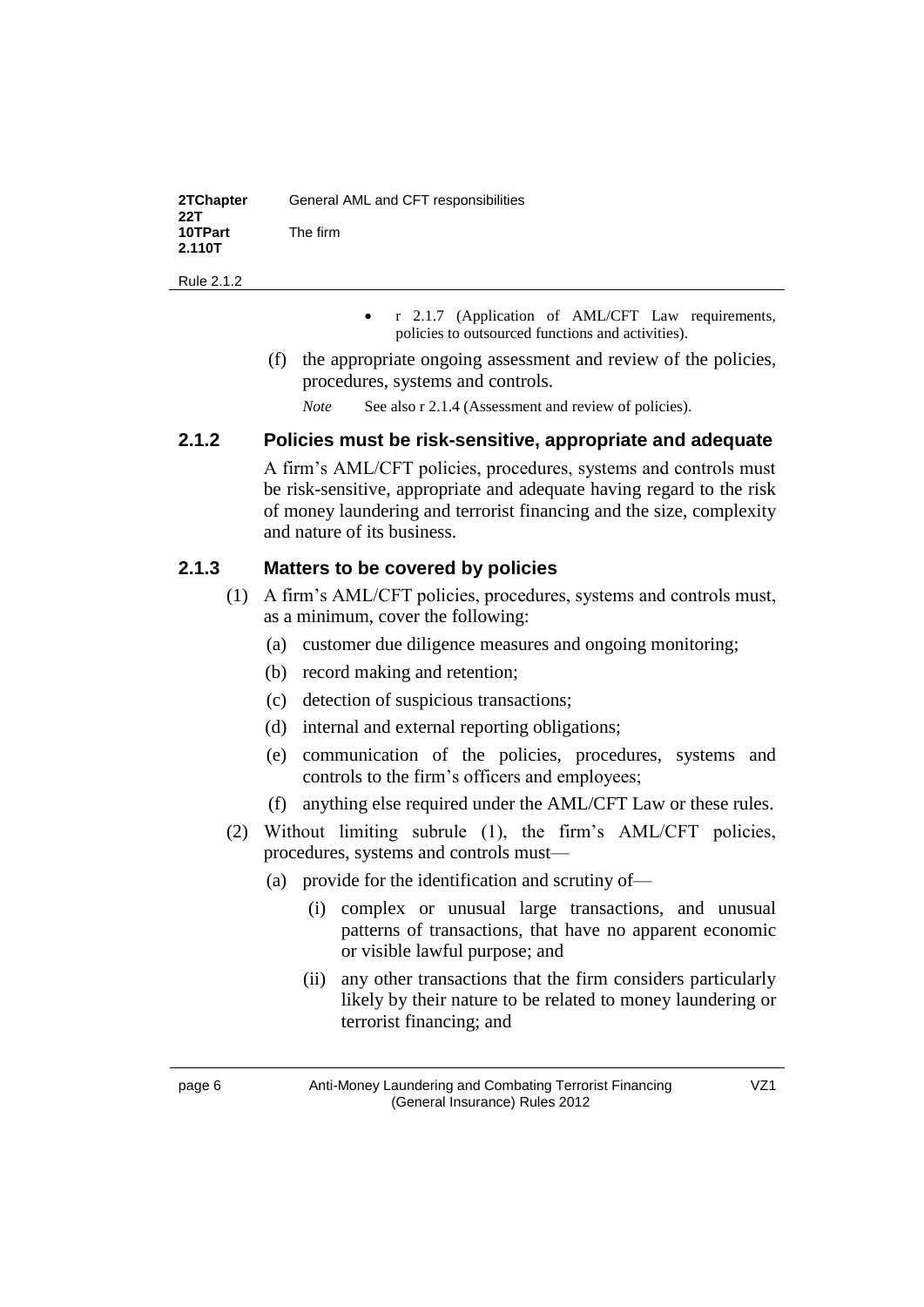| General AML and CFT responsibilities | 2TChapter<br>22T  |
|--------------------------------------|-------------------|
| The firm                             | 10TPart<br>2.110T |

- (b) require the taking of enhanced customer due diligence measures to identify and prevent the use for money laundering or terrorist financing of products and transactions that might favour anonymity; and
- (c) before any function or activity is outsourced by the firm, require an assessment to be made and documented of the money laundering and terrorist financing risks associated with the outsourcing; and
	- *Note Outsourcing* is defined in the glossary. See also r 2.1.7 (Application of AML/CFT Law requirements, policies to outsourced functions and activities).
- (d) require the risks associated with the outsourcing of a function or activity by the firm to be monitored on an ongoing basis; and
- (e) require everyone in the firm to comply with the requirements of the AML/CFT Law and these rules in relation to the making of suspicious transaction reports; and
	- *Note* See also r 2.1.5 (Compliance by officers, employees, agents).
- (f) be designed to ensure that the firm can otherwise comply, and does comply, with the AML/CFT Law and these rules.

#### **2.1.4 Assessment and review of policies**

A firm must annually assess the adequacy and effectiveness of its AML/CFT policies, procedures, systems and controls in identifying and preventing money laundering and terrorist financing.

*Note* For other annual assessments and reviews, see the following provisions:

- r 2.3.8 (Minimum annual report by MLRO)
- r 2.3.9 (Consideration of MLRO reports)

#### **2.1.5 Compliance by officers, employees, agents**

- (1) A firm must ensure that its officers, employees, agents and contractors, wherever they are, comply with—
	- (a) the requirements of the AML/CFT Law and these rules; and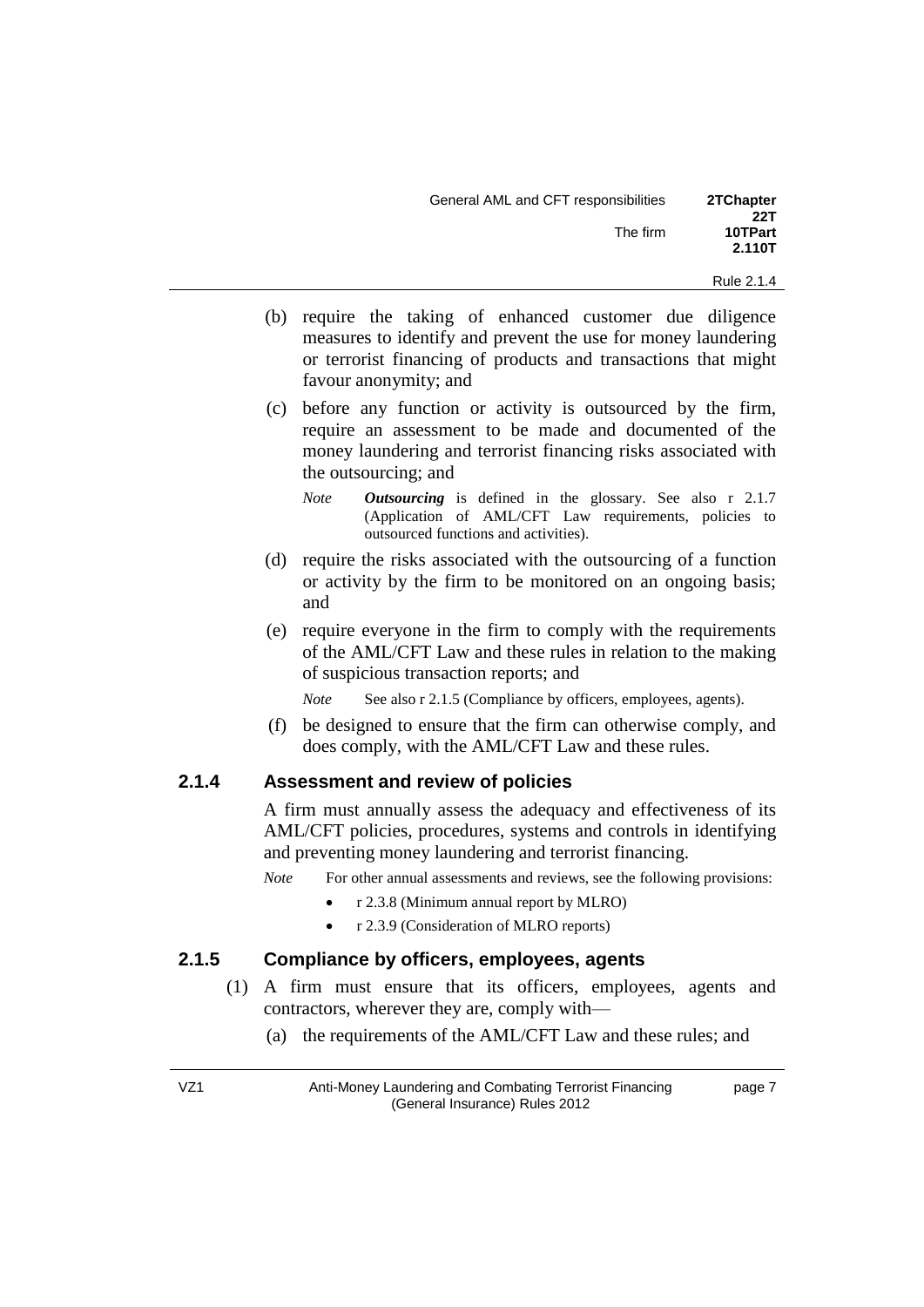| 2TChapter<br>22T  | General AML and CFT responsibilities |
|-------------------|--------------------------------------|
| 10TPart<br>2.110T | The firm                             |

(b) its AML/CFT policies, procedures, systems and controls;

except so far as the law of another jurisdiction prevents the application of this subrule.

*Note Employee* and *another jurisdiction* are defined in the glossary.

- (2) Without limiting subrule (1), the firm's AML/CFT policies, procedures, systems and controls must—
	- (a) require officers, employees, agents and contractors, wherever they are, to provide suspicious transaction reports for transactions in, from or to this jurisdiction to the firm's MLRO; and
	- (b) provide timely, unrestricted access by the firm's senior management and MLRO, and by the Regulator and FIU, to documents and information of the firm, wherever they are held, that relate directly or indirectly to transactions in, from or to this jurisdiction;

except so far as the law of another jurisdiction prevents the application of this subrule.

- (3) Subrule (2) (a) does not prevent a suspicious transaction report also being made in another jurisdiction for a transaction in, from or to this jurisdiction.
- (4) This rule does not prevent the firm from applying higher, consistent standards in its AML/CFT policies, procedures, systems and controls in relation to customers whose transactions or operations extend over a number of jurisdictions.
- (5) If the law of another jurisdiction prevents the application of a provision of this rule to an officer, employee, agent or contractor of the firm, the firm must immediately tell the Regulator about the matter.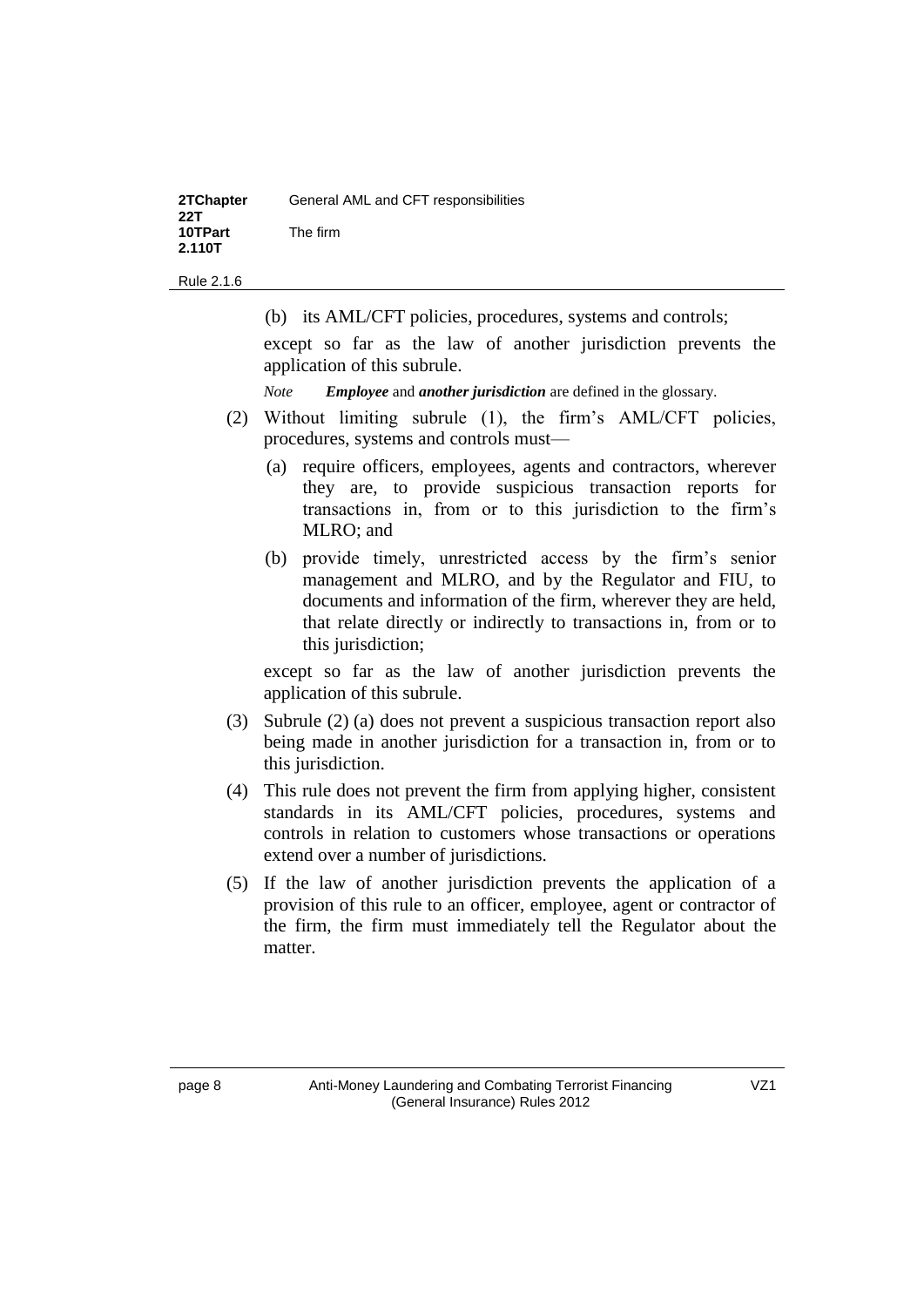#### **2.1.6 Application of AML/CFT Law requirements, policies to branches and associates**

(1) This rule applies to a firm if it has a branch in a foreign jurisdiction, or an associate in a foreign jurisdiction over which it can exercise control.

*Note Foreign jurisdiction* and *associate* are defined in the glossary.

- (2) The firm must ensure that the branch or associate, and the officers, employees, agents and contractors of the branch or associate, wherever they are, comply with—
	- (a) the requirements of the AML/CFT Law and these rules; and
	- (b) the firm's AML/CFT policies, procedures, systems and controls;

except so far as the law of another jurisdiction prevents the application of this subrule.

- (3) Without limiting subrule (2), the firm's AML/CFT policies, procedures, systems and controls must—
	- (a) require the branch or associate, and the officers, employees, agents and contractors of the branch or associate, wherever they are, to provide suspicious transaction reports for transactions in, from or to this jurisdiction to the firm's MLRO; and
	- (b) provide timely, unrestricted access by the firm's senior management and MLRO, and by the Regulator and FIU, to documents and information of the branch or associate, wherever they are held, that relate directly or indirectly to transactions in, from or to this jurisdiction;

except so far as the law of another jurisdiction prevents the application of this subrule.

(4) Subrule (3) (a) does not prevent a suspicious transaction report also being made in another jurisdiction for a transaction in, from or to this jurisdiction.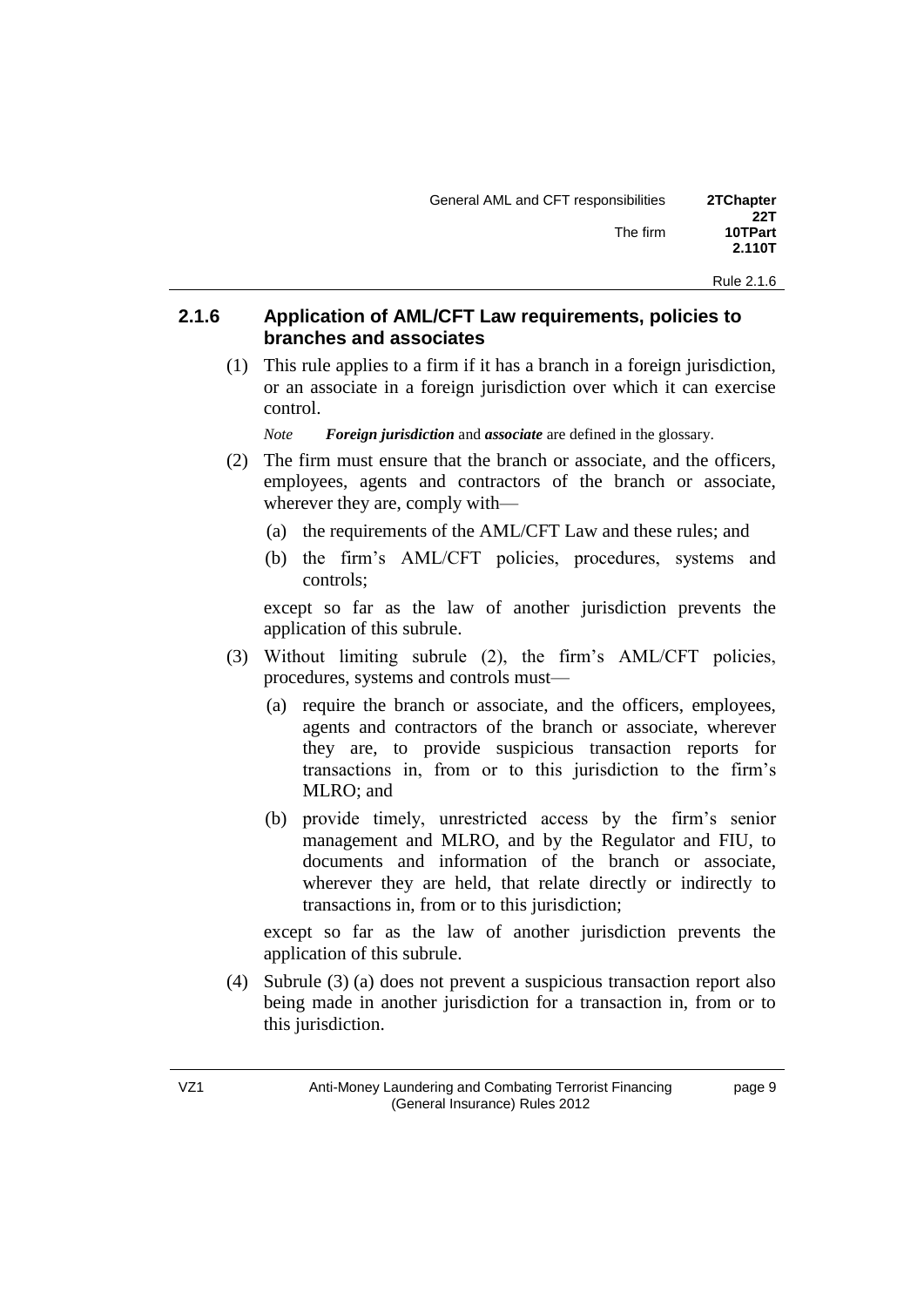| 2TChapter<br>22T  | General AML and CFT responsibilities |
|-------------------|--------------------------------------|
| 10TPart<br>2.110T | The firm                             |

- (5) Despite subrule (2), if the AML/CFT requirements of this jurisdiction and another jurisdiction differ, the branch or associate must apply the requirements that impose the highest standard, except so far as the law of another jurisdiction prevents the application of this subrule.
- (6) Also, this rule does not prevent the firm and its branches, or the firm and the other members of its group, from applying higher, consistent standards in their AML/CFT policies, procedures, systems and controls in relation to customers whose transactions or operations extend across the firm and its branches or the firm and the other members of its group.

*Note Group* is defined in the glossary.

(7) If the law of another jurisdiction prevents the application of a provision of this rule to the branch or associate or any of its officers, employees, agents or contractors, the firm must immediately tell the Regulator about the matter.

#### **2.1.7 Application of AML/CFT Law requirements, policies to outsourced functions and activities**

(1) This rule applies if a firm outsources any of its functions or activities to a third party.

*Note 1 Outsourcing, functions and activity are defined in the glossary.* 

- *Note* 2 *See also r 2.1.3 (2) (c) and (d) (Matters to be covered by policies) for* other requirements relating to outsourcing.
- (2) The firm, and its senior management, remain responsible for ensuring that the AML/CFT Law and these rules are complied with.
- (3) The firm must, through a service level agreement or otherwise, ensure that the third party, and the officers, employees, agents and contractors of the third party, wherever they are, comply with the following in relation to the outsourcing:
	- (a) the requirements of the AML/CFT Law and these rules;
	- (b) the firm's AML/CFT policies, procedures, systems and controls;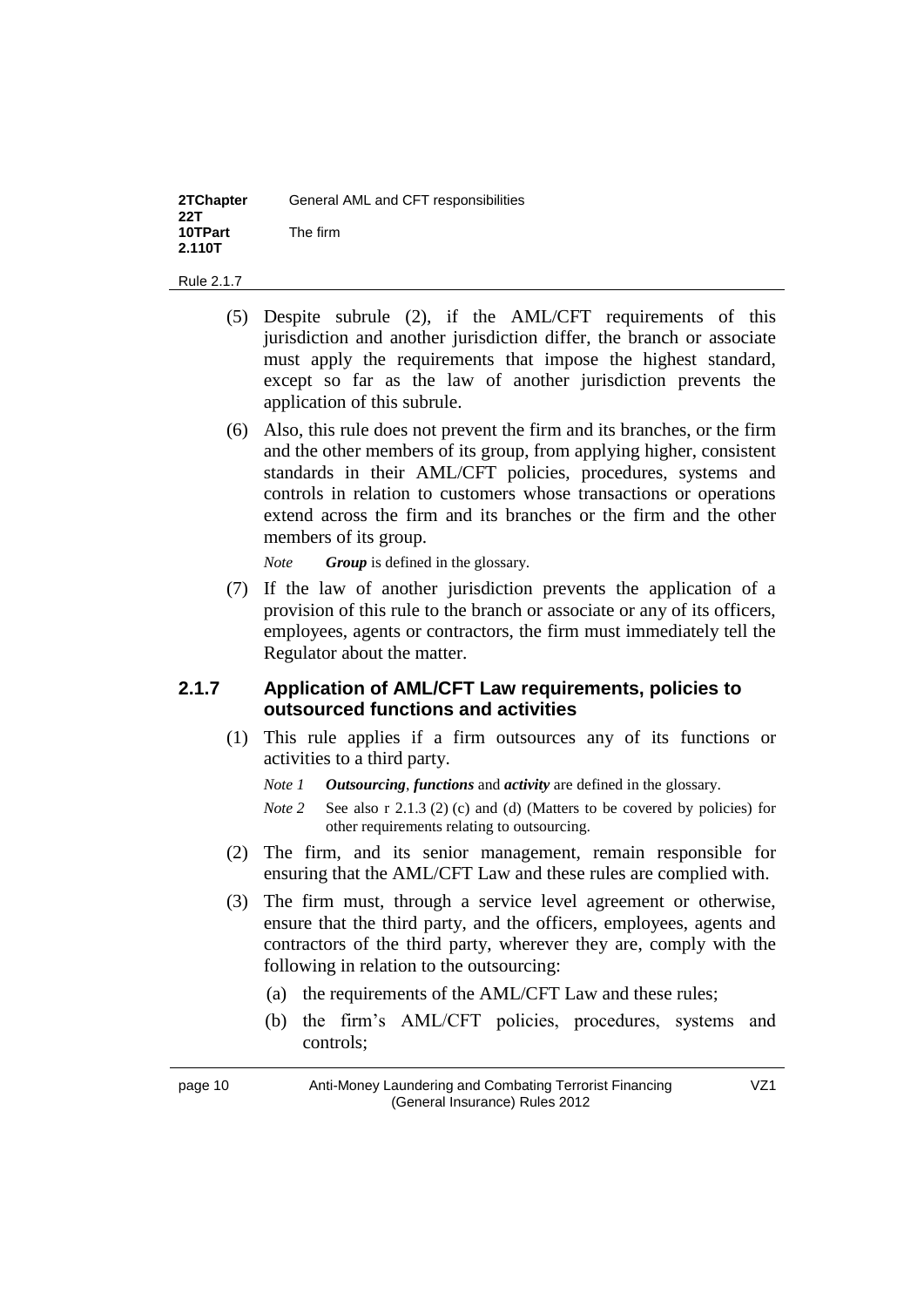| 2TChapter<br>22T | General AML and CFT responsibilities |
|------------------|--------------------------------------|
| 10TPart          | The firm                             |
| 2.110T           |                                      |

except so far as the law of another jurisdiction prevents the application of this subrule.

- (4) Without limiting subrule (3), the firm's AML/CFT policies, procedures, systems and controls must—
	- (a) require the third party, and the officers, employees, agents and contractors of the third party, wherever they are, to provide suspicious transaction reports for transactions in, from or to this jurisdiction involving the firm (or the third party on its behalf) to the firm's MLRO; and
	- (b) provide timely, unrestricted access by the firm's senior management and MLRO, and by the Regulator and FIU, to documents and information of the third party, wherever they are held, that relate directly or indirectly to transactions in, from or to this jurisdiction involving the firm (or the third party on its behalf);

except so far as the law of another jurisdiction prevents the application of this subrule.

- (5) Subrule (4) (a) does not prevent a suspicious transaction report also being made in another jurisdiction for a transaction in, from or to this jurisdiction.
- (6) If the law of another jurisdiction prevents the application of a provision of this rule to the third party or any of its officers, employees, agents or contractors—
	- (a) the third party must immediately tell the firm about the matter; and
	- (b) the firm must immediately tell the Regulator about the matter.
- (7) This rule is in addition to the provisions of *CTRL* about outsourcing.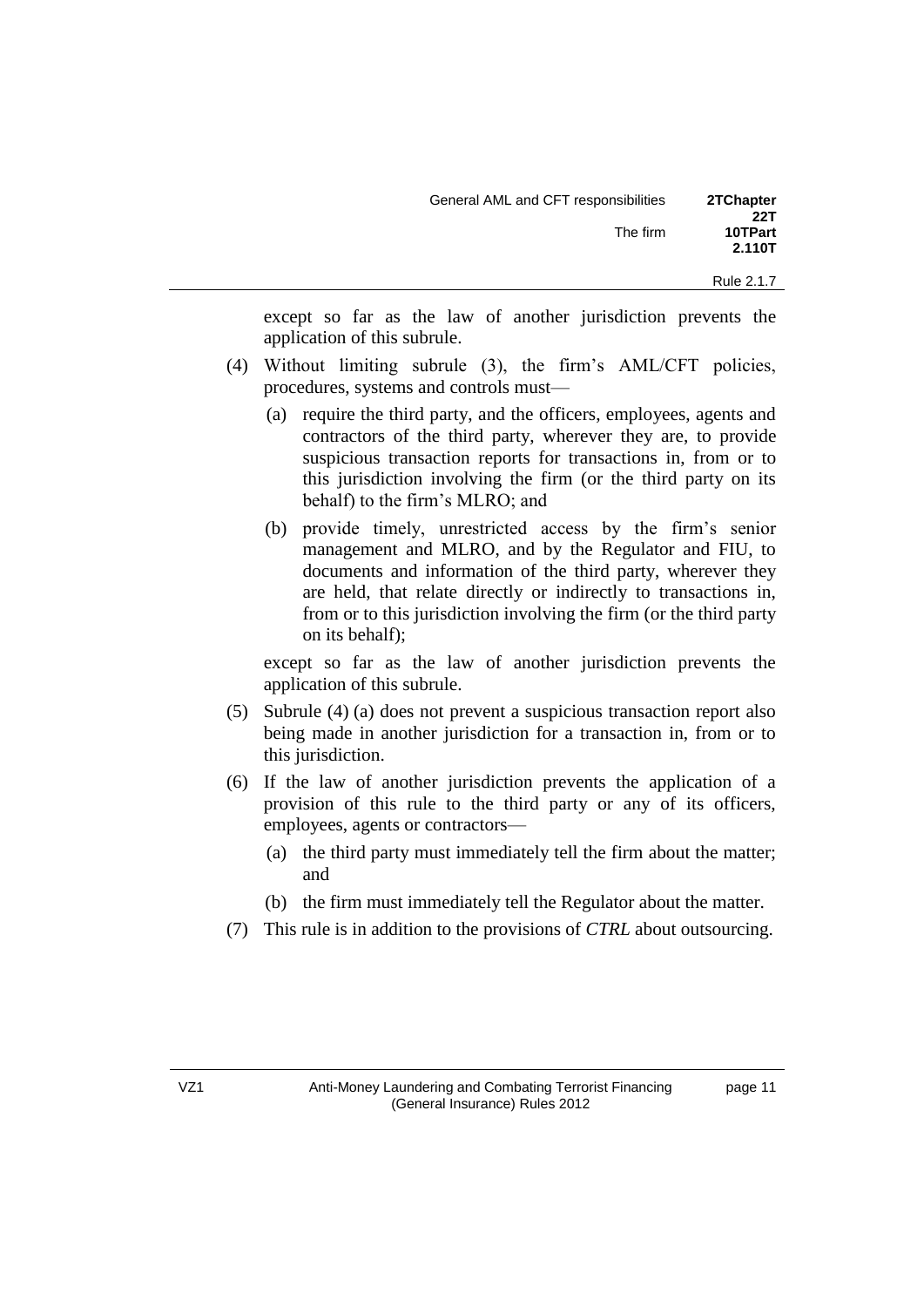| 2TChapter<br>22T  | General AML and CFT responsibilities |
|-------------------|--------------------------------------|
| 10TPart<br>2.210T | Senior management                    |

Rule 2.2.1

# **Part 2.2 10T Senior management**

#### *7T***Note for pt 2.2**

Principle 1 (see r 1.2.1) requires the senior management of a firm to ensure that the firm's policies, procedures, systems and controls appropriately and adequately address the requirements of the AML/CFT Law and these rules.

#### **2.2.1 Overall senior management responsibility**

The senior management of a firm is responsible for the effectiveness of the firm's policies, procedures, systems and controls in identifying and preventing money laundering and terrorist financing. *Note Senior management* is defined in the glossary.

#### **2.2.2 Particular responsibilities of senior management**

- (1) The senior management of a firm must ensure the following:
	- (a) that the firm develops, establishes and maintains effective AML/CFT policies, procedures, systems and controls in accordance with these rules;
	- (b) that the firm has adequate screening procedures to ensure high standards when appointing or employing officers or employees;
	- (c) that the firm identifies, designs, delivers and maintains an appropriate ongoing AML/CFT training programme for its officers and employees;
		- *Note See pt 6.2 (AML/CFT training programme) for details of the* firm's training requirements.
	- (d) that regular and timely information is made available to senior management about the management of the firm's money laundering and terrorist financing risks;
	- (e) that the firm's money laundering and terrorist financing risk management policies and methodology are appropriately documented, including the firm's application of them;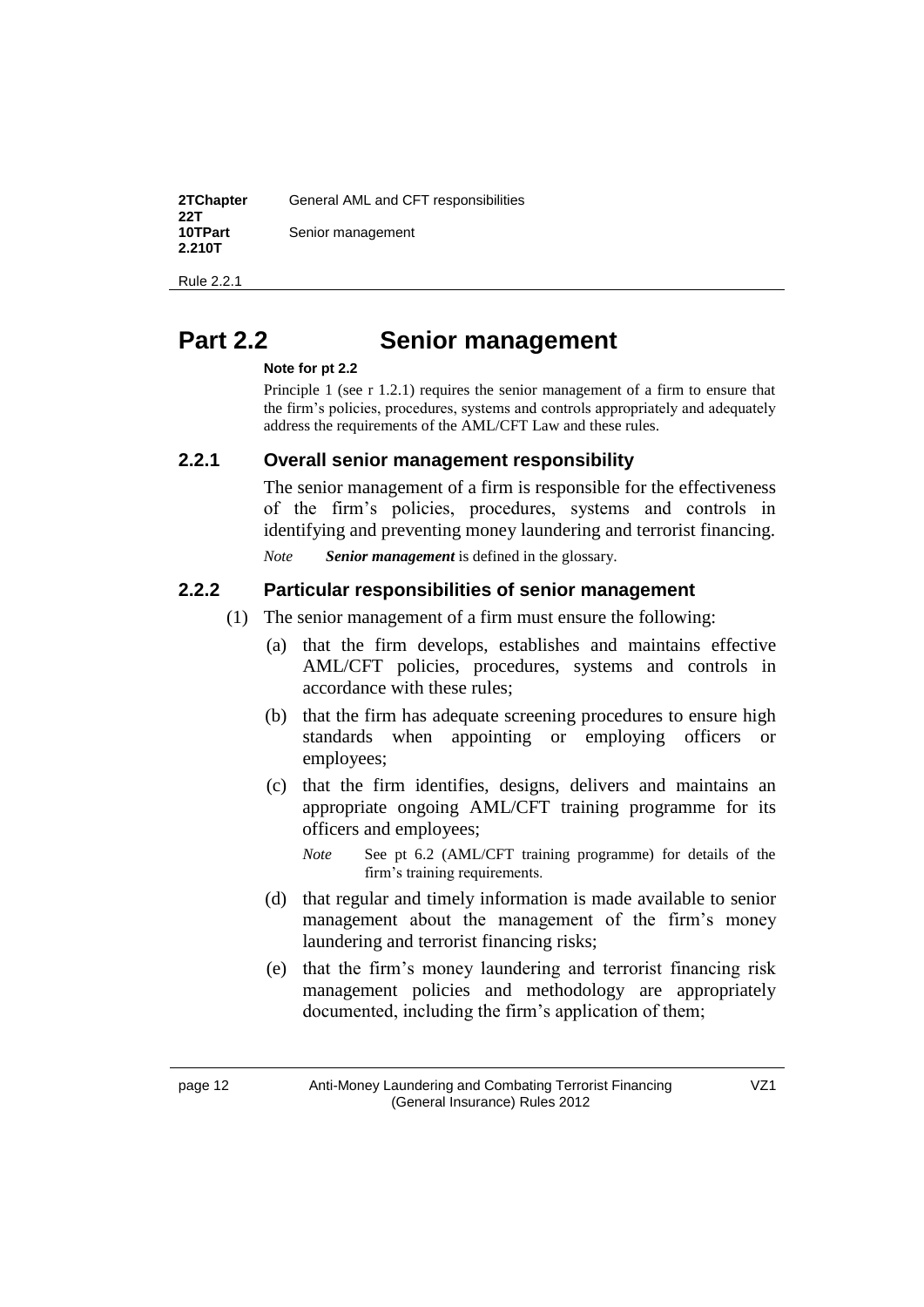| General AML and CFT responsibilities | 2TChapter      |
|--------------------------------------|----------------|
| Senior management                    | 22T<br>10TPart |
|                                      | 2.210T         |

Rule 2.2.2

page 13

- (f) that there is at all times an MLRO for the firm who—
	- (i) has sufficient seniority, experience and authority; and
	- (ii) has an appropriate knowledge and understanding of the legal and regulatory responsibilities of the role, the AML/CFT Law and these rules; and
	- (iii) has sufficient resources, including appropriate staff and technology to carry out the role in an effective, objective and independent way; and
	- (iv) has timely, unrestricted access to all information of the firm relevant to AML and CFT, including, for example—
		- (A) all customer identification documents and all source documents, data and information; and
		- (B) all other documents, data and information obtained from, or used for, CDD and ongoing monitoring; and
		- (C) all transaction records; and
	- (v) has appropriate back-up arrangements to cover absences, including a deputy MLRO to act as MLRO;
- (g) that a firm-wide AML/CFT compliance culture is promoted within the firm;
- (h) that appropriate measures are taken to ensure that money laundering and terrorist financing risks are taken into account in the day-to-day operation of the firm, including in relation to—
	- (i) the development of new products; and
	- (ii) the taking on of new customers; and
	- (iii) changes in the firm's business profile.
- (2) This rule does not limit the particular responsibilities of the senior management of the firm.
	- *Note 1 See*, for example, div 2.3.C (Reporting by MLRO to senior management).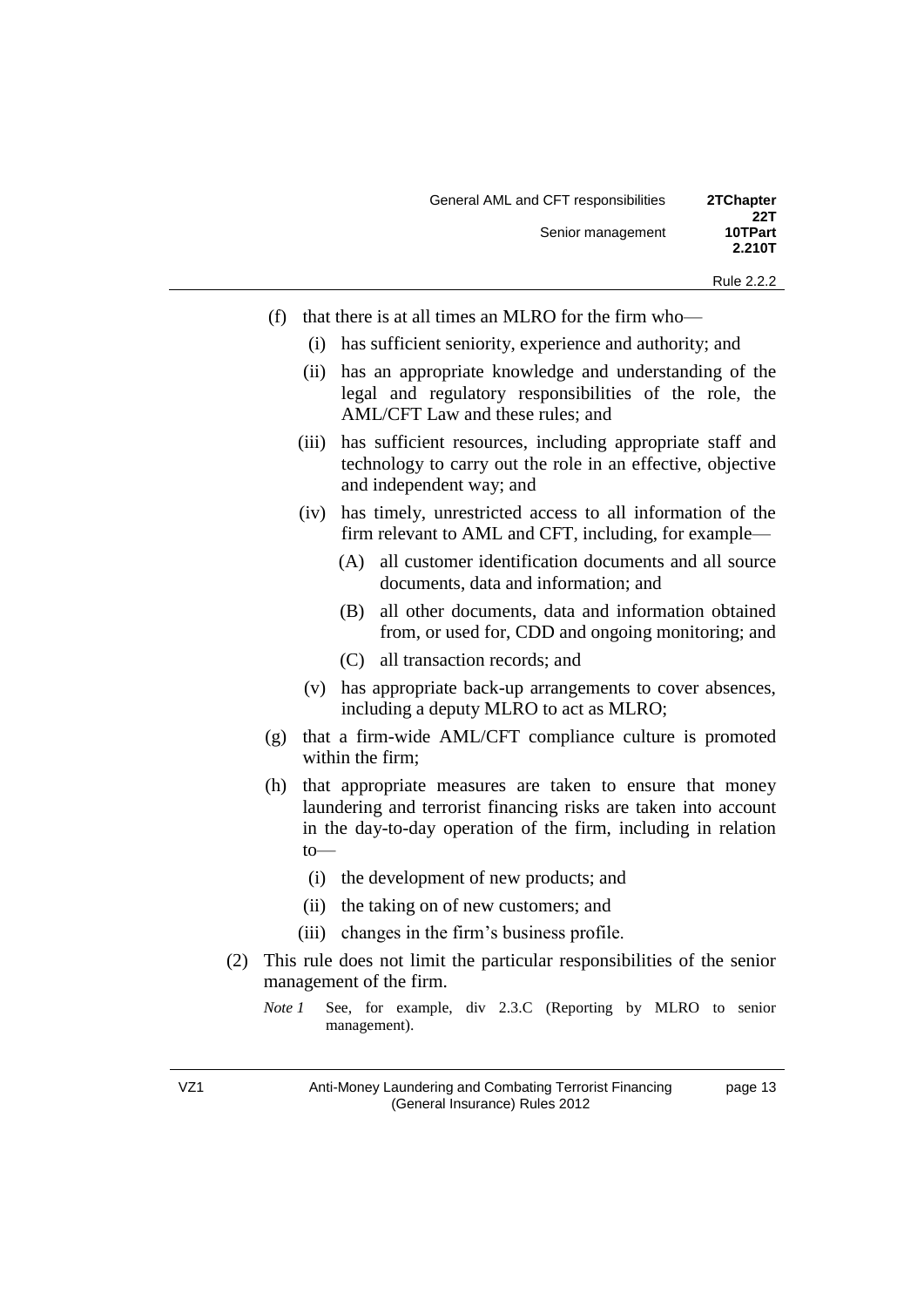| 2TChapter<br>22T  | General AML and CFT responsibilities |
|-------------------|--------------------------------------|
| 10TPart<br>2.210T | Senior management                    |

Rule 2.2.2

*Note 2* Under *GENE*, r 9.7.5, the Regulatory Authority can direct an authorised firm to appoint an auditor.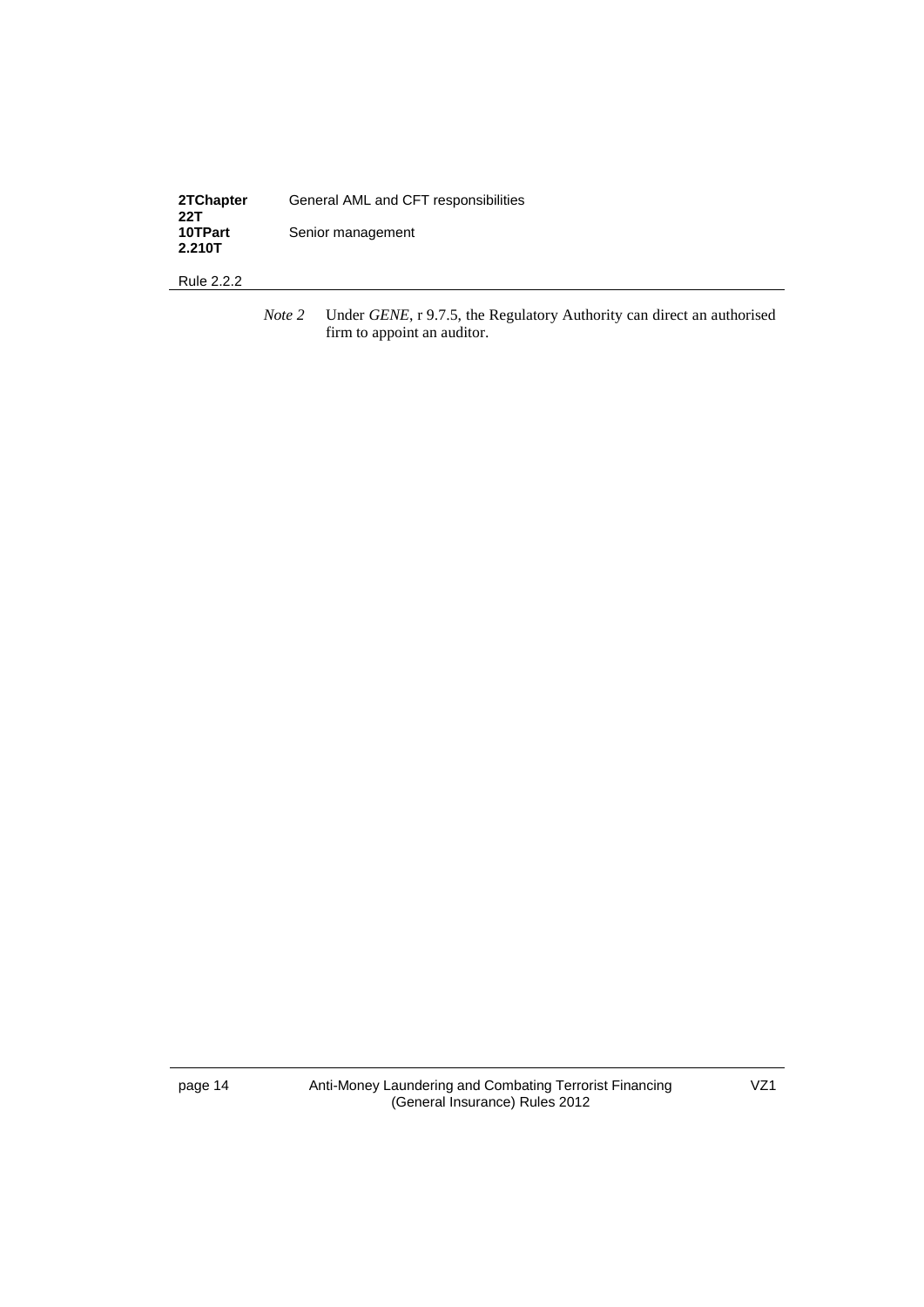| 2TChapter<br>22T      | General AML and CFT responsibilities |
|-----------------------|--------------------------------------|
| 10TPart<br>2.310T     | MLRO and deputy MLRO                 |
| <b>5TDivision</b>     | Appointment of MLRO and deputy MLRO  |
| 2.3.A5T<br>Rule 2.3.1 |                                      |

# **Part 2.3 10TP MLRO** and deputy MLRO

### *Division 2.3.A* Appointment of MLRO and deputy **MLRO**

### **2.3.1 Appointment—MLRO and deputy MLRO**

- (1) A firm must ensure that there is at all times an MLRO and a deputy MLRO for the firm.
- (2) Accordingly, the firm must, from time to time, appoint an individual as its MLRO and another individual as its deputy MLRO.

### **2.3.2 Eligibility to be MLRO or deputy MLRO**

- (1) The MLRO and deputy MLRO for a firm must—
	- (a) be employed at the management level by the firm, or by a legal person in the same group, whether as part of its governing body, management or staff; and
	- (b) have sufficient seniority, experience and authority for the role, and in particular—
		- (i) to act independently; and
		- (ii) to report directly to the firm's senior management.
	- *Note Legal person, group, governing body* and *senior management* are defined in the glossary.
- (2) If a general insurance firm proposes to appoint as MLRO an individual who is not ordinarily resident in Qatar, the firm must satisfy the Regulatory Authority that the MLRO function can be adequately exercised by an MLRO who is not resident in Qatar.
- (3) If the Regulatory Authority considers that the MLRO function for the cannot be adequately exercised by an MLRO who is not resident in Qatar, the authority may direct the firm to appoint as MLRO an individual who is ordinarily resident in Qatar.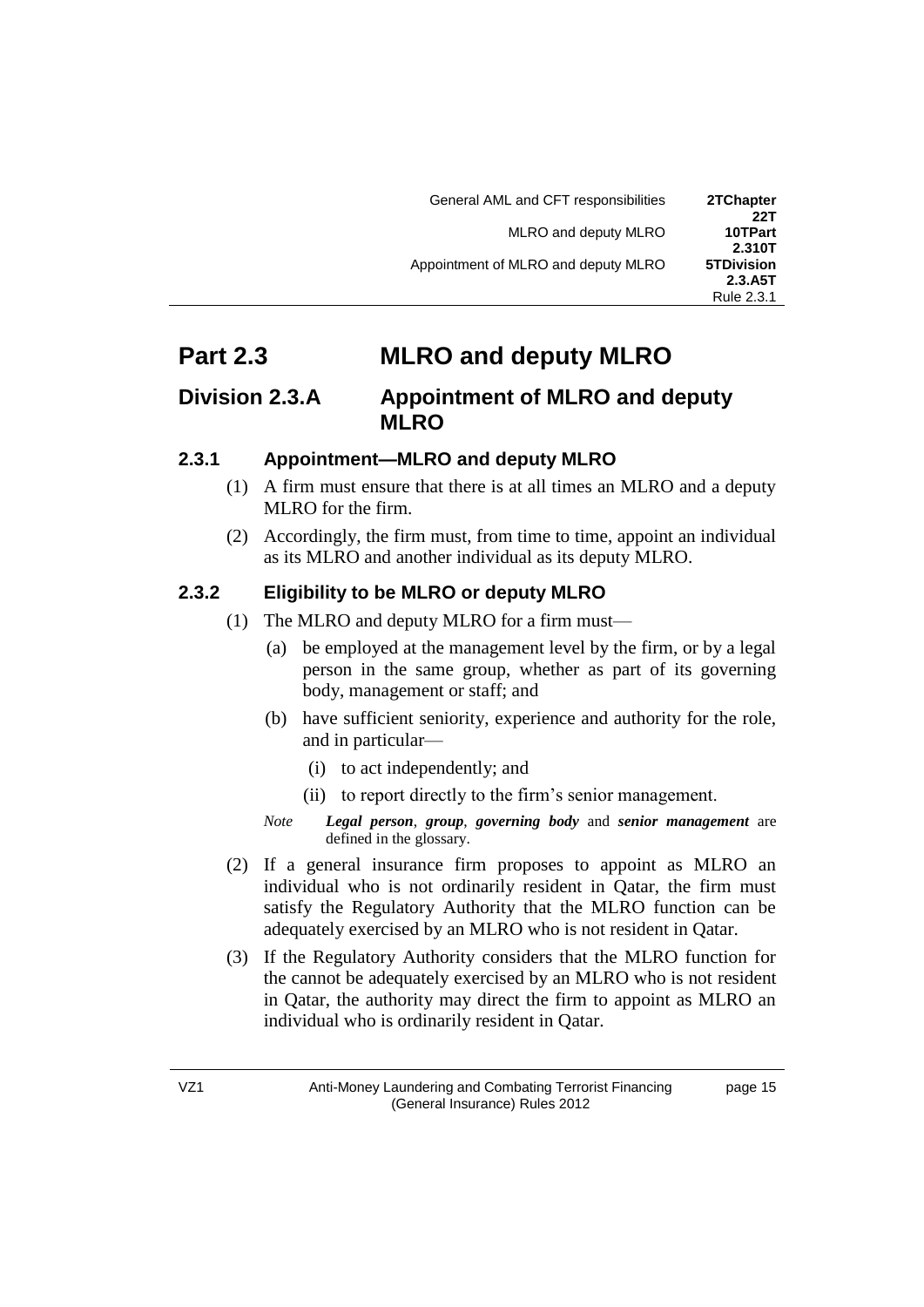| 2TChapter<br>22T      | General AML and CFT responsibilities |
|-----------------------|--------------------------------------|
| 10TPart<br>2.310T     | MLRO and deputy MLRO                 |
| <b>5TDivision</b>     | Roles of MLRO and deputy MLRO        |
| 2.3.B5T<br>Rule 2.3.3 |                                      |

### *5T***Division 2.3.B***5T 6T***Roles of MLRO and deputy MLRO**

### **2.3.3 General responsibilities of MLRO**

The MLRO for a firm is responsible for the following:

- (a) oversighting the implementation of the firm's AML/CFT policies, procedures, systems and controls in relation to this jurisdiction, including the operation of the firm's risk-based approach;
	- *Note Compare r 2.2.1 (Overall senior management responsibility) and* r 2.2.2 (1) (a) (Particular responsibilities of senior management).
- (b) ensuring that appropriate policies, procedures, systems and controls are developed, established and maintained across the firm to monitor the firm's day-to-day operations—
	- (i) for compliance with the AML/CFT Law, these rules, and the firm's AML/CFT policies, procedures, systems and controls; and
	- (ii) to assess, and regularly review, the effectiveness of the policies, procedures, systems and controls in identifying and preventing money laundering and terrorist financing;
- (c) being the firm's key person in implementing the firm's AML/CFT strategies in relation to this jurisdiction;
- (d) supporting and coordinating senior management focus on managing the firm's money laundering and terrorist financing risks in individual business areas;
- (e) helping ensure that the firm's wider responsibility for identifying and preventing money laundering and terrorist financing is addressed centrally;
- (f) promoting a firm-wide view to be taken of the need for AML/CFT monitoring and accountability.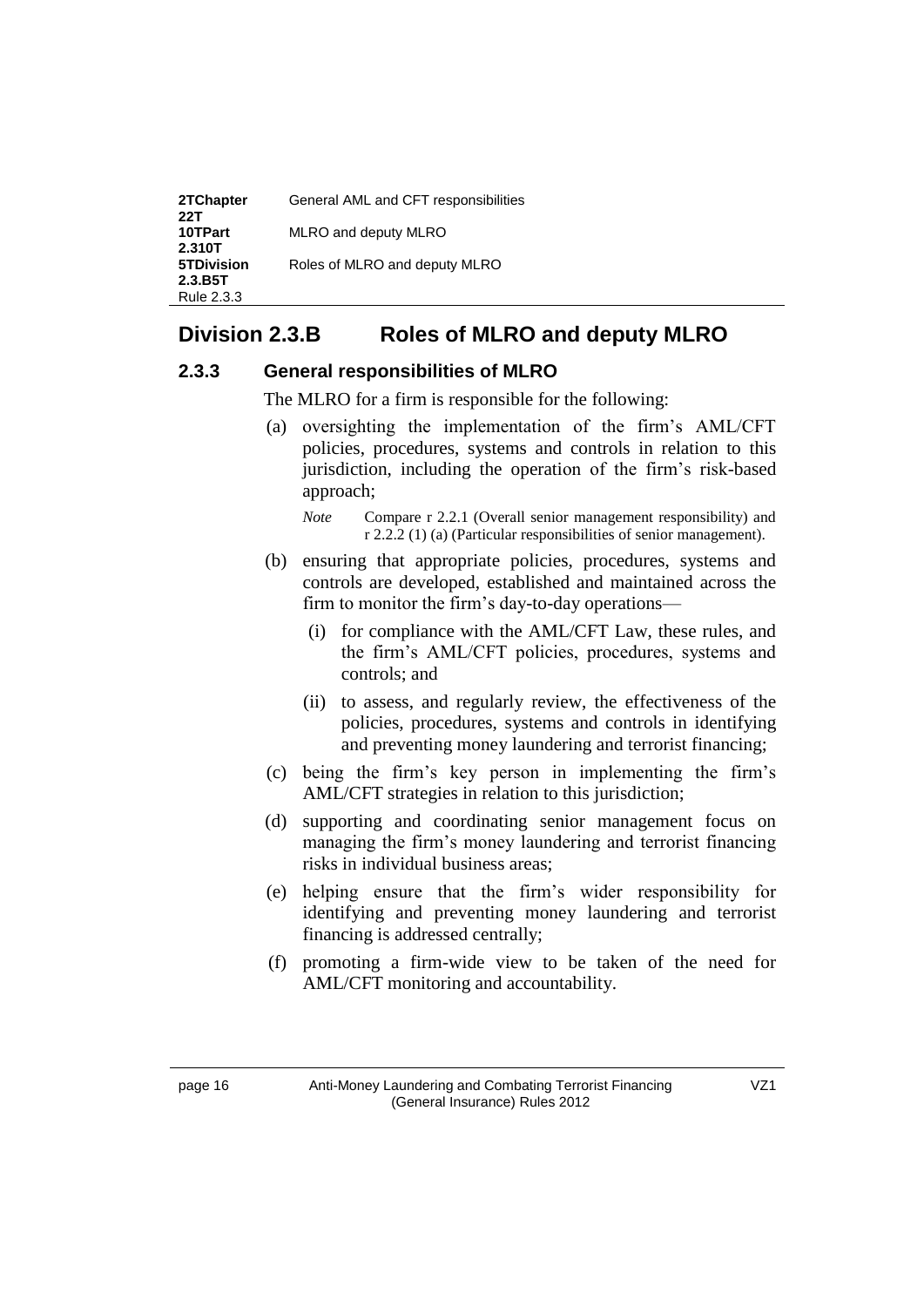| General AML and CFT responsibilities | 2TChapter<br>22T             |
|--------------------------------------|------------------------------|
| MLRO and deputy MLRO                 | 10TPart<br>2.310T            |
| Roles of MLRO and deputy MLRO        | <b>5TDivision</b><br>2.3.B5T |
|                                      | Rule 2.3.4                   |

### **2.3.4 Particular responsibilities of MLRO**

The MLRO for a firm is responsible for the following:

- (a) receiving, investigating and assessing internal suspicious transaction reports for the firm;
- (b) making suspicious transaction reports to the FIU and telling the Regulator about them;
	- *Note* For the obligation of the firm to report to the FIU and tell the Regulator about the report, see r 5.1.7.
- (c) acting as central point of contact between the firm, and the FIU, the Regulator and other State authorities, in relation to AML and CFT issues;
- (d) responding promptly to any request for information by the FIU, the Regulator and other State authorities in relation to AML and CFT issues;
- (e) receiving and acting on government, regulatory and international findings about AML and CFT issues;
- (f) monitoring the appropriateness and effectiveness of the firm's AML/CFT training programme;
- (g) reporting to the firm's senior management on AML and CFT issues;
- (h) keeping the deputy MLRO informed of significant AML/CFT developments (whether internal or external);
- (i) exercising any other functions given to the MLRO, whether under the AML/CFT Law, these rules or otherwise.

### **2.3.5 Role of deputy MLRO**

(1) The deputy MLRO for a firm acts as the firm's MLRO during absences of the MLRO and whenever there is a vacancy in the MLRO's position.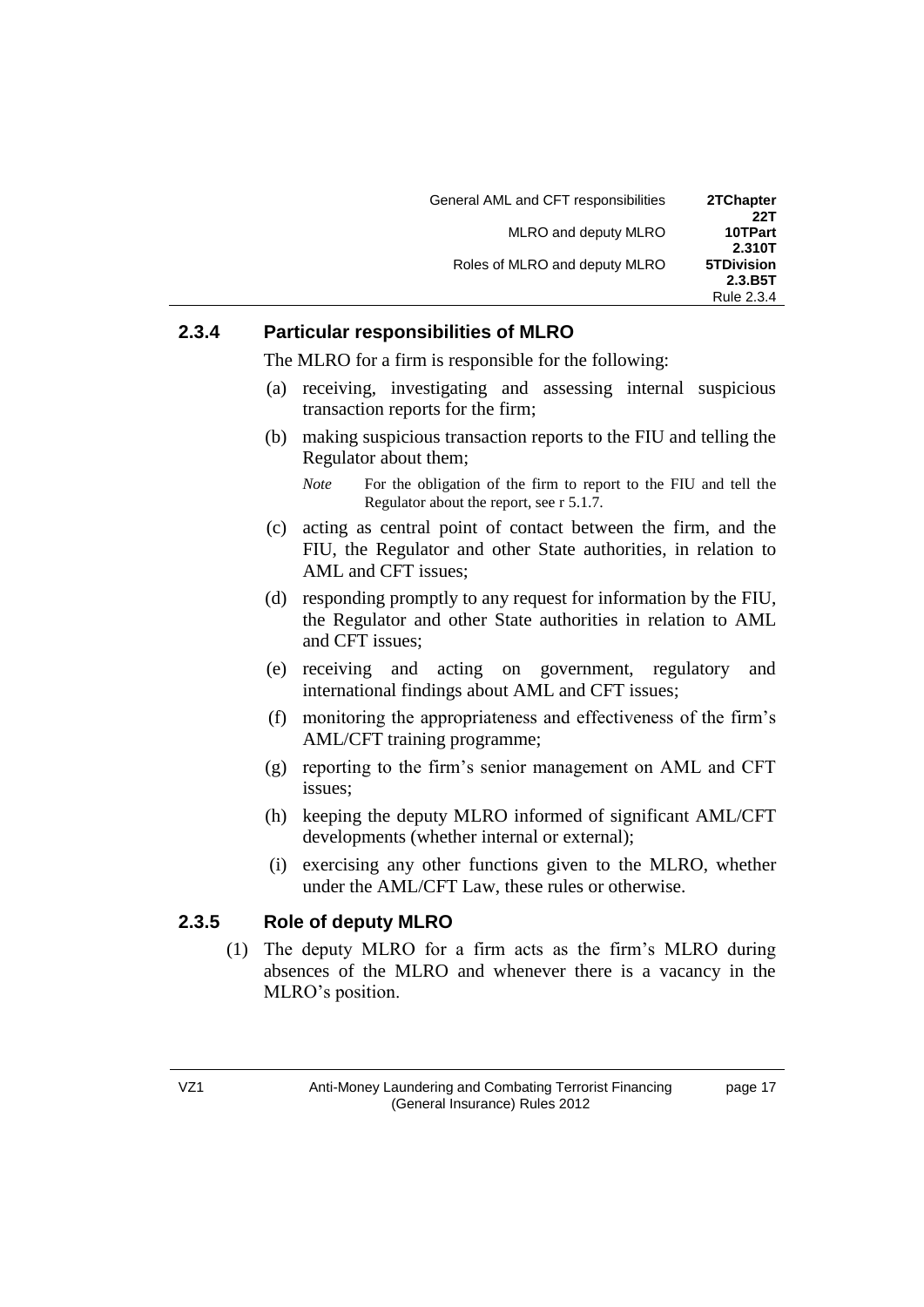| 2TChapter<br>22T  | General AML and CFT responsibilities   |
|-------------------|----------------------------------------|
| 10TPart<br>2.310T | MLRO and deputy MLRO                   |
| <b>5TDivision</b> | Reporting by MLRO to senior management |
| 2.3.C5T           |                                        |
| Rule 2.3.6        |                                        |

(2) When the deputy MLRO acts as MLRO, these rules apply in relation to the deputy MLRO as if the deputy MLRO were the MLRO.

#### **2.3.6 How MLRO must carry out role**

The MLRO for a firm must act honestly, reasonably and independently, particularly in—

- (a) receiving, investigating and assessing internal suspicious transaction reports; and
- (b) deciding whether to make, and making, suspicious transaction reports to the FIU.

### *Division 2.3.C* Reporting by MLRO to senior **management**

#### **2.3.7 MLRO reports**

(1) The senior management of a firm must, on a regular basis, decide what reports should be given to it by the MLRO, and when the reports should be given to it, to enable it to discharge its responsibilities under the AML/CFT Law and these rules.

*Note Senior management* is defined in the glossary

- (2) However, a report that complies with rule 2.3.8 (Minimum annual report by MLRO) must be given to the senior management by the MLRO for each financial year of the firm and with sufficient promptness to enable the senior management to comply with rule 2.3.9 (2).
- (3) To remove any doubt, subrule (2) does not limit the reports—
	- (a) that the senior management may require to be given to it; or
	- (b) that the MLRO may give to the senior management on the MLRO's own initiative to discharge the MLRO's responsibilities under the AML/CFT Law and these rules.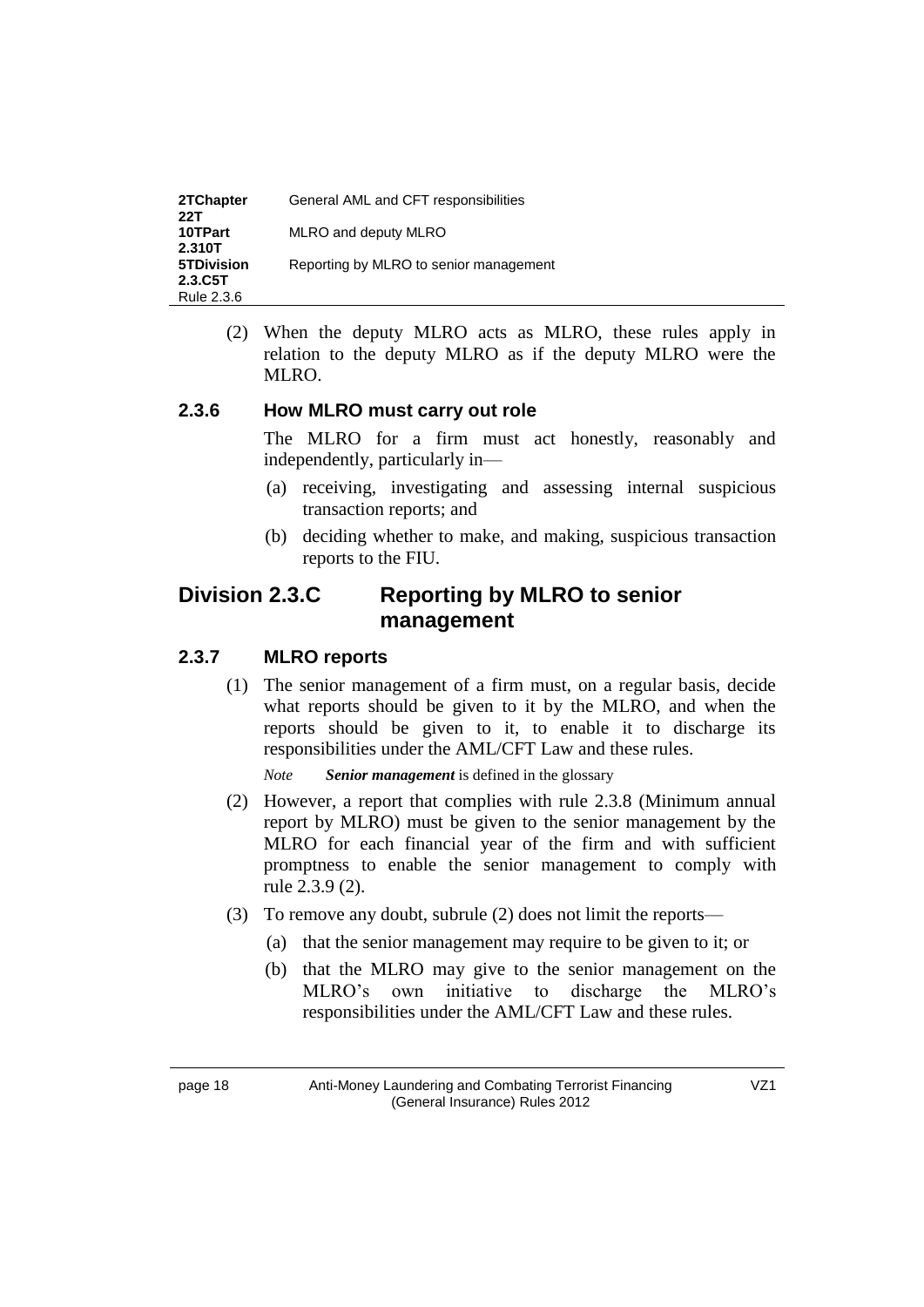| General AML and CFT responsibilities   | 2TChapter             |
|----------------------------------------|-----------------------|
| MLRO and deputy MLRO                   | 22T<br>10TPart        |
|                                        | 2.310T                |
| Reporting by MLRO to senior management | <b>5TDivision</b>     |
|                                        |                       |
|                                        | 2.3.C5T<br>Rule 2.3.8 |

#### **2.3.8 Minimum annual report by MLRO**

- (1) This rule sets out the minimum requirements that must be complied with in relation to the report that must be given to the senior management by the MLRO for each financial year of the firm (see rule 2.3.7 (2)).
- (2) The report must assess the adequacy and effectiveness of the firm's AML/CFT policies, procedures, systems and controls in identifying and preventing money laundering and terrorist financing.
- (3) The report must include the following for the period to which it relates:
	- (a) the numbers and types of internal suspicious transaction reports made to the MLRO;
	- (b) the number of these reports that have, and the number of these reports that have not, been passed on to the FIU;
	- (c) the reasons why reports have or have not been passed on to the FIU;
	- (d) the numbers and types of breaches by the firm of the AML/CFT Law, these rules, or the firm's AML/CFT policies, procedures, systems and controls;
	- (e) areas where the firm's AML/CFT policies, procedures, systems and controls should be improved, and proposals for making appropriate improvements;
	- (f) a summary of the AML/CFT training delivered to the firm's officers and employees;

*Note See pt 6.2 (AML/CFT training programme).* 

- (g) areas where the firm's AML/CFT training programme should be improved, and proposals for making appropriate improvements;
- (h) the number and types of customers of the firm that are categorised as high risk;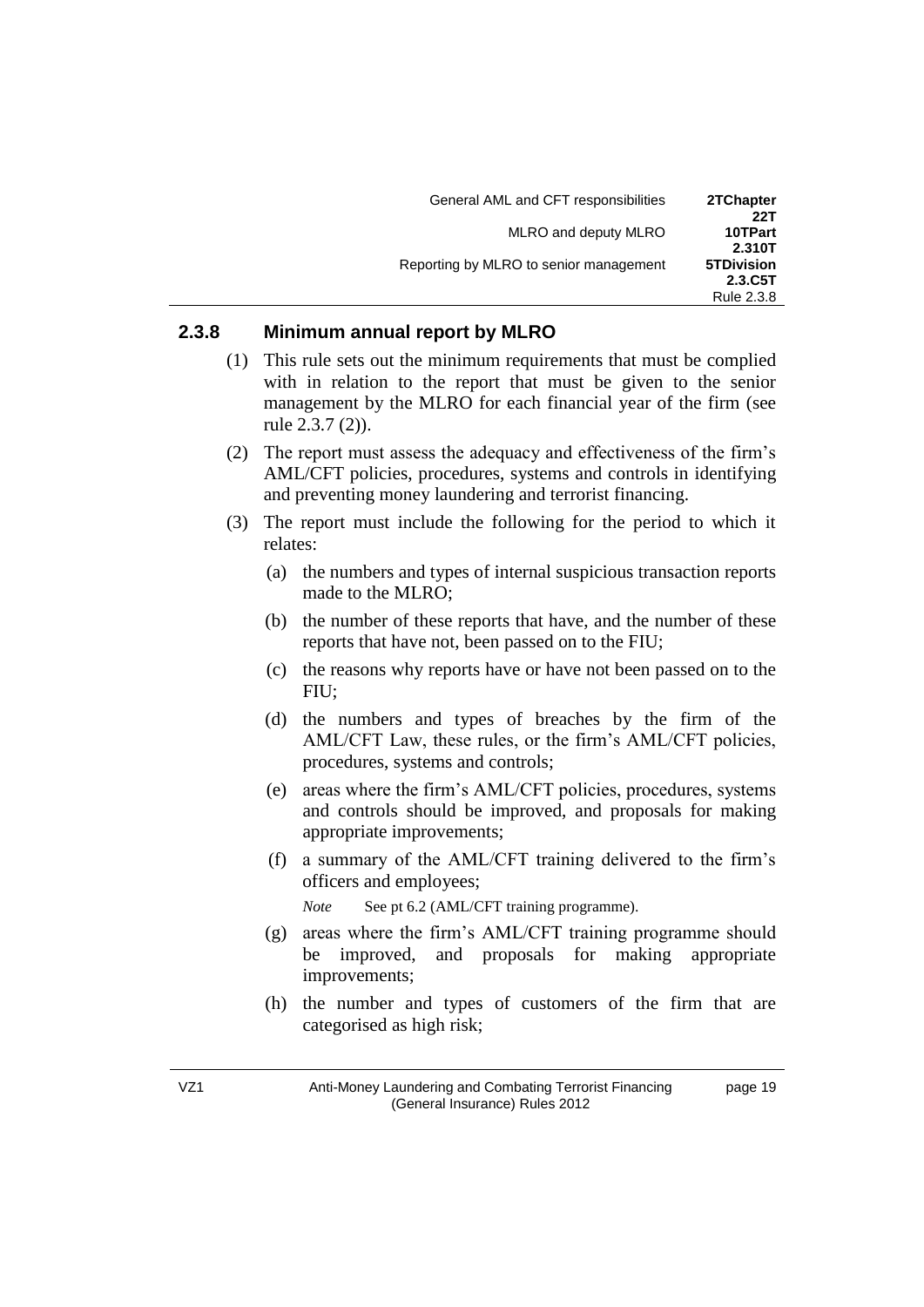| 2TChapter<br>22T            | General AML and CFT responsibilities   |
|-----------------------------|----------------------------------------|
| 10TPart                     | MLRO and deputy MLRO                   |
| 2.310T<br><b>5TDivision</b> | Reporting by MLRO to senior management |
| 2.3.C5T                     |                                        |
| Rule 2.3.9                  |                                        |

- (i) progress in implementing any AML/CFT action plans;
	- *Note* The following provisions require action plans:
		- r 2.3.9 (1) (b) (Consideration of MLRO reports)
		- r 6.2.2 (3) (b) (Training must be maintained and reviewed).
- (j) the outcome of any relevant quality assurance or audit reviews in relation to the firm's AML/CFT policies, procedures, systems and controls;
- (k) the outcome of any review of the firm's risk assessment policies, procedures, systems and controls.

#### **2.3.9 Consideration of MLRO reports**

- (1) The senior management of a firm must, in a timely way—
	- (a) consider each report made to it by the MLRO; and
	- (b) if the report identifies deficiencies in the firm's compliance with the AML/CFT Law or these rules—approve an action plan to remedy the deficiencies in a timely way.

*Note* **See r** 7.1.1 (2) (b) (Records about compliance).

(2) For the report that must be given to the senior management for a financial year of the firm (see rule 2.3.7 (2)), the senior management must deal with the report in accordance with subrule (1) not later than 4 months after the day the firm's financial year ends.

#### **Example**

For a report for a financial year of the firm that ends on 31 December, the senior management must deal with the report in accordance with subrule (1) before 1 May in the next year.

### **Division 2.4.D Additional obligations of firm with non-resident MLRO**

#### **2.3.10 Annual reports**

A firm whose MLRO is not ordinarily resident in Qatar must report to the Regulatory Authority, in a form approved for this rule under *GENE*, rule 5.3.1, within 1 *month* after each 30 June.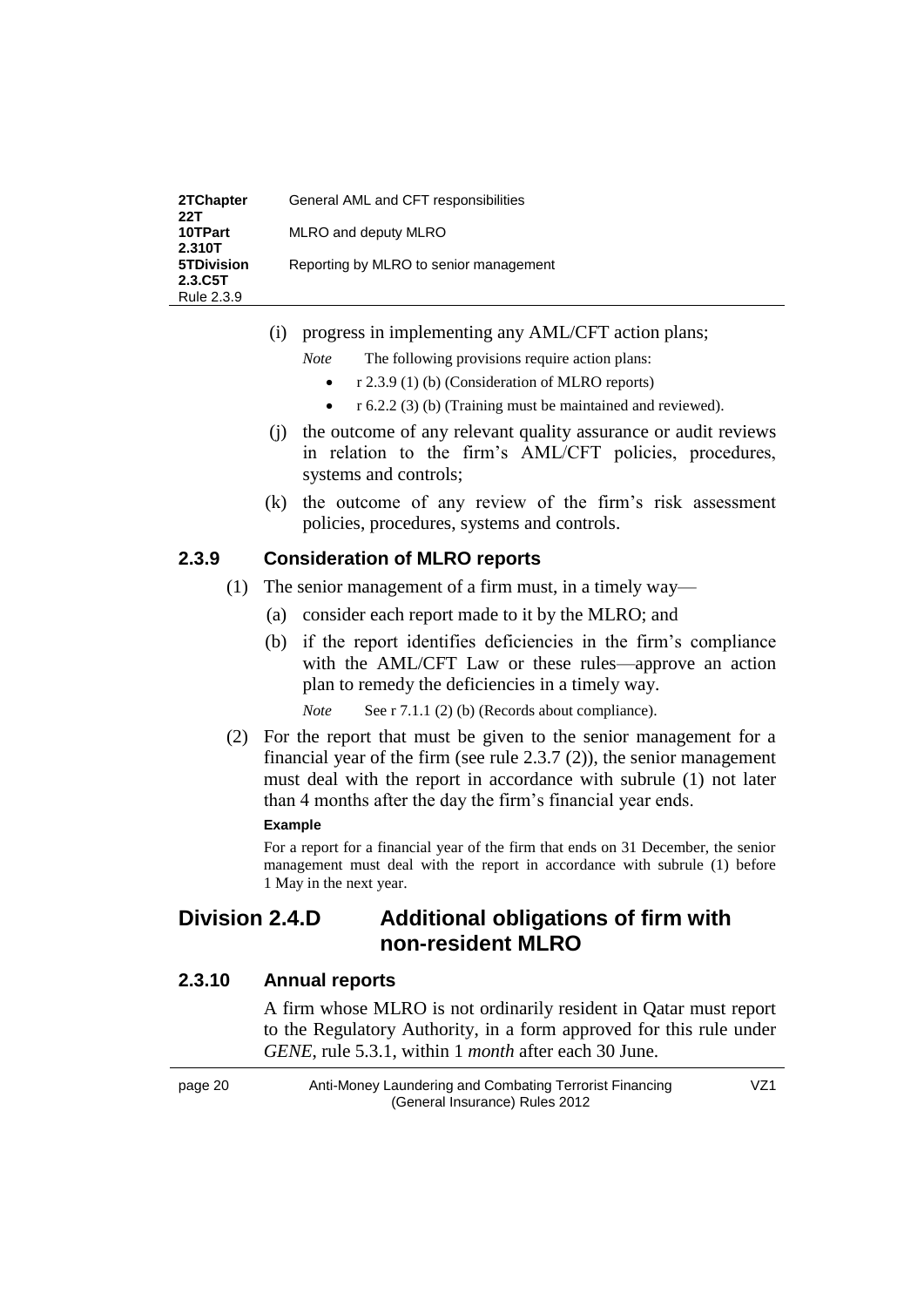| General AML and CFT responsibilities   | 2TChapter<br>22T             |
|----------------------------------------|------------------------------|
| MLRO and deputy MLRO                   | 10TPart<br>2.310T            |
| Reporting by MLRO to senior management | <b>5TDivision</b><br>2.3.C5T |
| Rule 2.3.10                            | Annual reports               |

### **2.3.11 Visits by non-resident MLRO**

A firm whose MLRO is not ordinarily resident in Qatar must ensure that the MLRO inspects the firm's operations in Qatar frequently enough to allow him or her to assess the accuracy and reliability of the information supplied to the Regulatory Authority in the reports required by rule 2.3.10.

#### **2.3.12 Regulatory Authority may direct firm to appoint resident MLRO**

- (1) This rule applies if, for any reason, the Regulatory Authority considers that the MLRO function for a firm is not being adequately exercised by an individual who is not ordinarily resident in Qatar.
- (2) The authority may direct the firm—
	- (a) to require the individual to be ordinarily resident in Qatar; or
	- (b) to appoint another individual who is ordinarily resident in Qatar.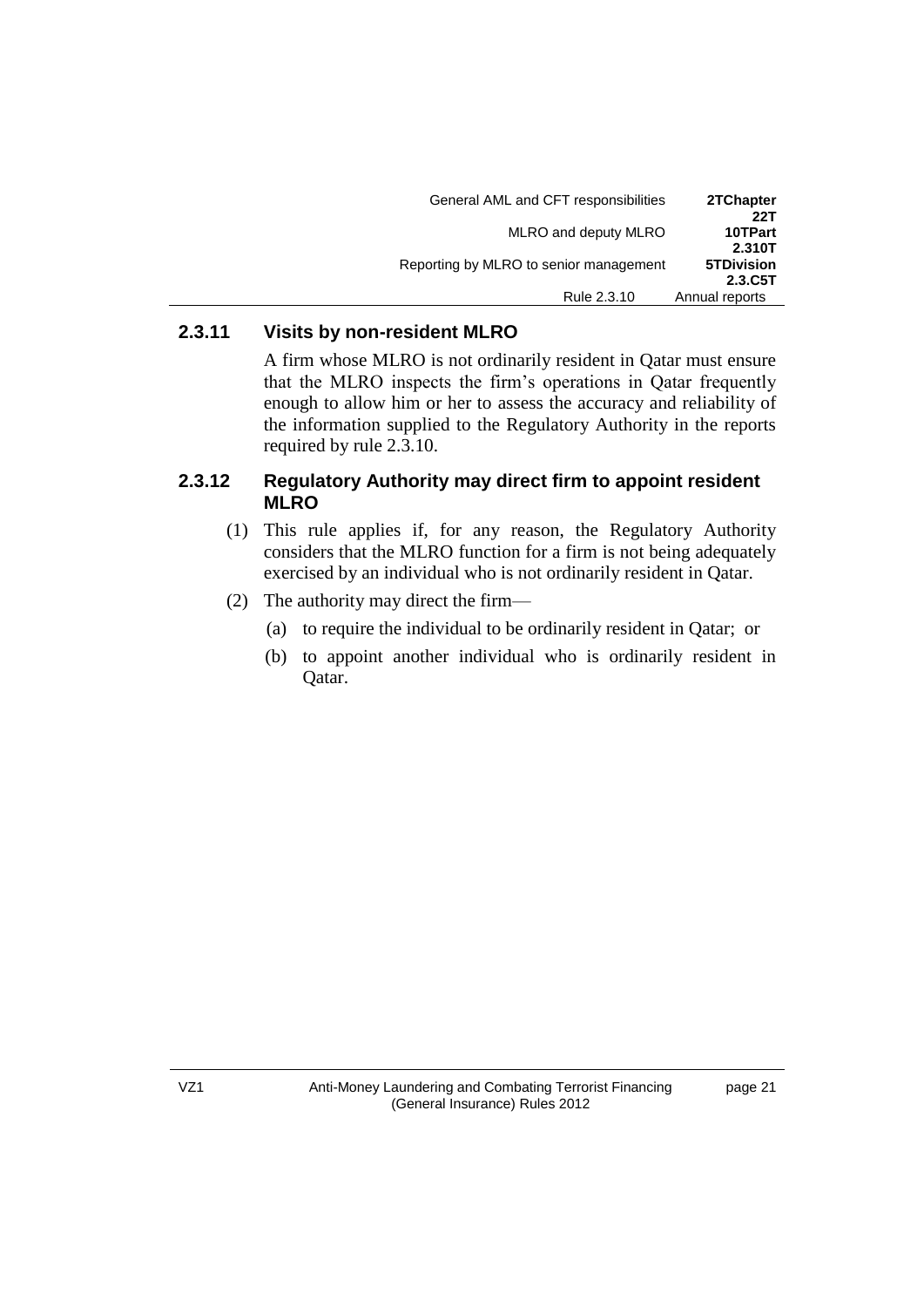**2TChapter 32T** The risk-based approach

Rule 3.1.1

# *2T***Chapter 3***2T 3T***The risk-based approach**

#### *7T***Note for ch 3**

Principle 2 (see r 1.2.2) requires a firm to adopt a risk-based approach to these rules and their requirements.

#### **3.1.1 Firms must conduct risk assessment and decide risk mitigation**

A firm must—

- (a) conduct an assessment of the money laundering and terrorist financing risks that it faces (a *business risk assessment*), including, for example, risks arising from—
	- (i) the types of customers that it has (and proposes to have) (*customer risk*); and
	- (ii) the products and services that it provides (and proposes to provide) (*product risk*); and
	- (iii) the technologies that it uses (and proposes to use) to provide those products and services (*interface risk*); and
	- (iv) the jurisdictions with which its customers are (or may become) associated (*jurisdiction risk*); and

#### **Examples of 'associated' jurisdictions for a customer**

- 1 the jurisdiction where the customer lives or is incorporated or otherwise established
- 2 each jurisdiction where the customer conducts business or has assets.

*Note Jurisdiction* is defined in the glossary.

(b) decide what action is needed to mitigate those risks.

#### **3.1.2 Approach to risk mitigation must be based on suitable methodology**

(1) The intensity of a firm's approach to the mitigation of its money laundering and terrorist financing risks must be based on a suitable methodology (a *threat assessment methodology*) that addresses the risks that it faces.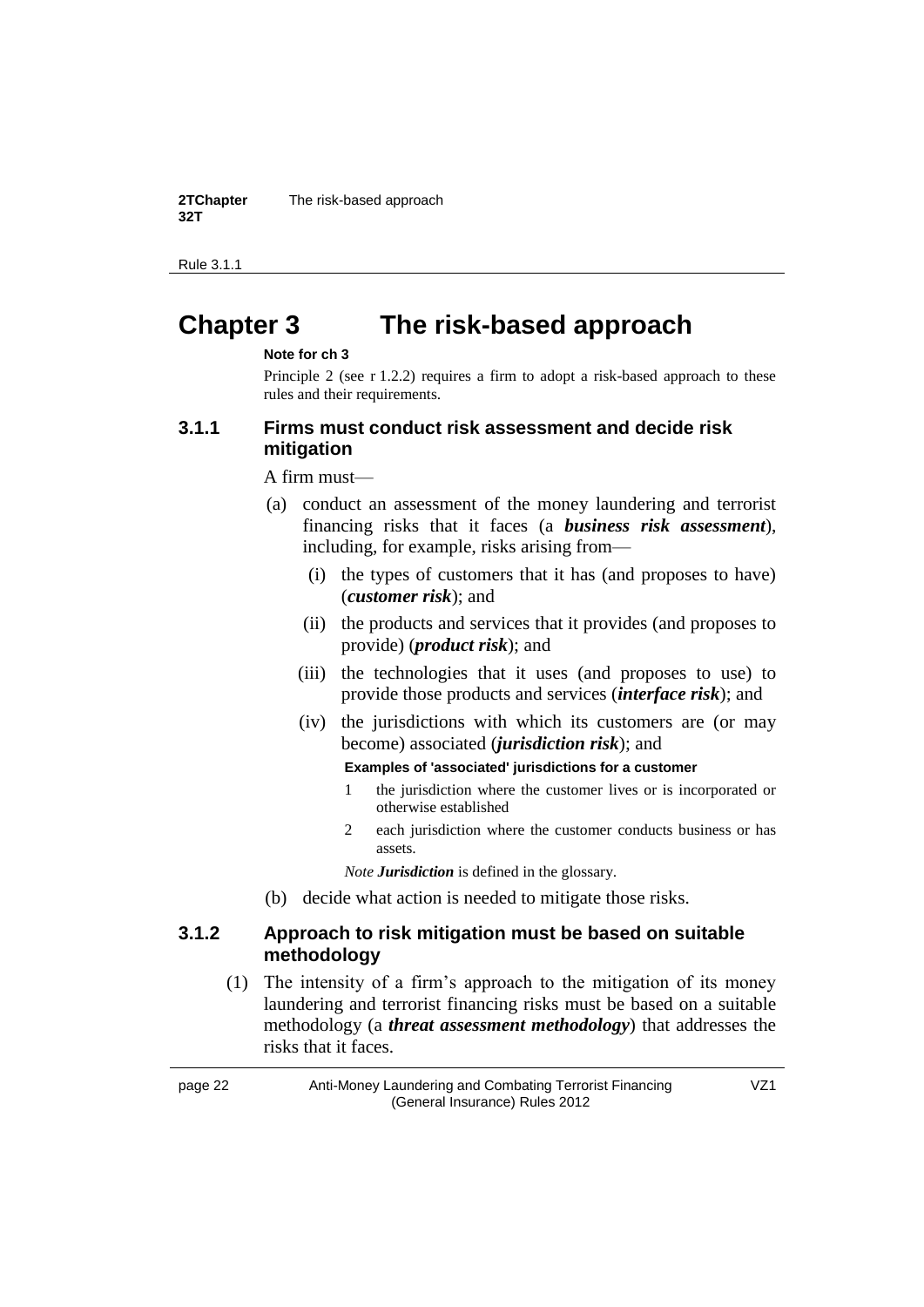- (2) A firm must be able to demonstrate that its threat assessment methodology—
	- (a) includes assessing the risk profile of the business relationship with each customer by scoring the relationship; and
	- (b) is suitable for the size, complexity and nature of the firm's business; and
	- (c) is designed to enable the firm—
		- (i) to identify and recognise any changes in its money laundering and terrorist financing risks; and
		- (ii) to change its threat assessment methodology as needed; and
	- (d) includes assessing risks posed by—
		- (i) new products and services; and
		- (ii) new or developing technologies.
- (3) A firm must also be able to demonstrate that its practice matches its threat assessment methodology.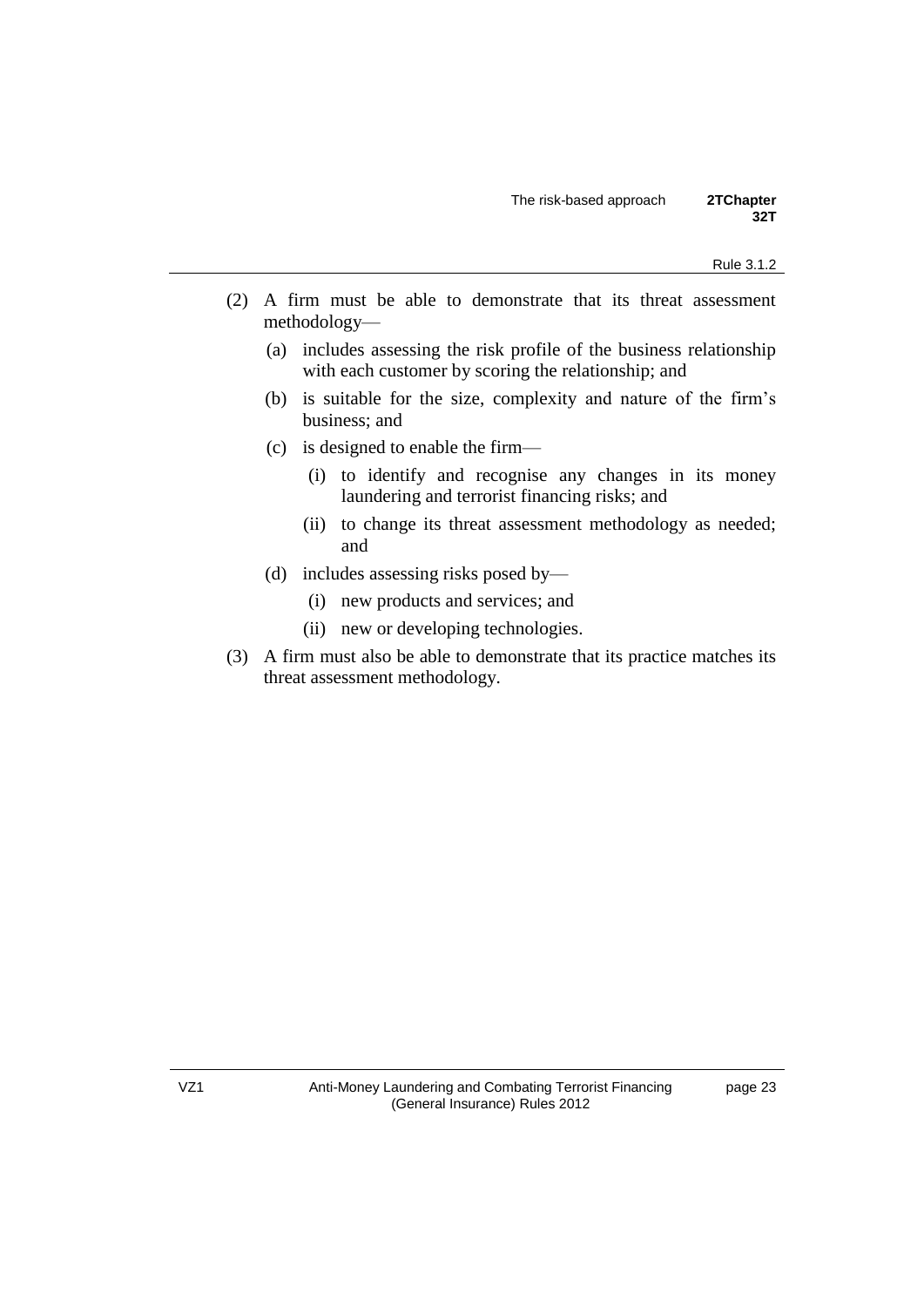**2TChapter 42T** Know your customer **10TPart 4.110T** Know your customer—general

Rule 4.1.1

# **2The ATT ATT CHAPTER 4** 2The **X 2The VOICT 2The STARF 2The CHAPTER 3The STARF 3The STARF 3The STARF 3The STARF 3The STARF 3The STARF 3The STARF 3The STARF 3The STARF 3The STARF 3The STARF 3The STARF 3The STARF 3The STAR**

## **Part 4.1 10T Know your customer—general**

#### *7T***Note for pt 4.1**

Principle 3 (see r 1.2.3) requires a firm to know each of its customers to the extent appropriate for the customer's risk profile.

#### **4.1.1 Know your customer principle—general**

The know your customer principle requires every firm to know who its customers are, and have the necessary customer identification documentation, data and information to evidence this.

*Note* Principle 6 (see r 1.2.6) requires a firm to be able to provide documentary evidence of its compliance with the requirements of the AML/CFT Law and these rules.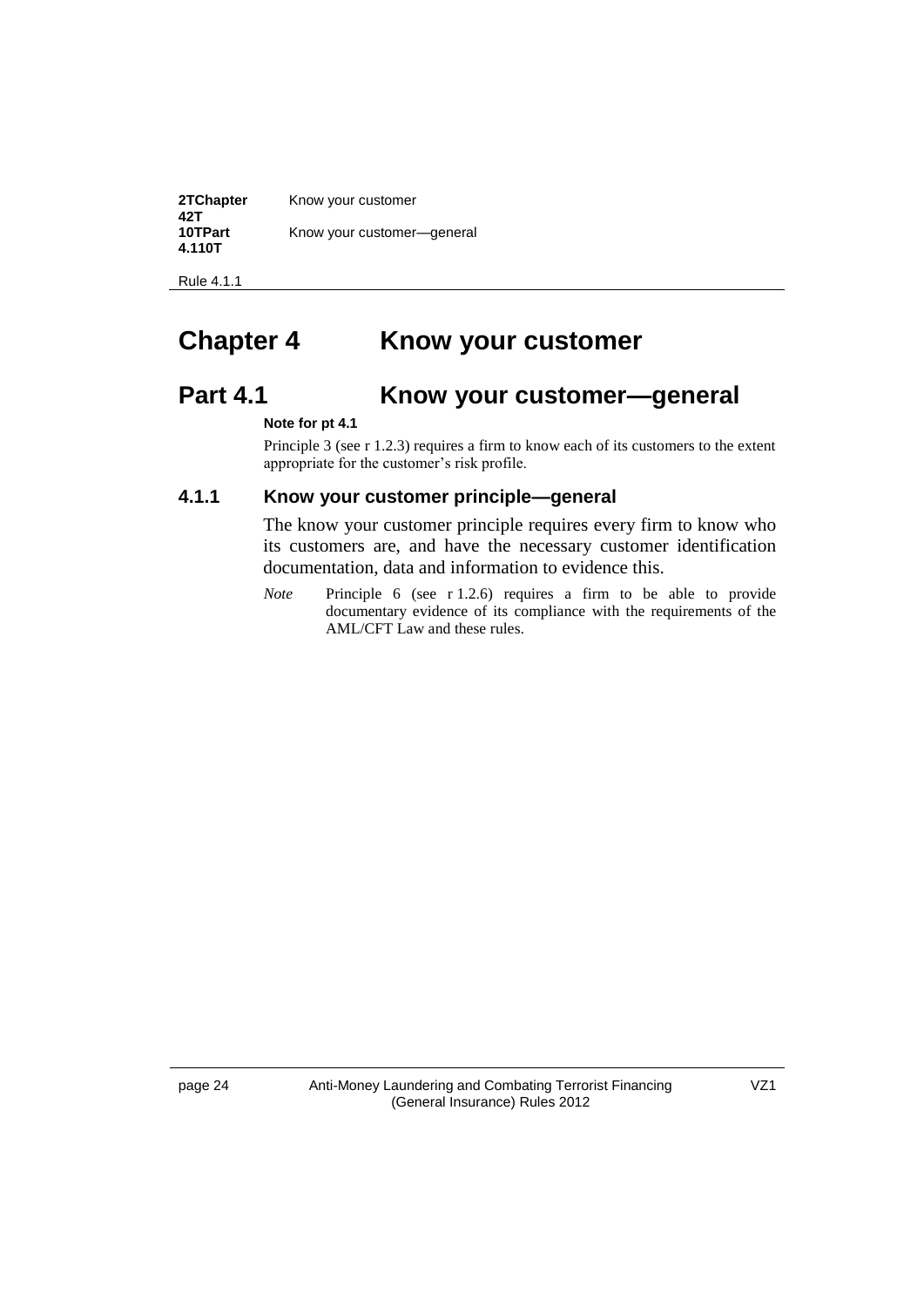### **Part 4.2 10TP Know your customer—key term**

### **4.2.1 What is** *ongoing monitoring***?**

*Ongoing monitoring*, in relation to a customer of a firm, consists of the following:

- (a) scrutinising transactions conducted under the business relationship with the customer to ensure that the transactions are consistent with the firm's knowledge of the customer, the customer's business and risk profile, and, where necessary, the source of the customer's wealth and funds;
- (b) reviewing the firm's records of the customer to ensure that documents, data and information collected using customer due diligence measures and ongoing monitoring for the customer are kept up-to-date and relevant.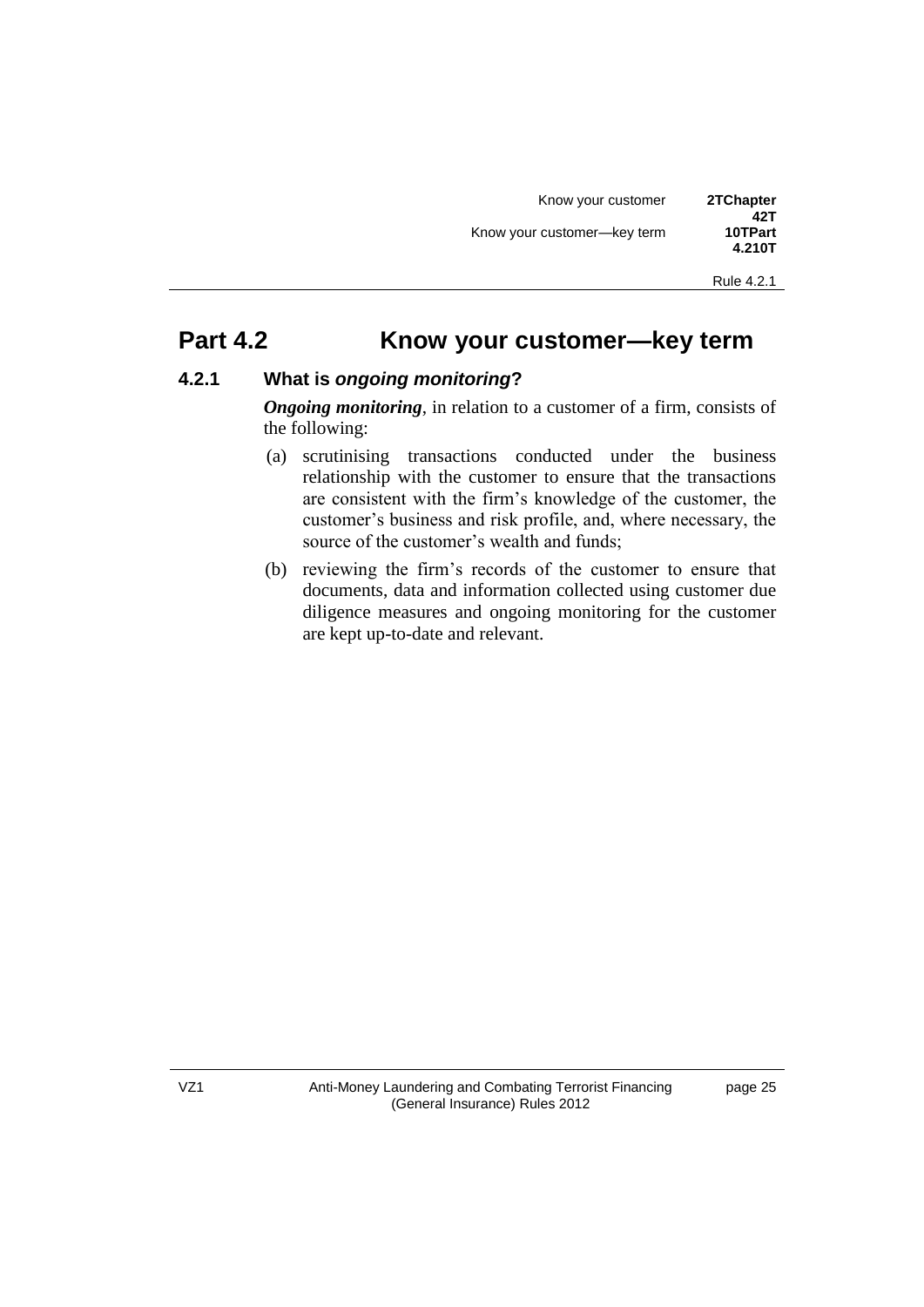| 2TChapter<br>42T  | Know your customer                  |
|-------------------|-------------------------------------|
| 10TPart<br>4.310T | Enhanced CDD and ongoing monitoring |

Rule 4.3.1

# **Part 4.3 10TP Enhanced CDD and ongoing monitoring**

#### **4.3.1 More careful CDD and ongoing monitoring—general**

A firm must, on a risk-sensitive basis, conduct more careful or enhanced customer due diligence and enhanced ongoing monitoring—

- (a) in cases where it is required to do so under the AML/CFT Law or other provisions of these rules; or
- (b) in any other situation that by its nature can present a higher risk of money laundering or terrorist financing.

#### **Examples**

A greater degree of customer due diligence and monitoring would be necessary in the following cases:

- a customer who is associated with terrorist acts
- a customer from a jurisdiction with impaired international cooperation
- a customer from a non-cooperative, high risk or sanctioned jurisdiction
- a customer from a jurisdiction with high propensity for corruption.
- *Note 7TP Z*Enhanced customer due diligence measures or enhanced ongoing monitoring is required under  $r$  2.1.3 (2) (b) (Matters to be covered by policies).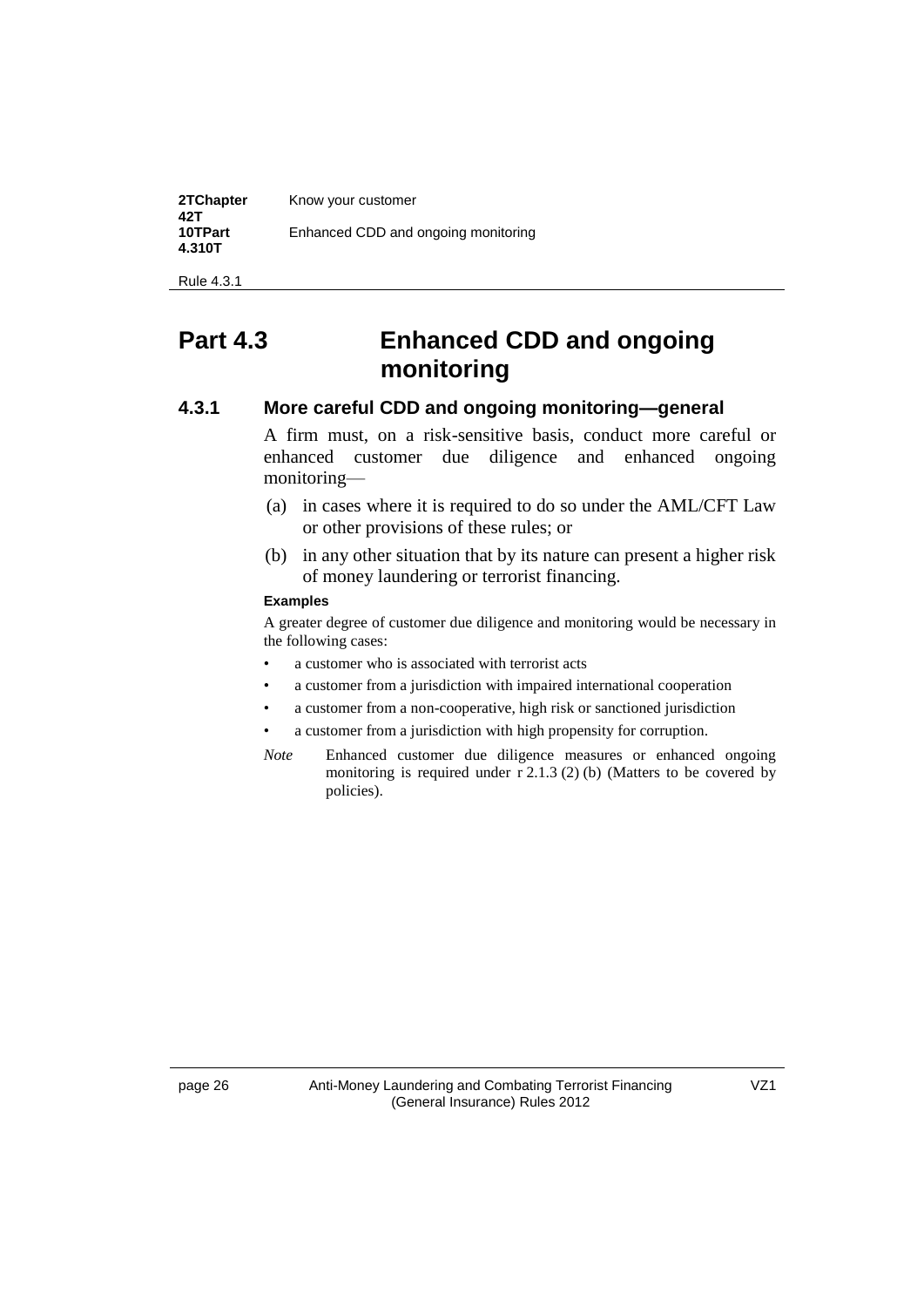| 2TChapter<br>52T             | Reporting and tipping off      |  |
|------------------------------|--------------------------------|--|
| 10TPart<br>5.110T            | Reporting requirements         |  |
| <b>5TDivision</b><br>5.1.A5T | Reporting requirements-general |  |
| Rule 5.1.1                   |                                |  |

# **2The** *Z* **<b>3The** *X* **3The** *X**Beporting and tipping off*

### **Part 5.1 10TP Reporting requirements**

#### *7T***Note for pt 5.1**

Principle 4 (see r 1.2.4) requires a firm to have effective measures in place to ensure there is internal and external reporting whenever money laundering or terrorist financing is known or suspected.

### *Division 5.1.A* Reporting requirements—general

#### **5.1.1 Unusual and inconsistent transactions**

- (1) A transaction that is unusual or inconsistent with a customer's known legitimate business and risk profile does not of itself make it suspicious.
	- *Note* 1 The key to recognising unusual or inconsistent transactions is for a firm to know its customers well enough under ch 4 (Know your customer).
	- *Note* 2 *A* firm's AML/CFT policies, procedures, systems and controls must provide for the identification and scrutiny of certain transactions (see r 2.1.3 (2) (a)).
- (2) A firm must consider the following matters in deciding whether an unusual or inconsistent transaction is a suspicious transaction:
	- (a) whether the transaction has no apparent or visible economic or lawful purpose;
	- (b) whether the transaction has no reasonable explanation;
	- (c) whether the size or pattern of the transaction is out of line with any earlier pattern or the size or pattern of transactions of similar customers;
	- (d) whether the customer has failed to give an adequate explanation for the transaction or to fully provide information about it;
	- (e) whether the transaction involves the use of a newly established business relationship or is for a one-off transaction;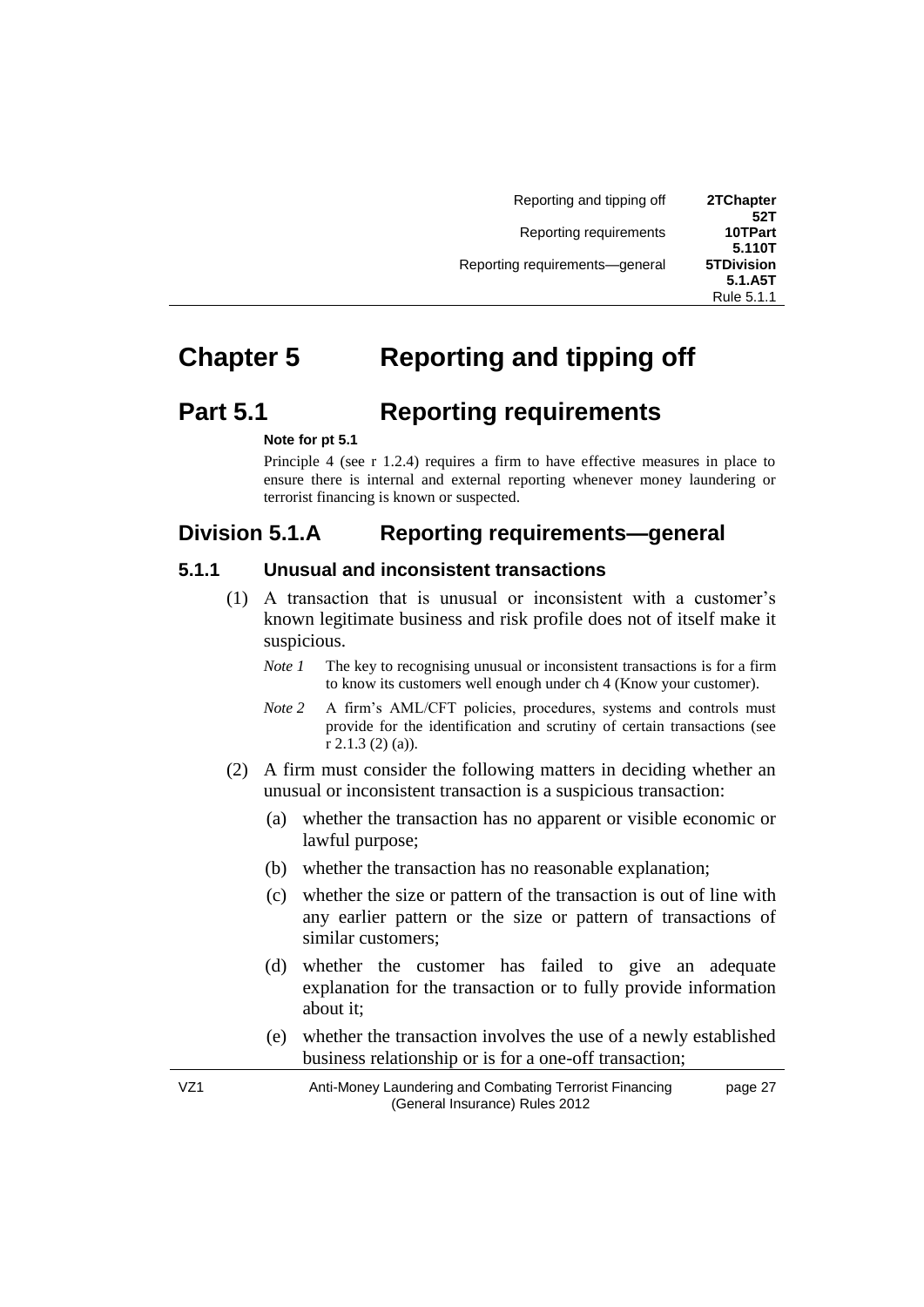| 2TChapter<br>52T  | Reporting and tipping off |
|-------------------|---------------------------|
| 10TPart<br>5.110T | Reporting requirements    |
| <b>5TDivision</b> | Internal reporting        |
| 5.1.B5T           |                           |
| Rule 5.1.2        |                           |

- (f) whether the transaction involves the use of offshore accounts, companies or structures that are not supported by the customer's economic needs;
- (g) whether the transaction involves the unnecessary routing of funds through third parties.
- (3) Subrule (2) does not limit the matters that the firm may consider.

### *Division 5.1.B Internal reporting*

### **5.1.2 Internal reporting policies**

- (1) A firm must have clear and effective policies, procedures, systems and controls for the internal reporting of all known or suspected instances of money laundering or terrorist financing.
- (2) The policies, procedures, systems and controls must enable the firm to comply with the AML/CFT Law and these rules in relation to the prompt making of internal suspicious transaction reports to the firm's MLRO.

### **5.1.3 Access to MLRO**

A firm must ensure that all its officers and employees have direct access to the firm's MLRO and that the reporting lines between them and the MLRO are as short as possible.

*Note* The MLRO is responsible for receiving, investigating and assessing internal suspicious transaction reports for the firm (see r 2.3.4 (a)).

### **5.1.4 Obligation of officer or employee to report to MLRO**

- (1) This rule applies to an officer or employee of a firm if, in the course of his or her office or employment, the officer or employee knows, suspects, or has reasonable grounds to know or suspect, that funds are—
	- (a) the proceeds of criminal conduct; or
	- (b) related to terrorist financing; or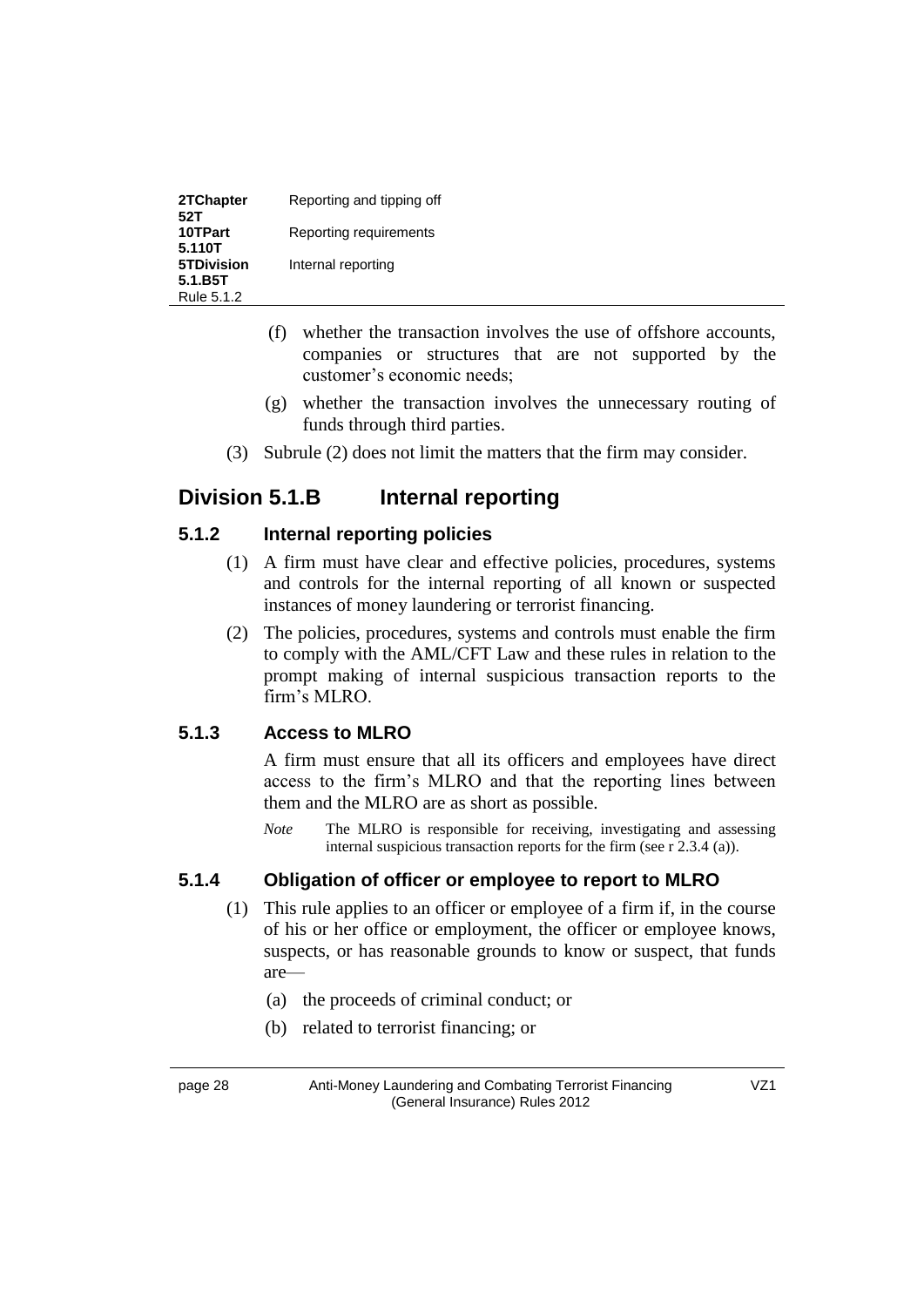| Reporting and tipping off | 2TChapter         |
|---------------------------|-------------------|
|                           | 52T               |
| Reporting requirements    | 10TPart           |
|                           | 5.110T            |
| Internal reporting        | <b>5TDivision</b> |
|                           | 5.1.B5T           |
|                           | Rule 5.1.4        |

- (c) linked or related to, or are to be used for, terrorism, terrorist acts or by terrorist organisations.
- *Note <i>Funds*, proceeds of criminal conduct, terrorist financing, terrorist act and *terrorist organisation* are defined in the glossary.
- (2) The officer or employee must promptly make a suspicious transaction report to the firm's MLRO.

*Note See r 5.1.2 (2) for relevant matters to be included in the firm's* AML/CFT policies, procedures, systems and controls.

- (3) The officer or employee must make the report—
	- (a) irrespective of the amount of any transaction relating to the funds; and
	- (b) whether or not any transaction relating to the funds involves tax matters; and
	- (c) even though—
		- (i) no transaction has been, or will be, conducted by the firm in relation to the funds; and
		- (ii) for an applicant for business—no business relationship has been, or will be, entered into by the firm with the applicant; and
		- (iii) for a customer—the firm has terminated any relationship with the customer; and
		- (iv) any attempted money laundering or terrorist financing activity in relation to the funds has failed for any other reason.

*Note Applicant for business* has the meaning given in *AML/CFTR*, rule 4.2.3.

(4) If the officer or employee makes a suspicious transaction report to the MLRO (the *internal report*) in relation to the applicant for business or customer, the officer or employee must promptly give the MLRO details of every subsequent transaction of the applicant or customer (whether or not of the same nature as the transaction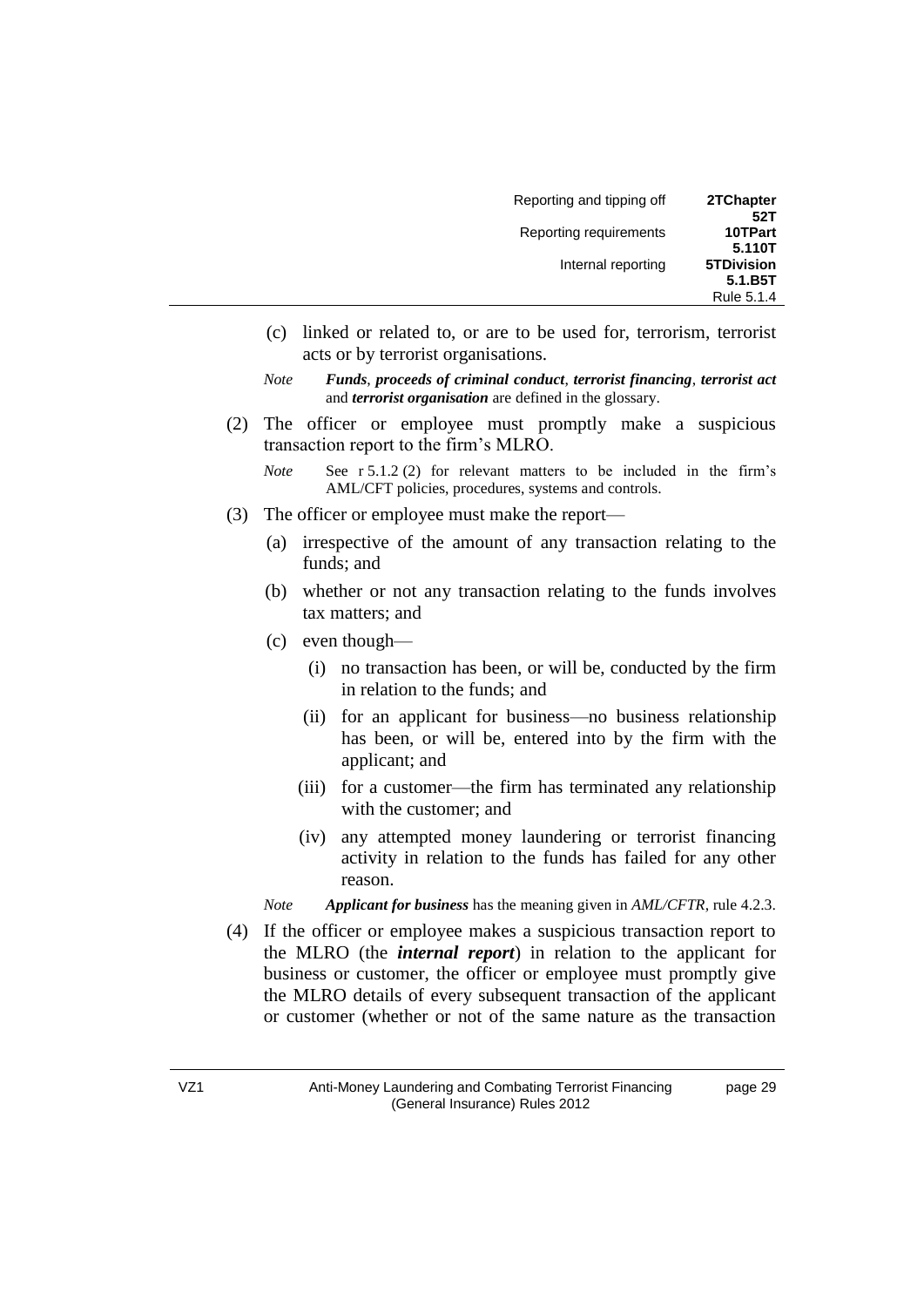| 2TChapter<br>52T      | Reporting and tipping off |
|-----------------------|---------------------------|
| 10TPart<br>5.110T     | Reporting requirements    |
| <b>5TDivision</b>     | External reporting        |
| 5.1.C5T<br>Rule 5.1.5 |                           |

that gave rise to the internal report) until the MLRO tells the officer or employee not to do so.

- *Note* An officer or employee who fails to make a report under this rule—
	- (a) may commit an offence against the AML/CFT Law; and
	- (b) may also be dealt with under the *Financial Services Regulations*, pt 9 (Disciplinary and enforcement powers).

#### **5.1.5 Obligations of MLRO on receipt of internal report**

- (1) If the MLRO of a firm receives a suspicious transaction report (whether under this division or otherwise), the MLRO must promptly—
	- (a) if the firm's policies, procedures, systems and controls allow an initial report to be made orally and the initial report is made orally—properly document the report; and
	- (b) give the individual making the report a written acknowledgment for the report, together with a reminder about the provisions of part 5.2 (Tipping off); and
	- (c) consider the report in light of all other relevant information held by the firm about the applicant for business, customer or transaction to which the report relates; and
		- *Note Applicant for business* has the meaning given in *AML/CFTR*, rule 4.2.3.
	- (d) decide whether the transaction is suspicious; and

*Note* See r 5.1.7 (Obligation of firm to report to FIU).

- (e) give written notice of the decision to the individual who made the report.
- (2) A reference in this rule to the *MLRO* includes a reference to a person acting under rule 5.1.7 (3) (b) (Obligation of firm to report to FIU) in relation to the making of a report on the firm's behalf.
	- *Note 7The Under r 2.3.5 the deputy MLRO acts as the MLRO during absences of* the MLRO and whenever there is a vacancy in the MLRO's position.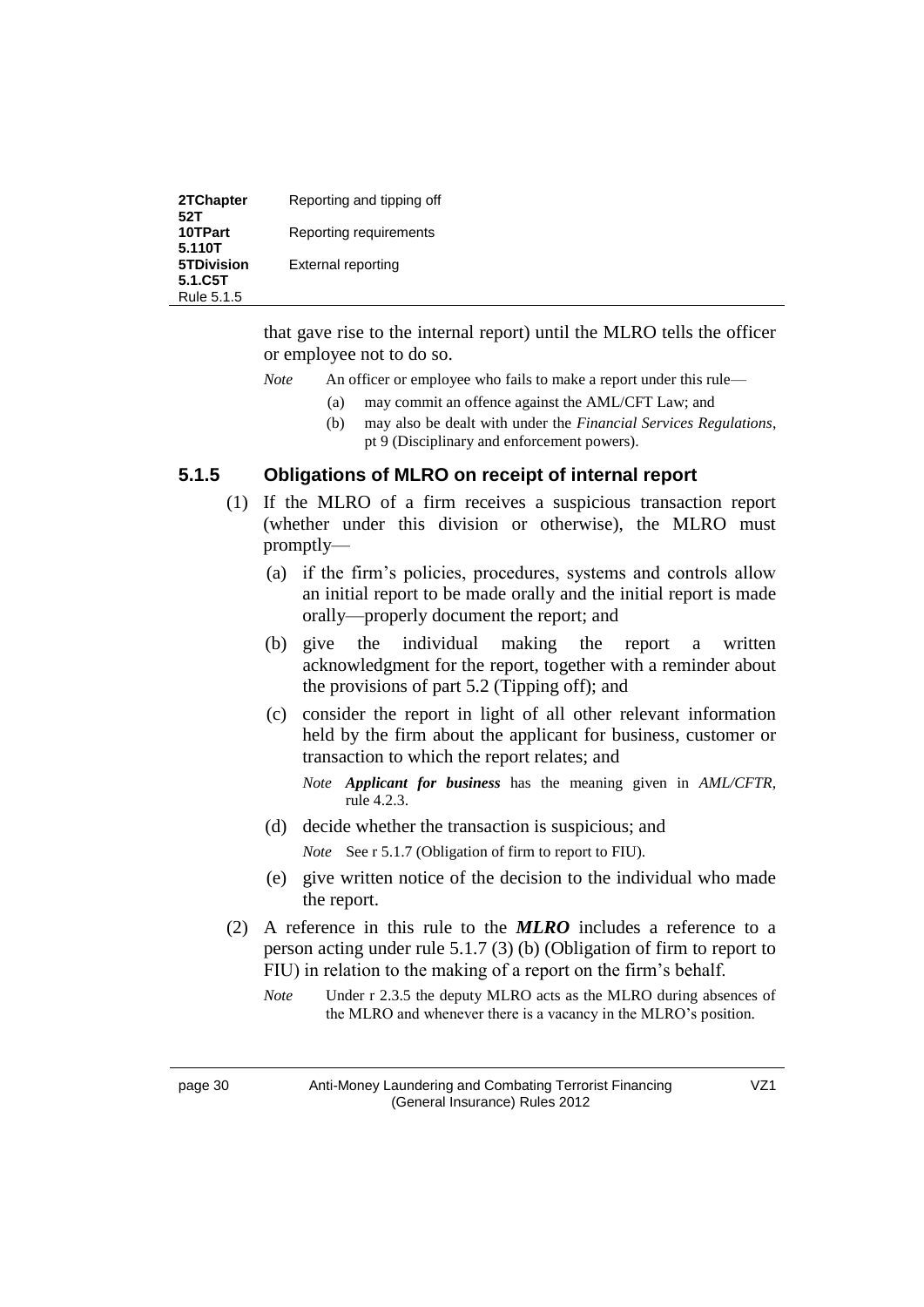| Reporting and tipping off | 2TChapter<br>52T             |
|---------------------------|------------------------------|
| Reporting requirements    | 10TPart<br>5.110T            |
| <b>External reporting</b> | <b>5TDivision</b><br>5.1.C5T |
|                           | Rule 5.1.6                   |

### *Division 5.1.C* **External reporting**

#### **5.1.6 External reporting policies**

- (1) A firm must have clear and effective policies, procedures, systems and controls for reporting to the FIU all known or suspected instances of money laundering or terrorist financing.
- (2) The policies, procedures, systems and controls must enable the firm—
	- (a) to comply with the AML/CFT Law and these rules in relation to the prompt making of suspicious transaction reports to the FIU; and
	- (b) to cooperate effectively with the FIU and law enforcement agencies in relation to suspicious transaction reports made to the FIU.

#### **5.1.7 Obligation of firm to report to FIU**

- (1) This rule applies to a firm if the firm knows, suspects, or has reasonable grounds to know or suspect, that funds are—
	- (a) the proceeds of criminal conduct; or
	- (b) related to terrorist financing; or
	- (c) linked or related to, or are to be used for, terrorism, terrorist acts or by terrorist organisations.
	- *Note <i>Funds*, proceeds of criminal conduct, terrorist financing, terrorist act *nd terrorist organisation* are defined in the glossary.
- (2) The firm must promptly make a suspicious transaction report to the FIU and ensure that any proposed transaction relating to the report does not proceed without consulting with the FIU.
	- *Note* **See r 5.1.6 (2)** for relevant matters to be included in the firm's AML/CFT policies, procedures, systems and controls.
- (3) The report must be made on the firm's behalf by—
	- (a) the MLRO; or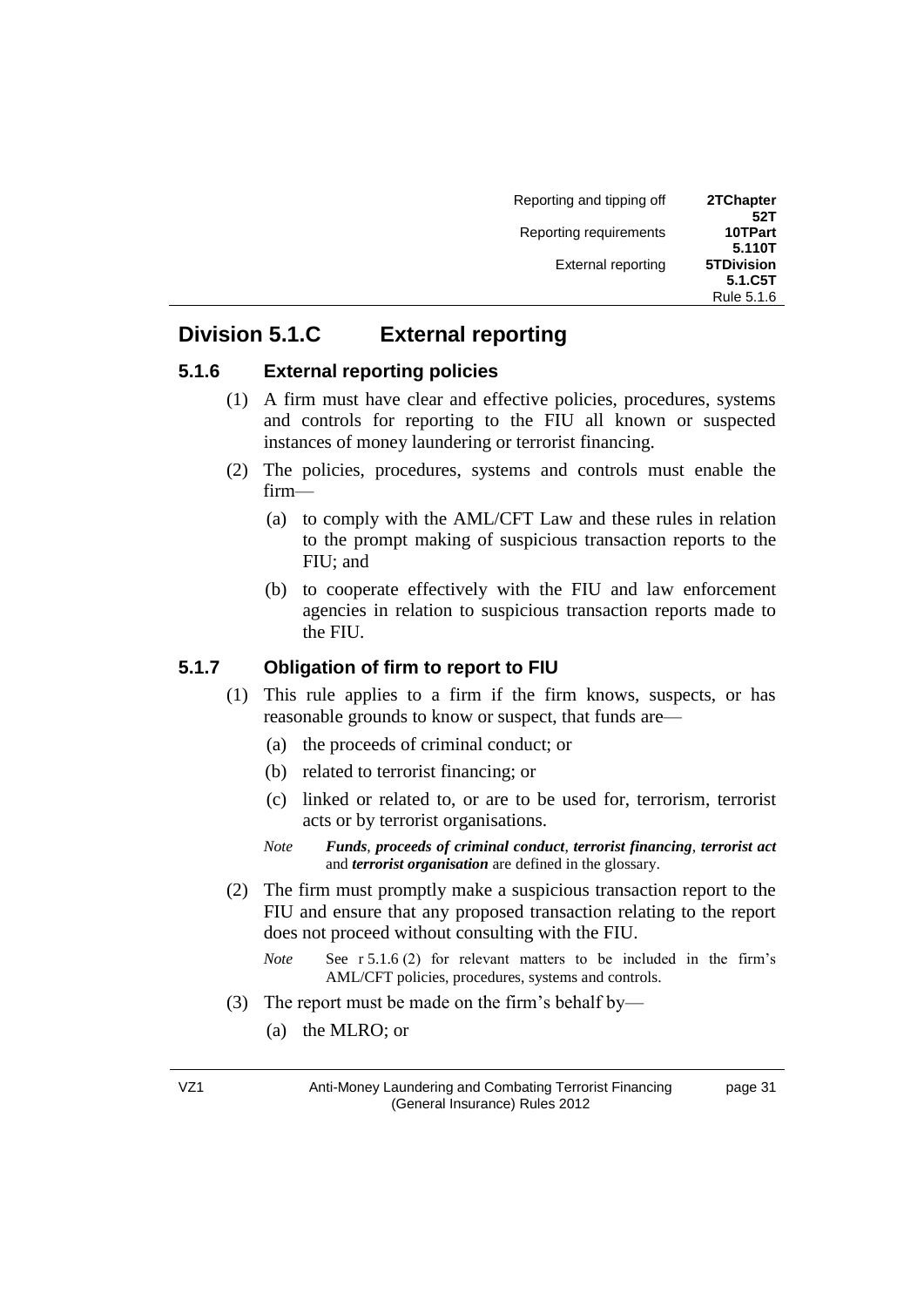| 2TChapter<br>52T  | Reporting and tipping off |
|-------------------|---------------------------|
| 10TPart<br>5.110T | Reporting requirements    |
| <b>5TDivision</b> | External reporting        |
| 5.1.C5T           |                           |
| Rule 5.1.7        |                           |

- (b) if the report cannot be made by the MLRO (or deputy MLRO) for any reason—by a person who is employed (as described in rule 2.3.2 (1) (a)) at the management level by the firm, or by a legal person in the same group, and who has sufficient seniority, experience and authority to investigate and assess internal suspicious transaction reports.
	- *Note V*nder r 2.3.5 the deputy MLRO acts as the MLRO during absences of the MLRO and whenever there is a vacancy in the MLRO's position.
- (4) The firm must make the report—
	- (a) whether or not an internal suspicious transaction report has been made under division 5.1.B (Internal reporting) in relation to the funds; and
	- (b) irrespective of the amount of any transaction relating to the funds; and
	- (c) whether or not any transaction relating to the funds involves tax matters; and
	- (d) even though—
		- (i) no transaction has been, or will be, conducted by the firm in relation to the funds; and
		- (ii) for an applicant for business—no business relationship has been, or will be, entered into by the firm with the applicant; and
		- (iii) for a customer—the firm has terminated any relationship with the customer; and
		- (iv) any attempted money laundering or terrorist financing activity in relation to the funds has failed for any other reason.
		- *Note Applicant for business* has the meaning given in *AML/CFTR*, rule 4.2.3.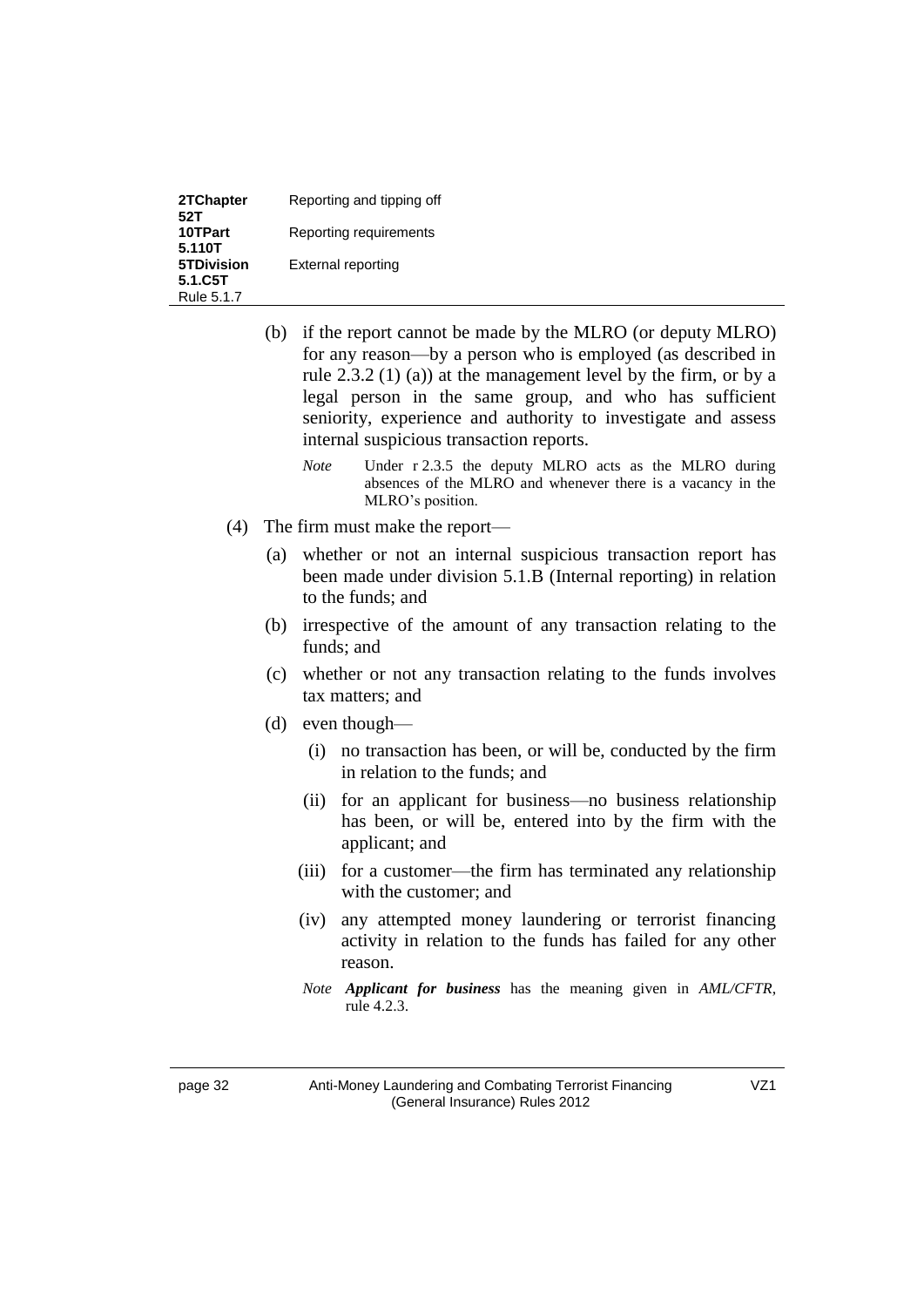| Reporting and tipping off | 2TChapter<br>52T             |
|---------------------------|------------------------------|
| Reporting requirements    | 10TPart<br>5.110T            |
| External reporting        | <b>5TDivision</b><br>5.1.C5T |
|                           | Rule 5.1.8                   |

- (5) The report must include a statement about—
	- (a) the facts or circumstances on which the firm's knowledge or suspicion is based, or the grounds for the firm's knowledge or suspicion; and
	- (b) if the firm knows or suspects that the funds belong to a third person—the facts or circumstances on which that knowledge or suspicion is based, or the grounds for the firm's knowledge or suspicion.
	- *Note A* firm that fails to make a report under this rule—
		- (a) may commit an offence against the AML/CFT Law; and
		- (b) may also be dealt with under the *Financial Services Regulations*, pt 9 (Disciplinary and enforcement powers).
- (6) If a firm makes a report to the FIU under this rule about a proposed transaction, it must immediately tell the Regulator that it has made a report to the FIU under this rule.

### **5.1.8 Obligation not to destroy records relating to customer under investigation**

- (1) This rule applies if—
	- (a) a firm makes a suspicious transaction report to the FIU in relation to an applicant for business or a customer; or
	- (b) the firm knows that an applicant for business or customer is under investigation by a law enforcement agency in relation to money laundering or terrorist financing.
- (2) The firm must not destroy any records relating to the applicant for business or customer without consulting with the FIU.

*Note Applicant for business* has the meaning given in *AML/CFTR*, rule 4.2.3.

#### **5.1.9 Firm may restrict or terminate business relationship**

(1) This division does not prevent a firm from restricting or terminating, for normal commercial reasons, its business relationship with a customer after the firm makes a suspicious transaction report about the customer to the FIU.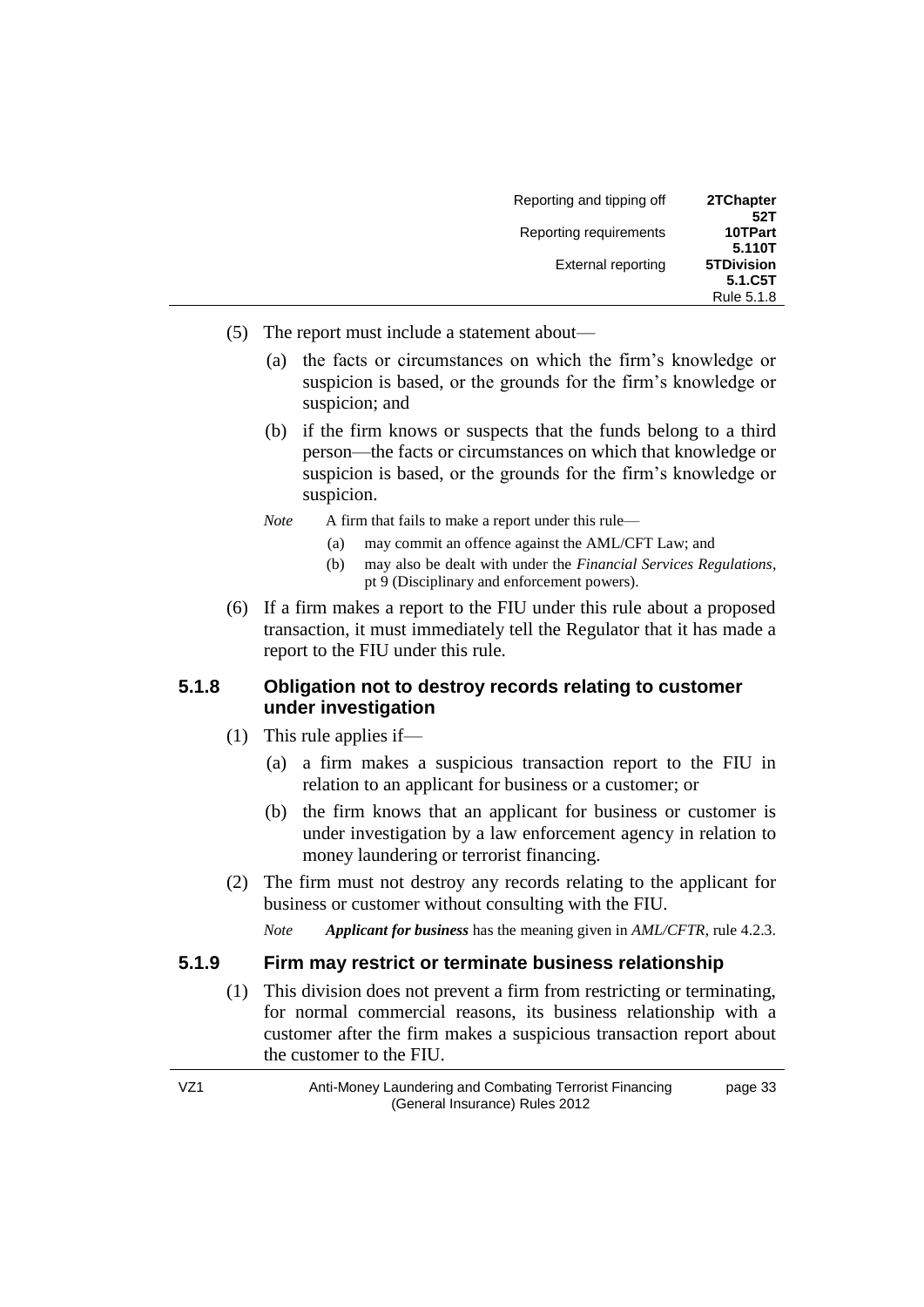| 2TChapter<br>52T       | Reporting and tipping off |
|------------------------|---------------------------|
| 10TPart<br>5.110T      | Reporting requirements    |
| <b>5TDivision</b>      | Reporting records         |
| 5.1.D5T<br>Rule 5.1.10 |                           |

#### (2) However—

- (a) before restricting or terminating the business relationship, the firm must consult with the FIU; and
- (b) the firm must ensure that restricting or terminating the business relationship does not inadvertently result in tipping off the customer.
	- *Note <i>Tipping off* is defined in r 5.2.1.

### *Division 5.1.D* **Reporting records**

#### **5.1.10 Reporting records to be made by MLRO**

The MLRO of a firm must make and keep records—

- (a) showing the details of each internal suspicious transaction report the MLRO receives; and
- (b) necessary to demonstrate how rule 5.1.5 (Obligations of MLRO on receipt of internal report) was complied with in relation to each internal suspicious transaction report; and
- (c) showing the details of each suspicious transaction report made to the FIU by the firm.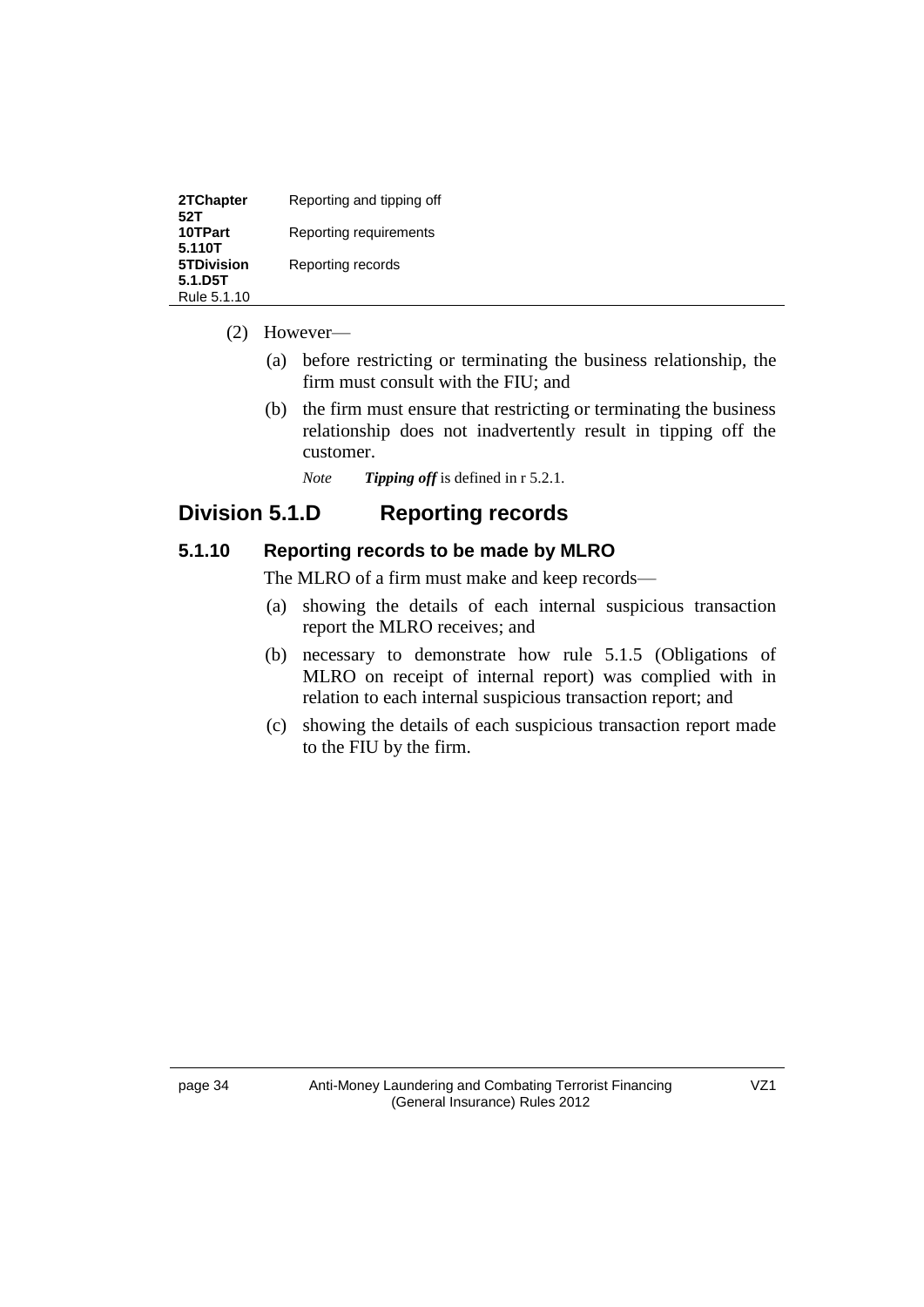Rule 5.2.1

# **Part 5.2 11P** Tipping off

#### **5.2.1 What is** *tipping off***?**

*Tipping off*, in relation to an applicant for business or a customer of a firm, is the unauthorised act of disclosing information that—

- (a) may result in the applicant or customer, or a third party (other than the FIU or the Regulator), knowing or suspecting that the applicant or customer is or may be the subject of—
	- (i) a suspicious transaction report; or
	- (ii) an investigation relating to money laundering or terrorist financing; and
- (b) may prejudice the prevention or detection of offences, the apprehension or prosecution of offenders, the recovery of proceeds of crime, or the identification and prevention of money laundering or terrorist financing.

*Note Applicant for business* has the meaning given in *AML/CFTR*, rule 4.2.3.

#### **5.2.2 Firm must ensure no tipping off occurs**

- (1) A firm must ensure that—
	- (a) its officers and employees are aware of, and sensitive to—
		- (i) the issues surrounding tipping off; and
		- (ii) the consequences of tipping off; and
	- (b) it has policies, procedures, systems and controls to prevent tipping off.
- (2) If a firm believes, on reasonable grounds, that an applicant for business or a customer may be tipped off by conducting customer due diligence measures or ongoing monitoring, the firm may make a suspicious transaction report to the FIU instead of conducting the measures or monitoring.
- (3) If the firm acts under subrule (2), the MLRO must make and keep records to demonstrate the grounds for the belief that conducting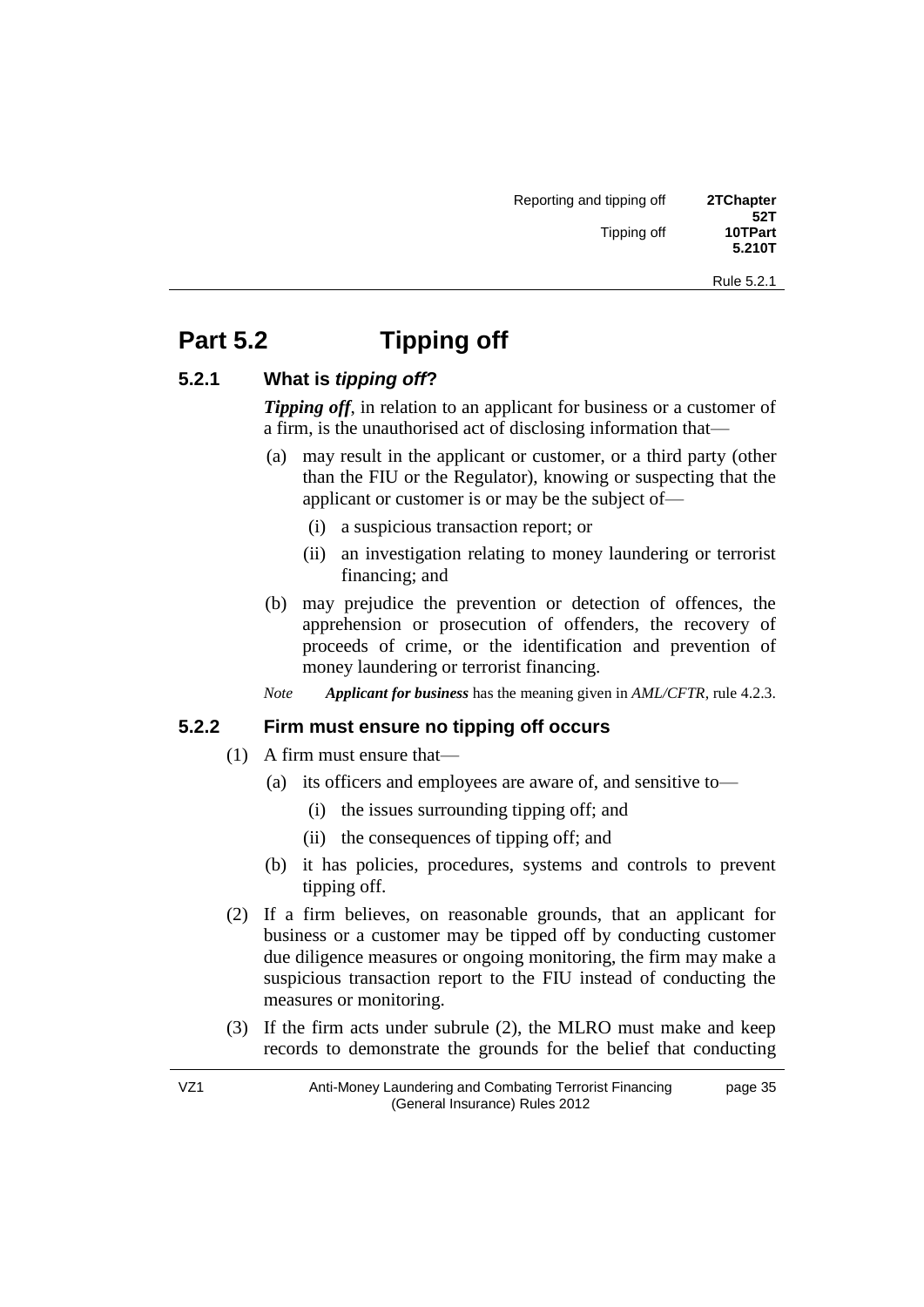| 2TChapter<br>52T  | Reporting and tipping off |
|-------------------|---------------------------|
| 10TPart<br>5.210T | Tipping off               |

Rule 5.2.3

customer due diligence measures or ongoing monitoring would have tipped off an applicant for business or a customer.

*Note Applicant for business* has the meaning given in *AML/CFTR*, rule 4.2.3.

#### **5.2.3 Information relating to suspicious transaction reports to be safeguarded**

- (1) A firm must take all reasonable measures to ensure that information relating to suspicious transaction reports is safeguarded and, in particular, that information relating to a suspicious transaction report is not disclosed to any person (other than a member of the firm's senior management) without the consent of the firm's MLRO.
- (2) The MLRO must not consent to information relating to a suspicious transaction report being disclosed to a person unless the MLRO is satisfied that disclosing the information to the person would not constitute tipping off.
- (3) If the MLRO gives consent, the MLRO must make and keep records to demonstrate how the MLRO was satisfied that disclosing the information to the person would not constitute tipping off.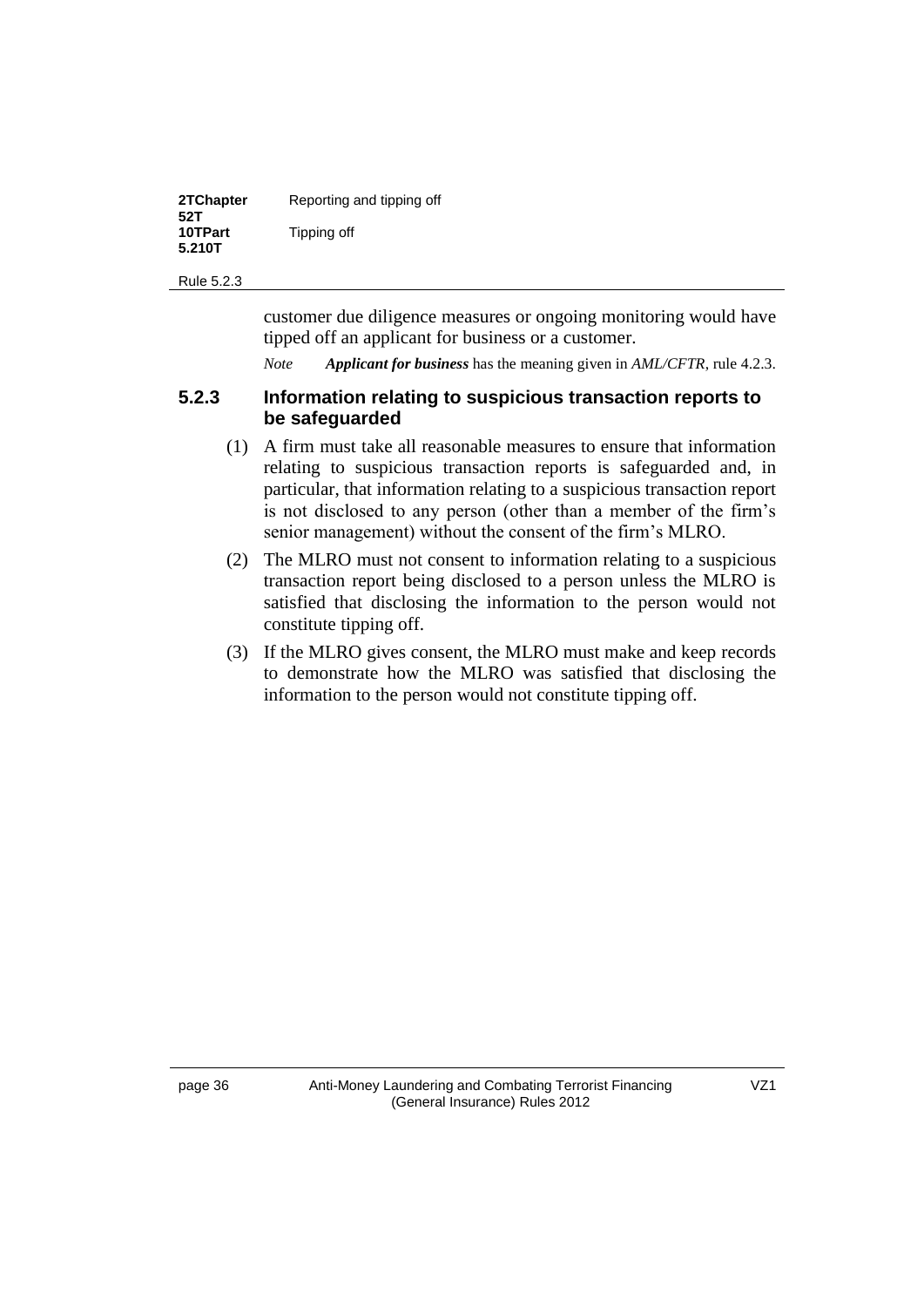# **2The Screening and training Chapter 6 requirements**

# **Part 6.1 Screening procedures**

#### *7T***Note for pt 6.1**

Principle 5 (see r 1.2.5 (a)) requires a firm to have adequate screening procedures to ensure high standards when appointing or employing officers and employees.

#### **6.1.1 Screening procedures—particular requirements**

(1) In this rule:

*higher-impact individual*, in relation to a firm, means an individual who has a role in identifying and preventing money laundering or terrorist financing under the firm's AML/CFT programme.

#### **Examples**

- 1 a senior manager of the firm
- 2 the firm's MLRO or deputy MLRO
- 3 an individual who exercises any other *controlled function* for the firm
- 4 an individual whose role in the firm includes conducting any other activity with or for a customer
- *Note* The firm's AML/CFT programme must include internal policies, procedures, systems and controls to identify and prevent money laundering and terrorist financing and screening procedures (see r 2.1.1 (3) (a) and (b)).
- (2) A firm's screening procedures for the appointment or employment of officers and employees must ensure that an individual is not appointed or employed unless—
	- (a) for a higher-impact individual—the firm is satisfied that the individual has the appropriate character, knowledge, skills and abilities to act honestly, reasonably and independently; or
	- (b) for any other individual—the firm is satisfied about the individual's integrity.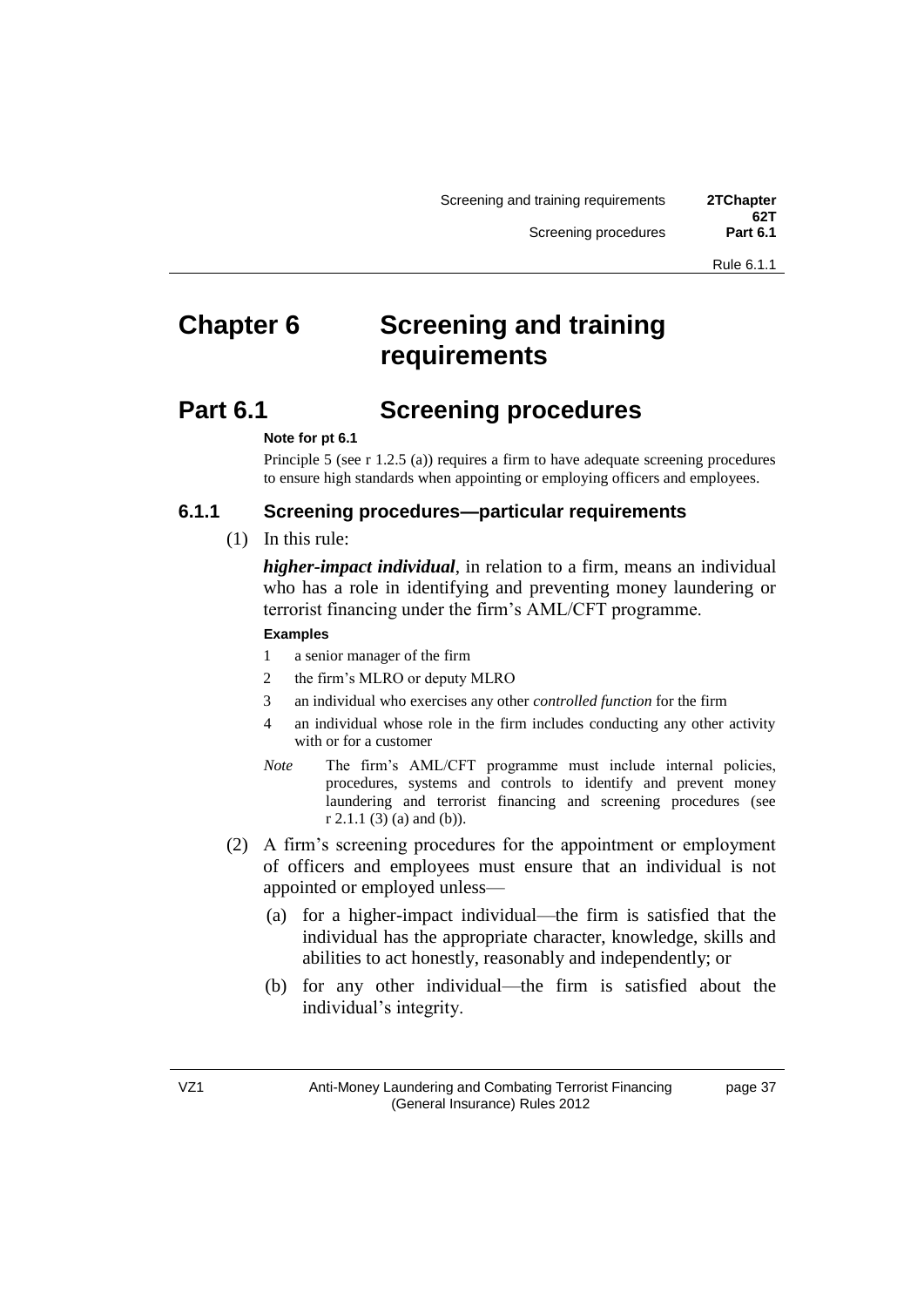| 2TChapter<br>62T | Screening and training requirements |
|------------------|-------------------------------------|
| <b>Part 6.1</b>  | Screening procedures                |

Rule 6.1.1

- (3) The procedures must, as a minimum, provide that, before appointing or employing a higher-impact individual, the firm must—
	- (a) obtain references about the individual; and
	- (b) obtain information about the individual's employment history and qualifications; and
	- (c) obtain details of any regulatory action taken in relation to the individual; and
	- (d) obtain details of any criminal convictions of the individual; and
	- (e) take reasonable steps to confirm the accuracy and completeness of information that it has obtained about the individual.
	- *Note* For an *authorised firm*, these screening procedures are in addition to the provisions of *INDI* about the appointment of *approved individuals* and the provisions of *GENE* about the fitness and propriety of *authorised firms.*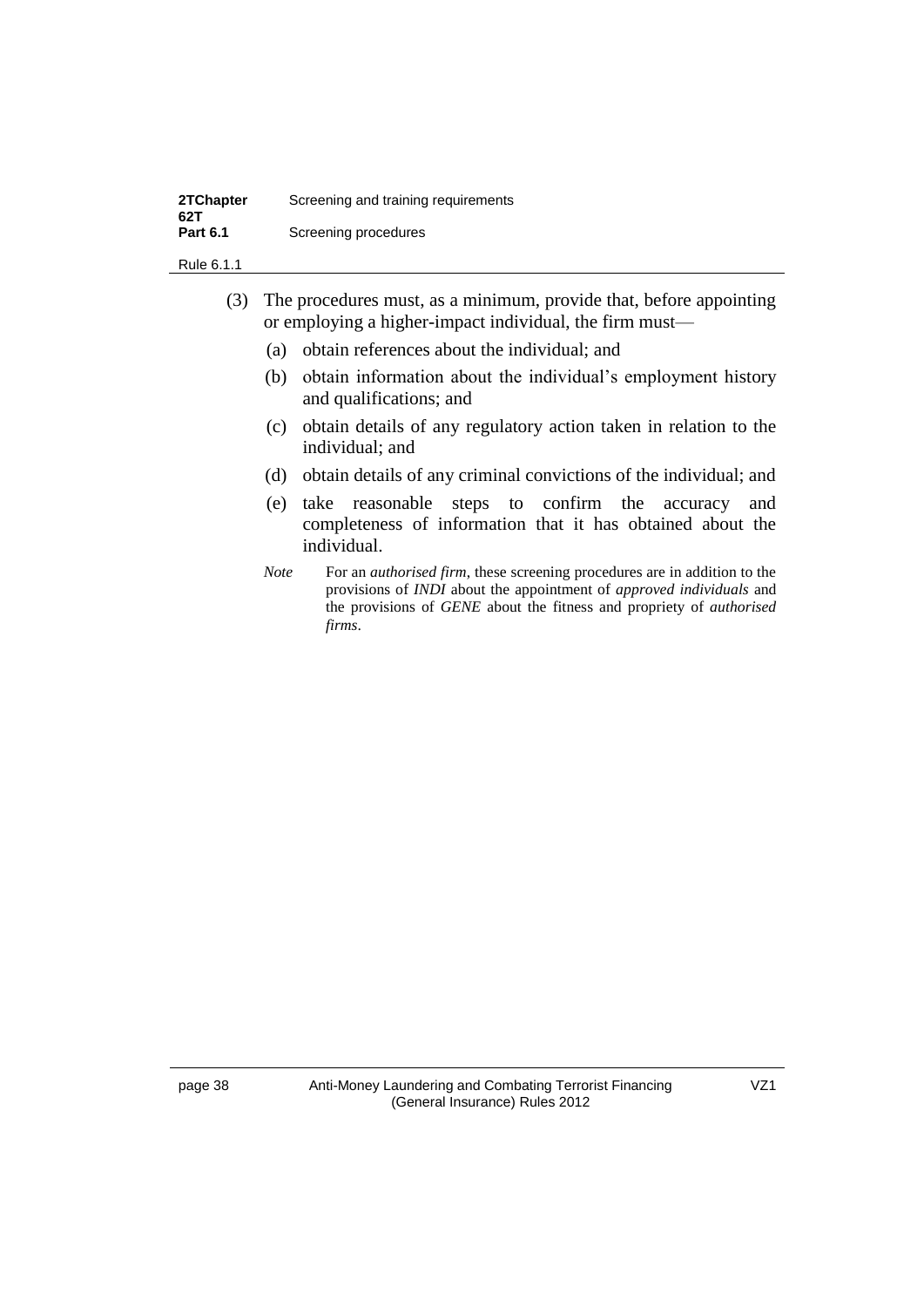page 39

# **Part 6.2 AML/CFT training programme**

#### Note for pt 6.2

Principle 5 (see r 1.2.5 (b)) also requires a firm to have an appropriate ongoing AML/CFT training programme for its officers and employees.

#### **6.2.1 Appropriate AML/CFT training programme to be delivered**

- (1) A firm must identify, design, deliver and maintain an appropriate ongoing AML/CFT training programme for its officers and employees.
- (2) The programme must ensure that the firm's officers and employees are aware, and have an appropriate understanding, of the following:
	- (a) their legal and regulatory responsibilities and obligations, particularly those under the AML/CFT Law and these rules;
	- (b) their role in identifying and preventing money laundering and terrorist financing, and the liability that they, and the firm, may incur for—
		- (i) involvement in money laundering or terrorist financing; and
		- (ii) failure to comply with the AML/CFT Law and these rules;
	- (c) how the firm is managing money laundering and terrorist financing risks, how risk management techniques are being applied by the firm, the roles of the MLRO and deputy MLRO, and the importance of customer due diligence measures and ongoing monitoring;
	- (d) money laundering and terrorist financing threats, techniques, methods and trends, the vulnerabilities of the products offered by the firm, and how to recognise suspicious transactions;
	- (e) the firm's processes for making internal suspicious transaction reports, including how to make effective and efficient reports to the MLRO whenever money laundering or terrorist financing is known or suspected.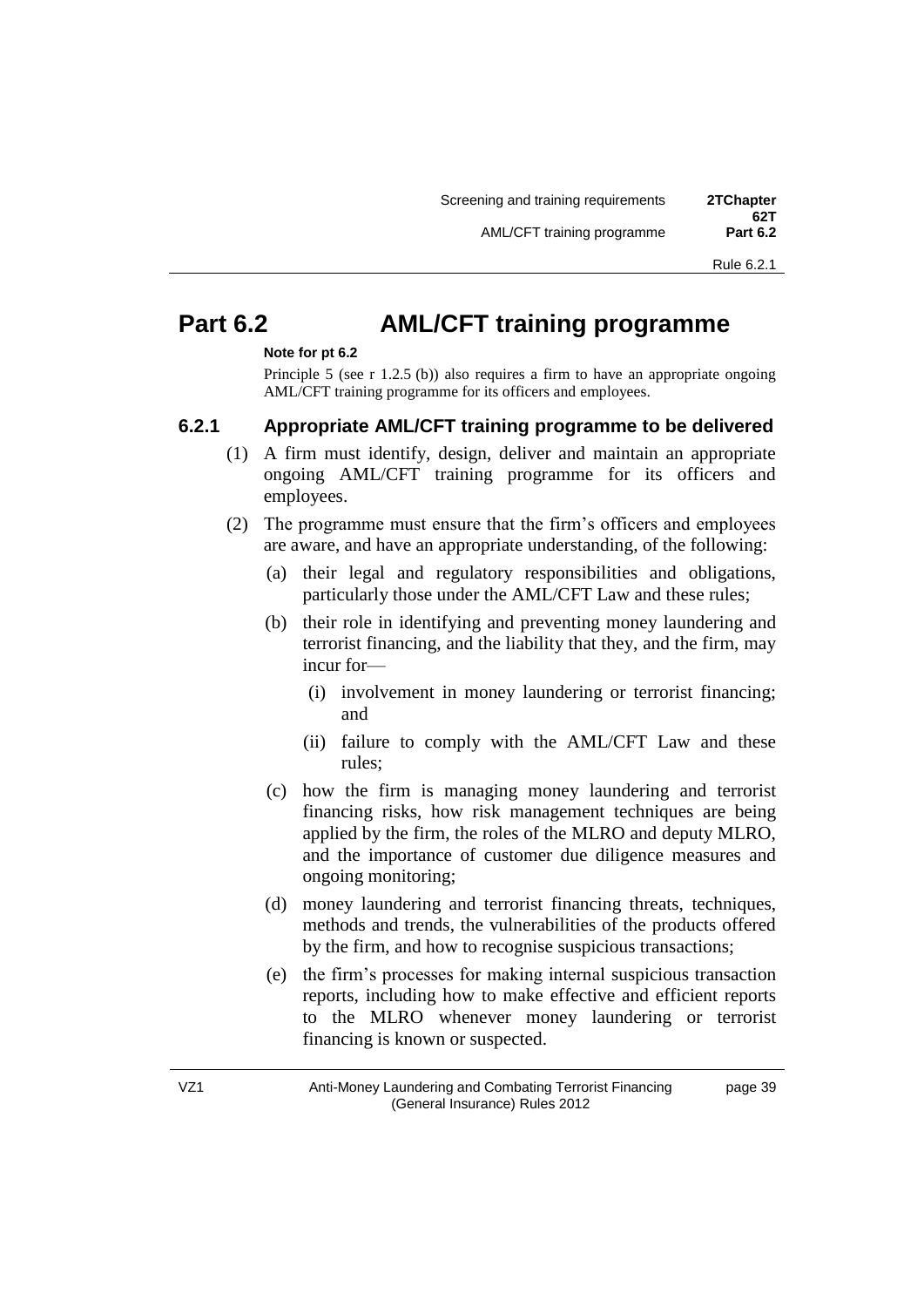| 2TChapter<br>62T | Screening and training requirements |
|------------------|-------------------------------------|
| <b>Part 6.2</b>  | AML/CFT training programme          |

Rule 6.2.2

- (3) The training must enable the firm's officers and employees to seek and assess the information that is necessary for them to decide whether a transaction is suspicious.
- (4) In making a decision about what is appropriate training for its officers and employees, the firm must consider the following:
	- (a) their differing needs, experience, skills and abilities;
	- (b) their differing functions, roles and levels in the firm;
	- (c) the degree of supervision over, or independence exercised by, them;
	- (d) the availability of information that is needed for them to decide whether a transaction is suspicious;
	- (e) the size of the firm's business and the risk of money laundering and terrorist financing;
	- (f) the outcome of reviews of their training needs;
	- (g) any analysis of suspicious transaction reports showing areas where training needs to be enhanced.

#### **Examples**

- 1 training for new employees needs to be different to the training for employees who have been with the firm for some time and are already aware of the firm's policies, processes, systems and controls
- 2 the training for employees who deal with customers face to face needs to be different to the training for employees who deal with customers non-face to face.
- (5) Subrule (4) does not limit the matters that the firm may consider.

#### **6.2.2 Training must be maintained and reviewed**

- (1) A firm's AML/CFT training must include ongoing training to ensure that its officers and employees—
	- (a) maintain their AML/CFT knowledge, skills and abilities; and
	- (b) are kept up to date with new AML/CFT developments, including the latest money laundering and terrorist financing techniques, methods and trends; and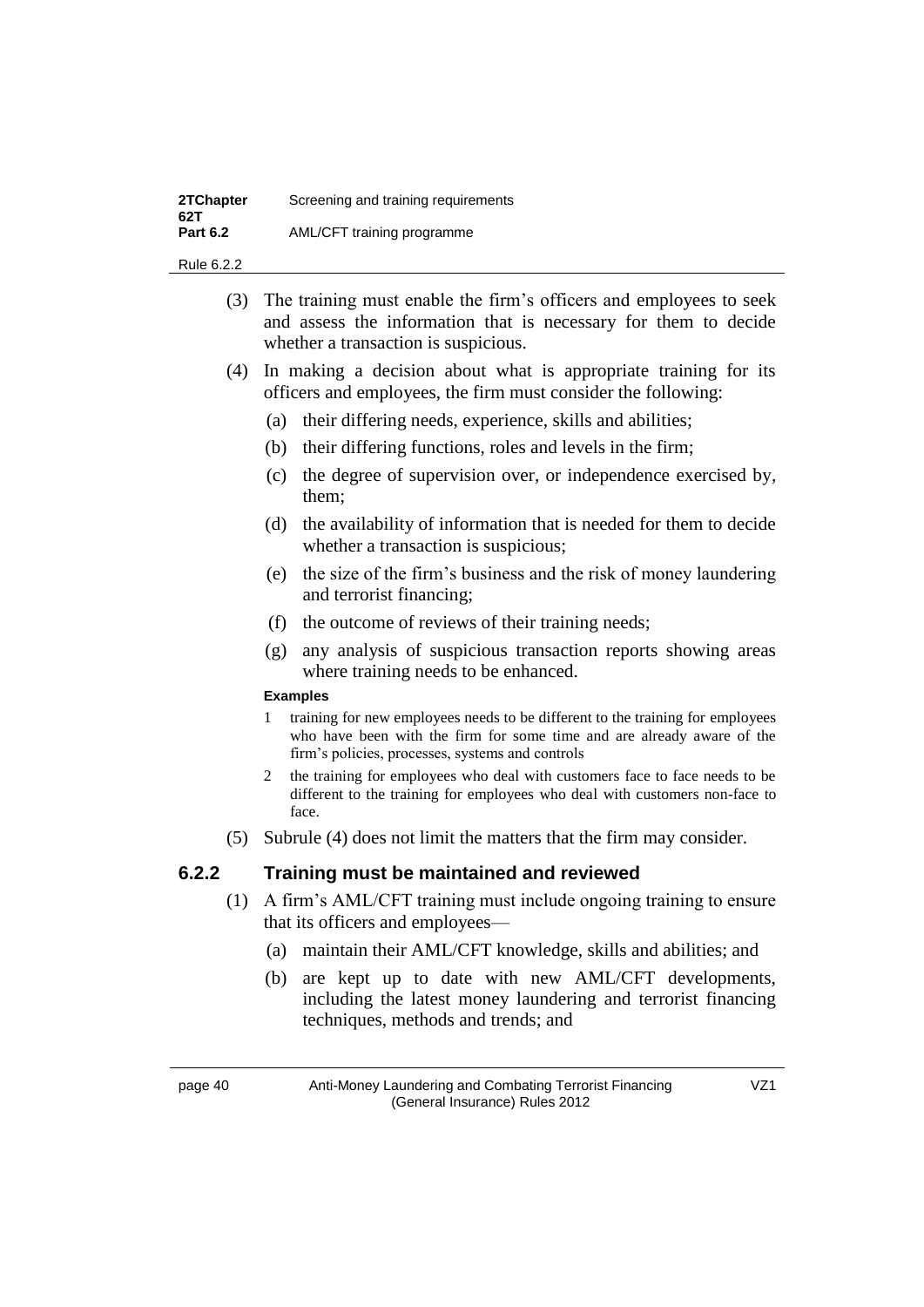| 2TChapter<br>62T | Screening and training requirements |  |
|------------------|-------------------------------------|--|
| <b>Part 6.2</b>  | AML/CFT training programme          |  |
| Rule 6.2.2       |                                     |  |

- (c) are trained on changes to the firm's AML/CFT policies, procedures, systems and controls.
- (2) A firm must, at regular and appropriate intervals, carry out reviews of the AML/CFT training needs of its officers and employees and ensure that the needs are met.
- (3) The firm's senior management must in a timely way—
	- (a) consider the outcomes of each review; and
	- (b) if a review identifies deficiencies in the firm's AML/CFT training—prepare or approve an action plan to remedy the deficiencies.
	- *Note* It is the MLRO's responsibility to monitor the firm's AML/CFT training programme (see r 2.3.4 (f)).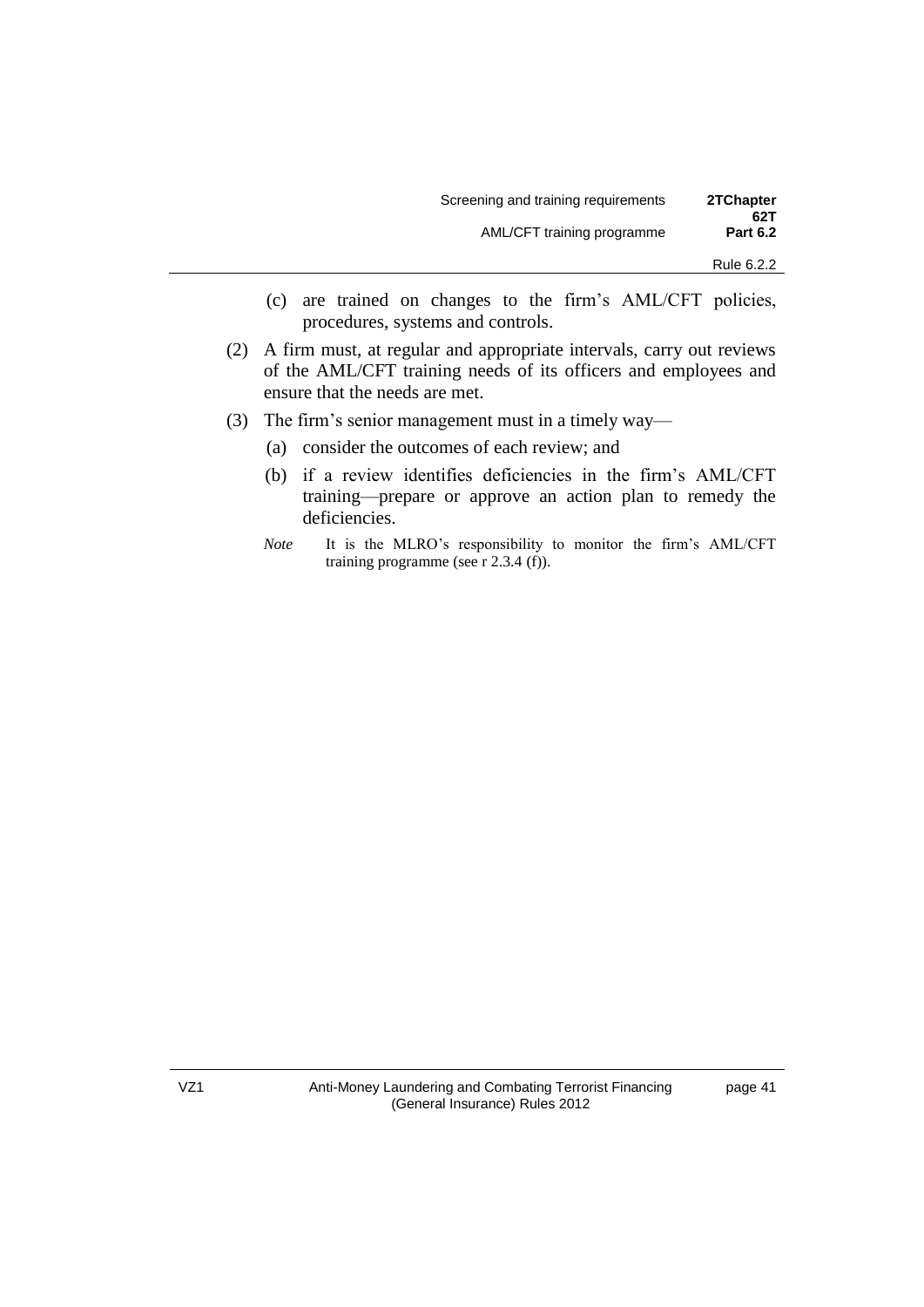| 2TChapter<br>72T | Providing documentary evidence of compliance |
|------------------|----------------------------------------------|
| <b>Part 7.1</b>  | General record-keeping obligations           |

Rule 7.1.1

# **2Thapter 7** 2The Providing documentary **evidence of compliance**

#### **Note for ch 7**

Principle 6 (see r 1.2.6) requires a firm to be able to provide documentary evidence of its compliance with the requirements of the AML/CFT Law and these rules.

# **Part 7.1 General record-keeping obligations**

#### **7.1.1 Records about compliance**

- (1) A firm must make the records necessary—
	- (a) to enable it to comply with the AML/CFT Law and these rules; and
	- (b) to demonstrate at any time whether compliance with the AML/CFT Law and these rules has been achieved.
- (2) Without limiting rule (1) (b), the firm must make the records necessary to demonstrate how—
	- (a) the key AML/CFT principles in part 1.2 have been complied with; and
	- (b) the firm's senior management has complied with responsibilities under the AML/CFT Law and these rules; and
	- (c) the firm's risk-based approach has been designed and implemented; and
	- (d) each of the firm's risks have been mitigated; and
	- (e) customer due diligence measures and ongoing reviews were conducted for each customer; and
	- (f) customer due diligence measures and ongoing monitoring were enhanced where required by the AML/CFT Law or these rules.
	- *Note* See also r 5.1.10 (Reporting records to be made by MLRO).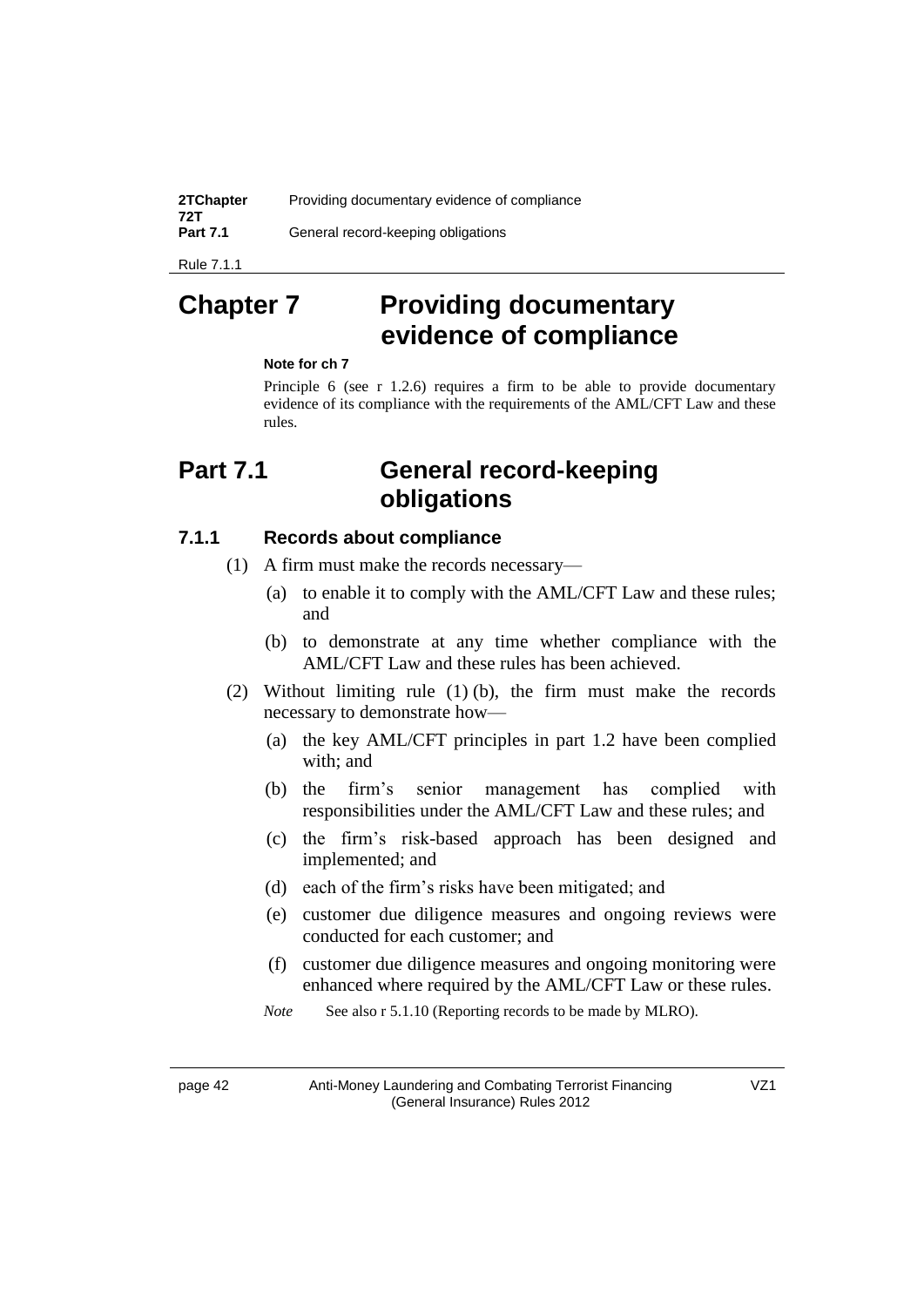| 2TChapter<br>72T | Providing documentary evidence of compliance |
|------------------|----------------------------------------------|
| <b>Part 7.1</b>  | General record-keeping obligations           |
| Rule 7.1.2       |                                              |

#### **7.1.2 How long records must be kept**

- (1) All records made by a firm for the AML/CFT Law or these rules must be kept for at least 6 years after the day they are made.
- (2) All records made by a firm in relation to a customer for the purposes of AML/CFT Law or these rules must be kept for at least the longer of the following:
	- (a) if the firm has (or has had) a business relationship with the customer—6 years after the day the business relationship with the customer ends;
	- (b) if the firm has not had a business relationship with the customer or had a business relationship with the customer and carried out a one-off transaction for the customer after the relationship ended—6 years after the day the firm last completed a transaction with or for the customer.
- (3) If the day the business relationship with the customer ended is unclear, it is taken to have ended on the day the firm last completed a transaction for or with the customer.
- (4) This rule is subject to rule 5.1.8 (Obligation not to destroy records relating to customer under investigation).

#### **7.1.3 Retrieval of records**

- (1) A firm must ensure that all types of records kept for the AML/CFT Law and these rules can be retrieved without undue delay.
- (2) Without limiting subrule (1), a firm must establish and maintain systems that enable it to respond fully and quickly to inquiries from the FIU and law enforcement authorities about—
	- (a) whether it maintains, or has maintained during the previous 6 years, a business relationship with any person; and
	- (b) the nature of the relationship.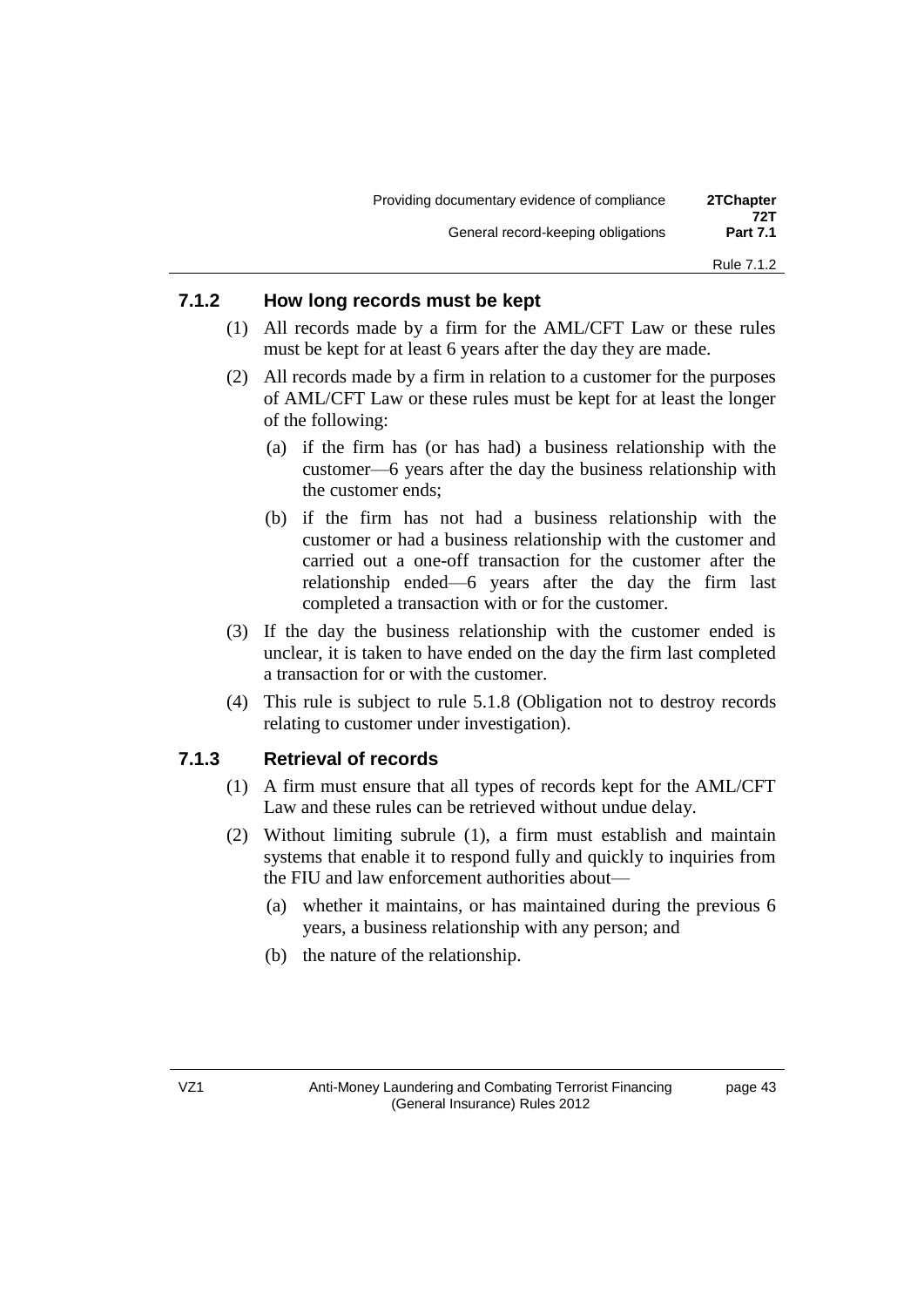| 2TChapter<br>72T | Providing documentary evidence of compliance |
|------------------|----------------------------------------------|
| <b>Part 7.2</b>  | Particular record-keeping obligations        |
| Rule 7.2.1       |                                              |

# **Part 7.2 Particular record-keeping obligations**

#### **7.2.1 Records for customers and transactions**

- (1) A firm must make and keep records in relation to—
	- (a) its business relationship with each customer; and
	- (b) each transaction that it conducts with or for a customer.
- (2) The records must—
	- (a) comply with the requirements of the AML/CFT Law and these rules; and
	- (b) enable an assessment to be made of the firm's compliance with—
		- (i) the AML/CFT Law and these rules; and
		- (ii) its AML/CFT policies, procedures, systems and controls; and
	- (c) enable any transaction effected by or through the firm to be reconstructed; and
	- (d) enable the firm to comply with any request, direction or order by a competent authority, judicial officer or court for the production of documents, or the provision of information, within a reasonable time; and
	- (e) indicate the nature of any evidence that it obtained in relation to an applicant for business, customer or transaction; and
		- *Note Applicant for business* has the meaning given in *AML/CFTR*, rule 4.2.3.
	- (f) for any such evidence—include a copy of the evidence itself or, if this is not practicable, information that would enable a copy of the evidence to be obtained.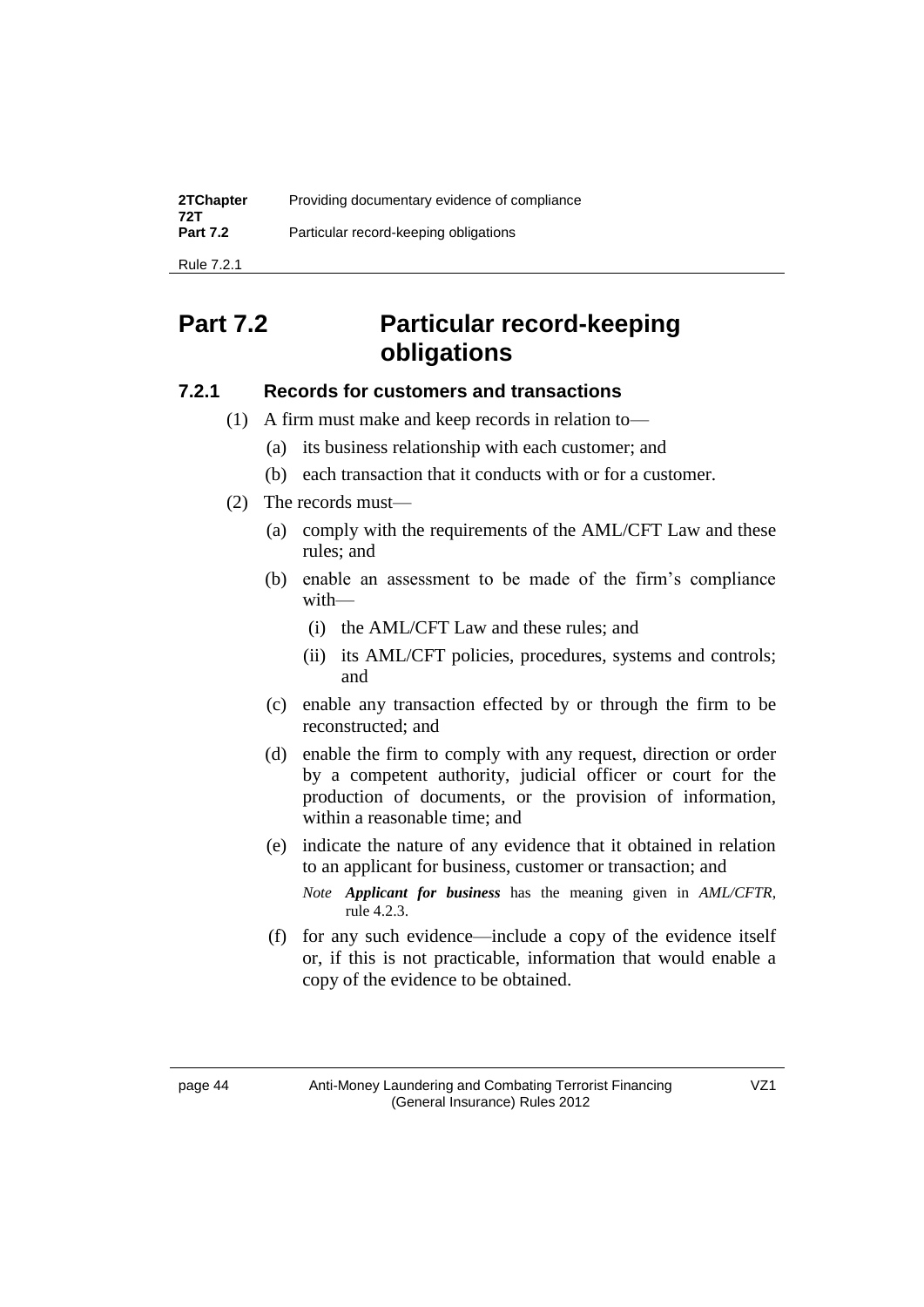| 2TChapter<br>72T | Providing documentary evidence of compliance |
|------------------|----------------------------------------------|
| <b>Part 7.2</b>  | Particular record-keeping obligations        |

- (3) This rule is additional to any provision of the AML/CFT Law or any other provision of these rules.
	- *Note* The following provisions of these rules also relate to the making or keeping of records:
		- $r$  2.1.3 (2) (c) (Matters to be covered by policies)
		- r 5.1.8 (Obligation not to destroy records relating to customer under investigation)
		- r 5.1.10 (Reporting records to be made by MLRO)
		- r 5.2.2 (3) (Firm must ensure no tipping off occurs)
		- r 5.2.3 (3) (Information relating to suspicious transaction reports to be safeguarded).

### **7.2.2 Training records**

A firm must make and keep records of the AML/CFT training provided for the firm's officers and employees, including, as a minimum—

- (a) the dates the training was provided; and
- (b) the nature of the training; and
- (c) the names of the individuals to whom the training was provided.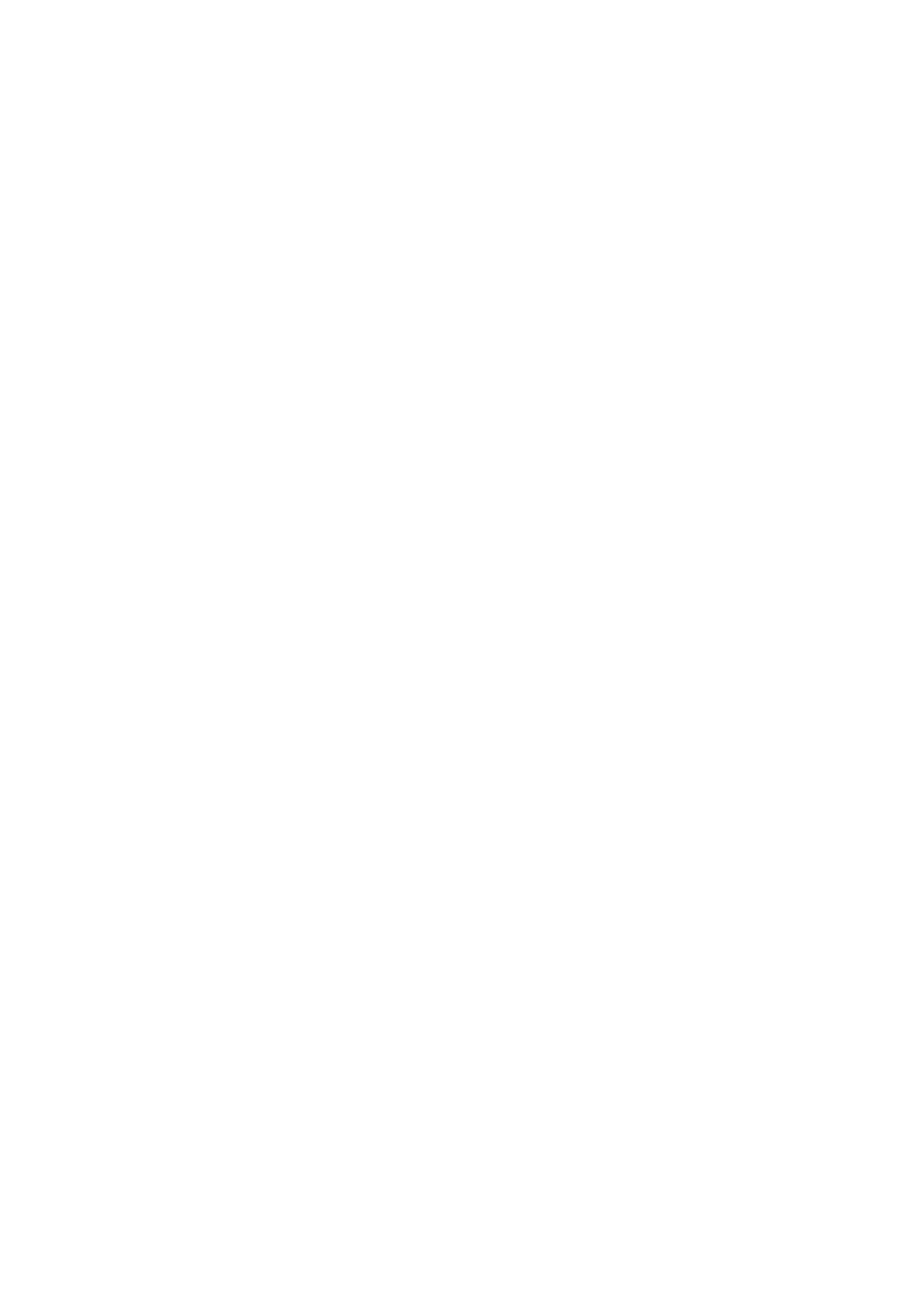# **Glossary**

(see r 1.1.4)

*activity* includes operation.

*AML* means anti-money laundering.

*AML/CFT Law* means Law No. (4) of 2010 on Anti-Money Laundering and Combating the Financing of Terrorism.

*another jurisdiction* means a jurisdiction other than this jurisdiction.

*Note Jurisdiction* and *this jurisdiction* are defined in this glossary.

*applicant for business* has the meaning given in *AML/CFTR*, rule 4.2.3.

*asset* means any kind of asset, and includes, for example, property of any kind.

*Note Property* is defined in this glossary.

*associate*, in relation to a legal person (*A*), means any of the following:

- (a) a legal person in the same group as A;
- (b) a subsidiary of A.
- *Note Legal person, group* and *subsidiary* are defined in this glossary.

*business day* means any day that is not a Friday, Saturday or a public holiday in Qatar.

*CFT* means combating the financing of terrorism.

*customer* has the meaning given by rule 1.3.2.

*deputy MLRO*, in relation to a firm, means the firm's deputy money laundering reporting officer.

*director*, of a firm, means a person appointed to direct the firm's affairs, and includes—

- (a) a person named as director; and
- (b) any other person in accordance with whose instructions the firm is accustomed to act.

page 47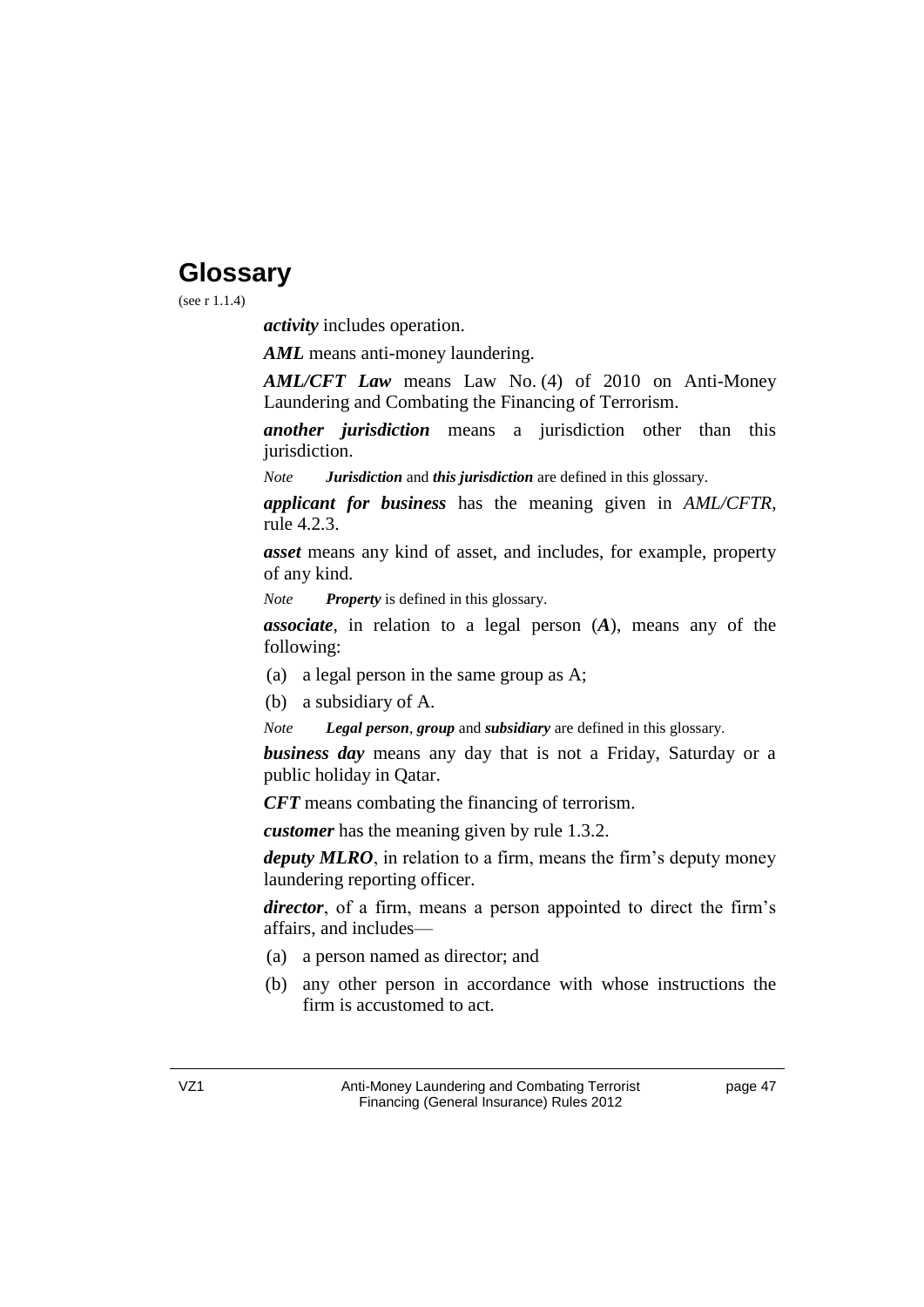*document* means a record of information in any form (including electronic form), and includes, for example—

- (a) anything in writing or on which there is writing; and
- (b) anything on which there are figures, marks, numbers, perforations, symbols or anything else having a meaning for individuals qualified to interpret them; and
- (c) a drawing, map, photograph or plan; and
- (d) any other item or matter (in whatever form) that is, or could reasonably be considered to be, a record of information.
- *Note Writing* is defined in this glossary.

*employee*, in relation to a person  $(A)$ , means an individual—

- (a) who is employed or appointed by A, whether under a contract of service or services or otherwise; or
- (b) whose services are, under an arrangement between A and a third party, placed at the disposal and under the control of A.

*entity* means any kind of entity, and includes, for example, any person.

*Note Person* is defined in this glossary.

*exercise* a function means exercise or perform the function.

*Note Function* is defined in this glossary.

**FATF** means the Financial Action Task Force, the intergovernmental body that sets standards, and develops and promotes policies, to combat money laundering and terrorist financing, and includes any successor entity.

*firm* has the meaning given by rule  $1.3.1$ .

*FIU* means the Financial Information Unit established under the AML/CFT Law.

*foreign jurisdiction* means a jurisdiction other than Qatar (which includes the Qatar Financial Centre).

*function* means any function, authority, duty or power.

*funds* includes assets of any kind.

*Note Asset* is defined in this glossary.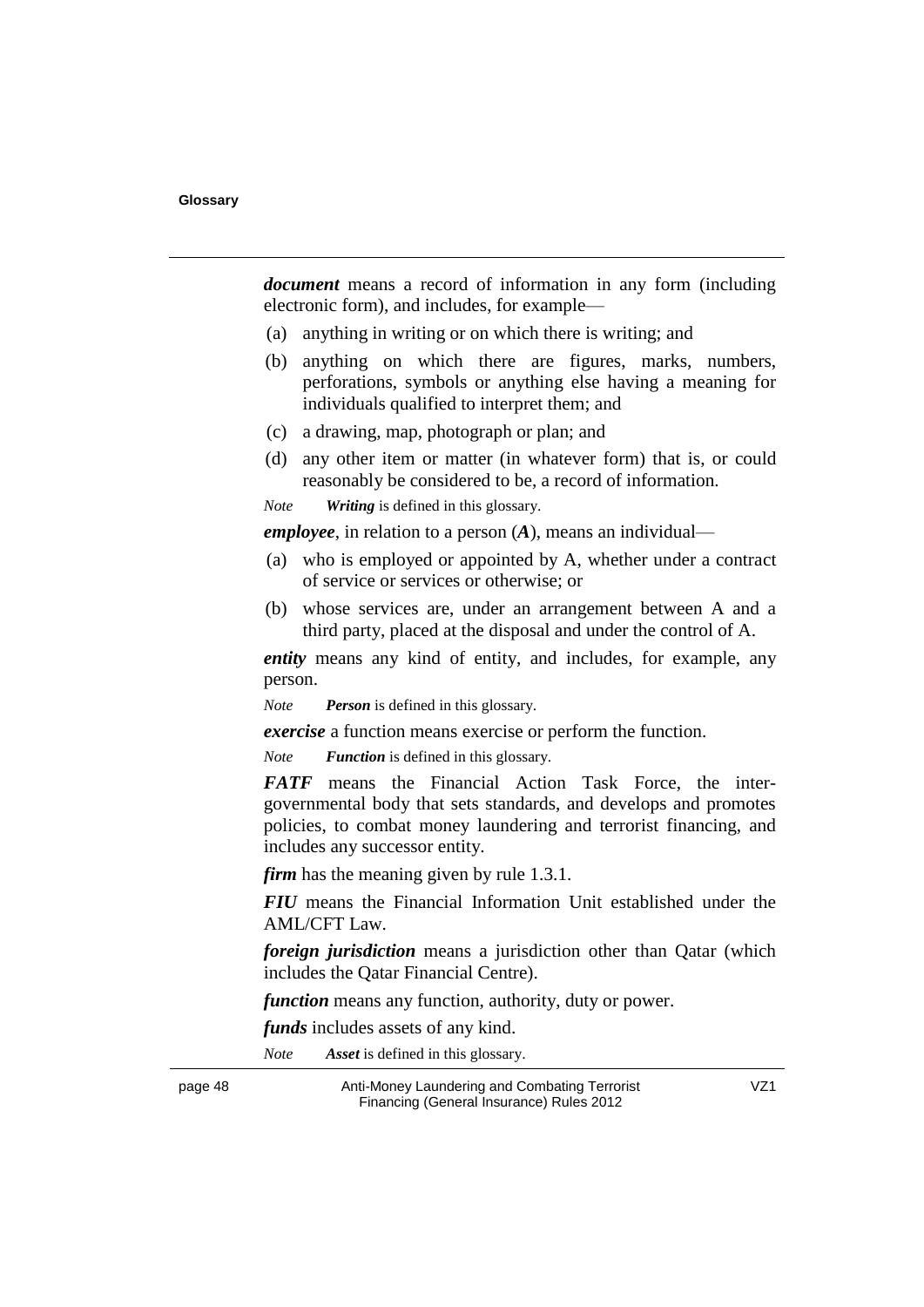*general insurance firm* has the meaning given by rule 1.3.1. *zoverning body*, of a firm, means its board of directors, committee of management or other governing body (whatever it is called).

*group*, in relation to a legal person (*A*), means the following:

- (a) A;
- (b) any parent entity of A;
- (c) any subsidiary (direct or indirect) of any parent entity.

*Note Legal person, parent entity* and *subsidiary* are defined in this glossary.

*instrument* means an instrument of any kind, and includes, for example, any writing or other document.

*Note Vriting and document are defined in this glossary.* 

*iurisdiction* means any kind of legal jurisdiction, and includes, for example—

- (a) the State of Qatar; and
- (b) a foreign country (whether or not an independent sovereign jurisdiction), or a state, province or other territory of such a foreign country; and
- (c) the Qatar Financial Centre or a similar jurisdiction.

*legal person* means an entity (other than an individual) on which the legal system of a jurisdiction confers rights and imposes duties, and includes, for example—

- (a) any entity that can establish a permanent customer relationship with a financial institution; and
- (b) any entity that can own, deal with, or dispose of, property.

#### **Examples**

- 1 a company
- 2 any other corporation
- 3 a partnership, whether or not incorporated
- 4 an association or other undertaking, whether or not incorporated
- 5 a jurisdiction, its government or any of its organs, agencies or instrumentalities

*Note Litty, jurisdiction* and *property* are defined in this glossary.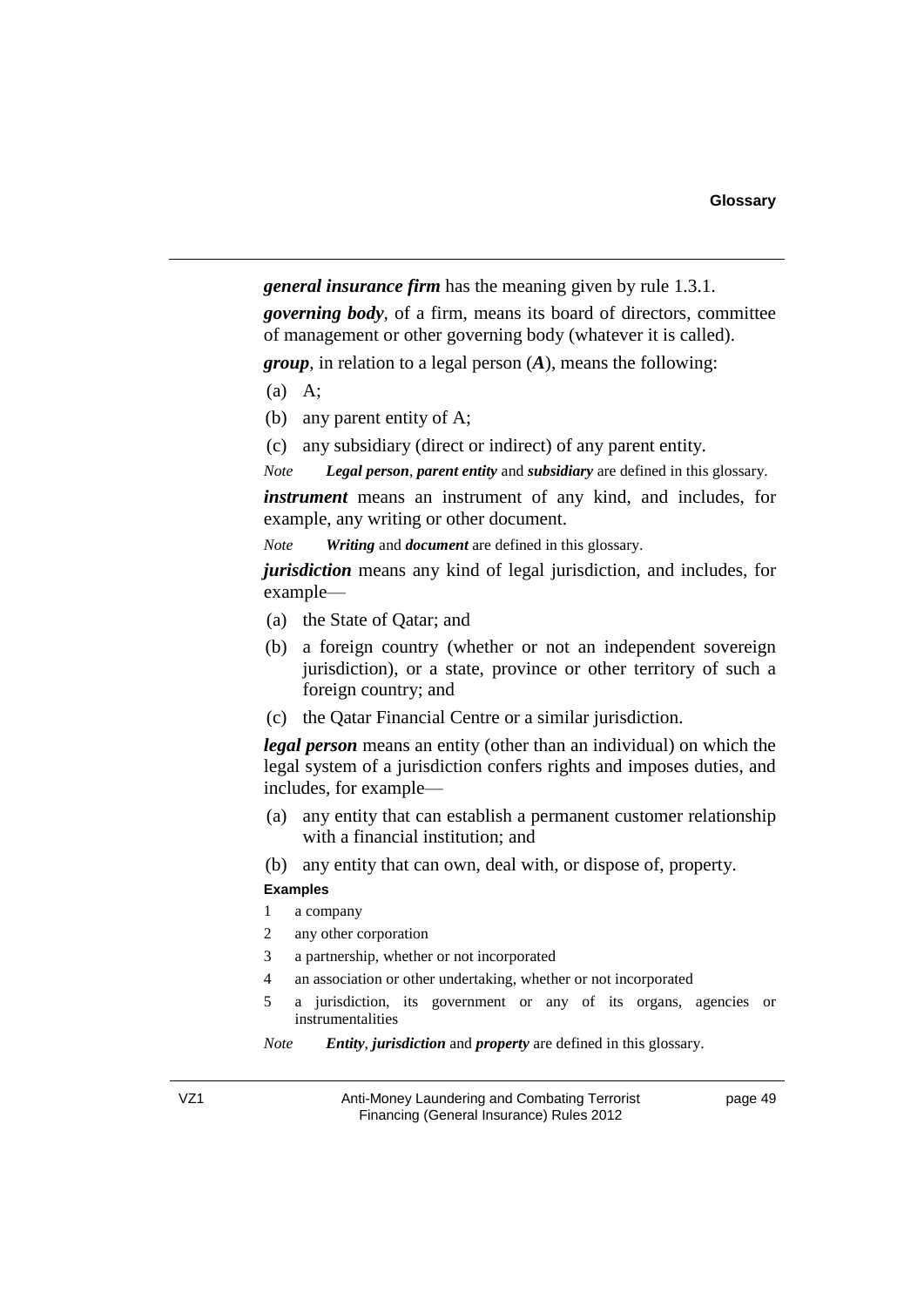*noney laundering* means an act mentioned in the AML/CFT Law, article 1, definition of *Money Laundering*.

*MLRO*, in relation to a firm, means the firm's money laundering reporting officer.

*office* includes position.

*outsourcing*, in relation to a firm, is any form of arrangement that involves the firm relying on a third-party service provider (including a member of its group) for the exercise of a function, or the conduct of an activity, that would otherwise be exercised or conducted by the firm, but does not include—

- (a) discrete advisory services, including, for example, the provision of legal advice, procurement of specialised training, billing, and physical security; or
- (b) supply arrangements and functions, including, for example, the supply of electricity or water and the provision of catering and cleaning services; or
- (c) the purchase of standardised services, including, for example, market information services and the provision of prices.

*Note Group, exercise function and activity are defined in this glossary.* 

*parent entity*, in relation to a legal person  $(A)$ , means any of the following:

- (a) a legal person that holds a majority of the voting power in A;
- (b) a legal person that is a member of A (whether direct or indirect, or through legal or beneficial entitlement) and alone, or together with 1 or more associates, holds a majority of the voting power in A;
- (c) a parent entity of any legal person that is a parent entity of A.

*Note Legal person* and *associate* are defined in this glossary.

#### *person* means-

(a) an individual (including an individual occupying an office from time to time); or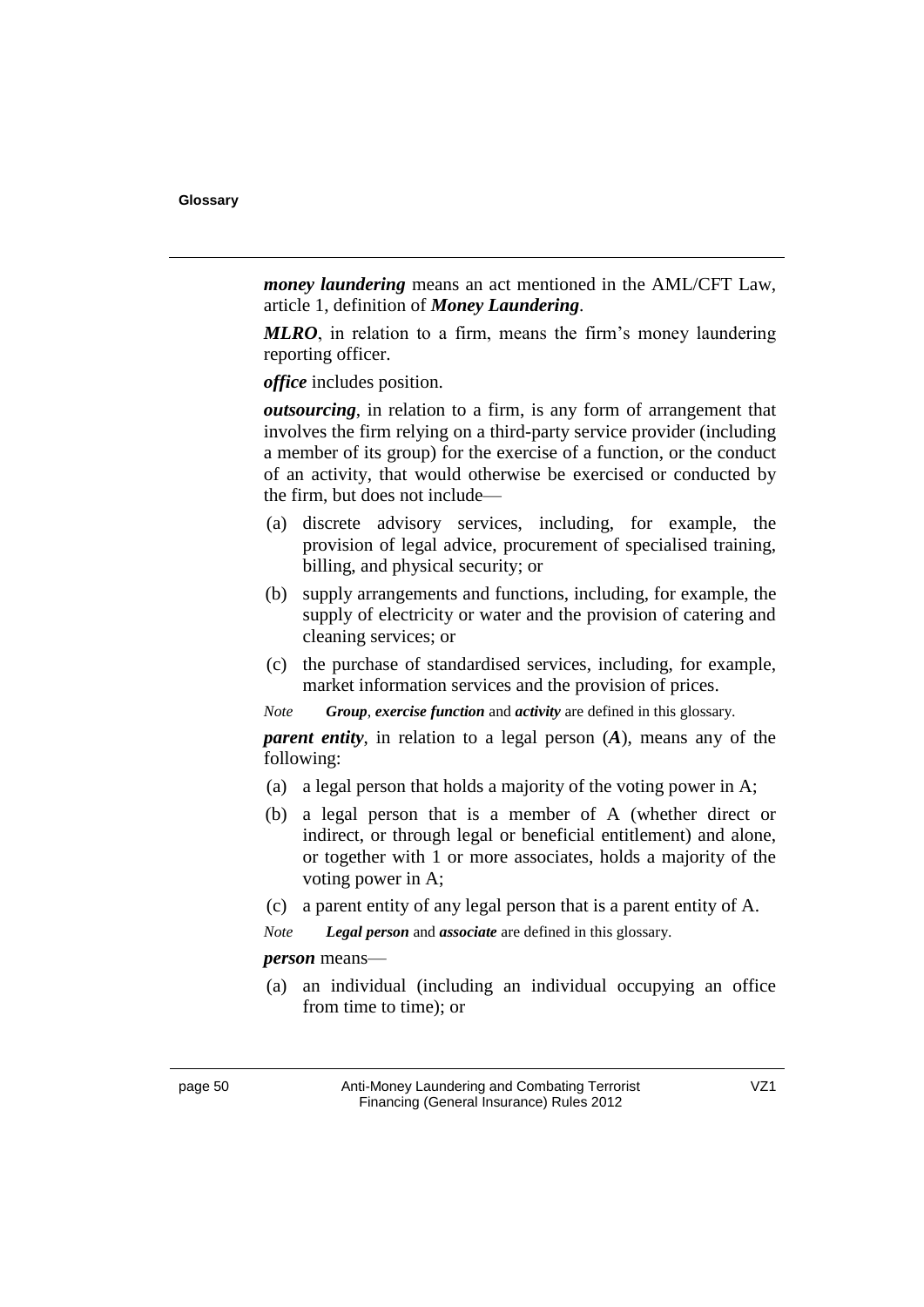(b) a legal person.

*Note Legal person* is defined in this glossary.

*proceeds of criminal conduct*, in relation to any person who has benefited from criminal conduct, includes that benefit.

*product* includes the provision of a service.

*property* means any estate or interest (whether present or future, vested or contingent, or tangible or intangible) in land or property of any other kind, and includes, for example—

- (a) money of any jurisdiction; and
- (b) bonds, commercial notes, drafts, letters of credit, money orders, securities, shares, travellers' cheques, and other negotiable or non-negotiable instruments of any kind; and
- (c) bank credits; and
- (d) any right to interest, dividends or other income on or accruing from or generated by land or property of any kind; and
- (e) any other things in action; and
- (f) any other charge, claim, demand, easement, encumbrance, lien, power, privilege, right, or title, recognised or protected by the law of any jurisdiction over, or in relation to, land or property of any other kind;
- (g) any other documents evidencing title to, or to any interest in, land or property of any other kind.

*Note Jurisdiction* is defined in this glossary.

*senior management*, of a firm, means the firm's senior managers, jointly and separately.

*senior manager*, of a firm, means an individual employed by the firm, or by a member of the firm's group, who has responsibility either alone or with others for management and supervision of 1 or more elements of the firm's business or activities that are conducted in, from or to this jurisdiction.

*Note Group* and *this jurisdiction* are defined in this glossary.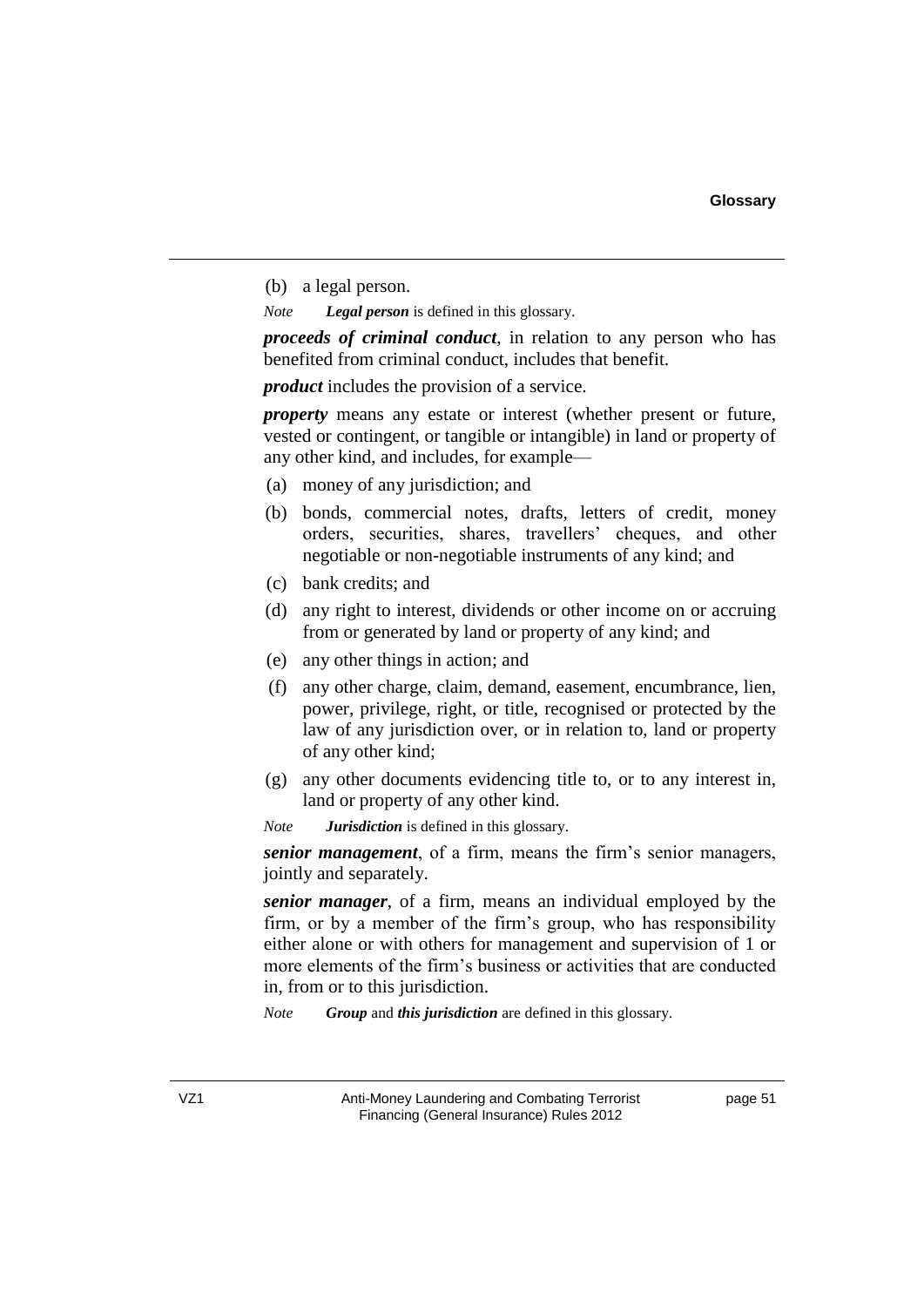*<u><i>subsidiary*—a legal person (*A*) is a *subsidiary* of another legal</u> person  $(B)$  if B is a parent entity of A.

*Note Legal person* and *parent entity* are defined in this glossary.

*suspicious transaction report*, in relation to a firm, means a suspicious transaction report to the firm's MLRO or by the firm to the FIU.

*<i>terrorist* means an individual who—

- (a) commits, or attempts to commit, a terrorist act by any means, directly or indirectly, unlawfully and wilfully; or
- (b) participates as an accomplice in a terrorist act; or
- (c) organises or directs others to commit a terrorist act; or
- (d) contributes to the commission of a terrorist act by a group of persons acting with a common purpose if the contribution is made intentionally and with the aim of furthering the terrorist act or with the knowledge of the intention of the group to commit a terrorist act.

*<i>terrorist act* includes—

- (a) an act that constitutes an offence within the scope of, and as defined in, any of the following treaties:
	- (i) the Convention for the Suppression of Unlawful Seizure of Aircraft (1970);
	- (ii) the Convention for the Suppression of Unlawful Acts against the Safety of Civil Aviation (1971);
	- (iii) the Convention on the Prevention and Punishment of Crimes against Internationally Protected Persons, including Diplomatic Agents (1973);
	- (iv) the International Convention against the Taking of Hostages (1979);
	- (v) the Convention on the Physical Protection of Nuclear Material (1980);
	- (vi) the Protocol for the Suppression of Unlawful Acts of Violence at Airports Serving International Civil Aviation,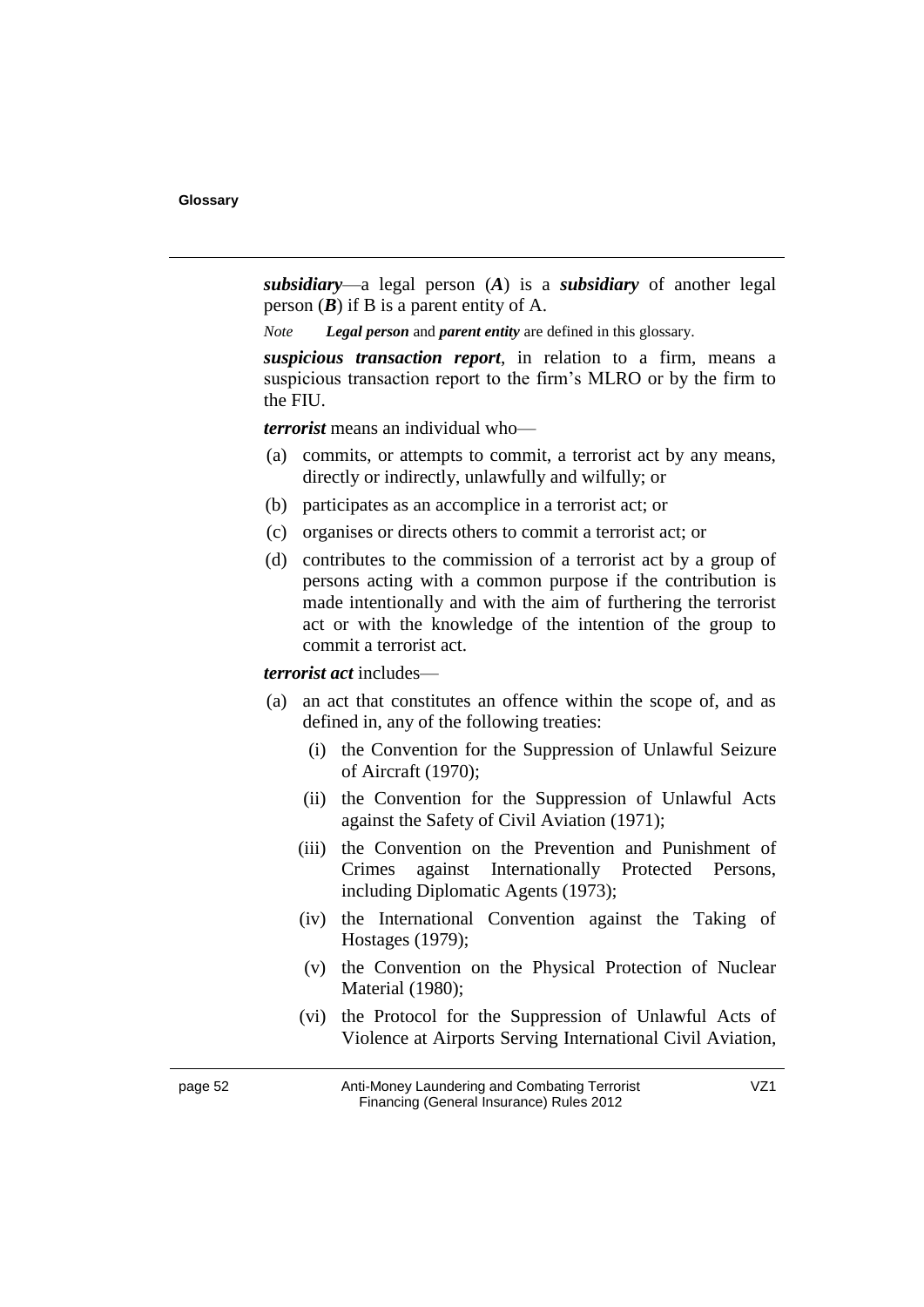supplementary to the Convention for the Suppression of Unlawful Acts against the Safety of Civil Aviation (1988);

- (vii) the Convention for the Suppression of Unlawful Acts against the Safety of Maritime Navigation (1988);
- (viii) the Protocol for the Suppression of Unlawful Acts against the Safety of Fixed Platforms located on the Continental Shelf (1988);
	- (ix) the International Convention for the Suppression of Terrorist Bombings (1997); and
- (b) any other act intended to cause death or serious bodily injury to a civilian, or to any other person not taking an active part in the hostilities in a situation of armed conflict, if the purpose of the act, by its nature or context, is to intimidate a population, or to compel a Government or an international organisation to do or to abstain from doing any act.

*<i>terrorist financing* means the act of willingly, directly or indirectly, providing or collecting (or attempting to provide or collect) funds in order to use them to commit a terrorist act, or knowing that the funds will be used in whole or part—

- (a) for the execution of a terrorist act; or
- (b) by a terrorist or terrorist organisation.
- *Note <i>Funds*, *terrorist act*, *terrorist* and *terrorist organisation* are defined in this glossary.

*<i>1***terrorist organisation** means any group of terrorists that—

- (a) commits, or attempts to commit, a terrorist act by any means, directly or indirectly, unlawfully and wilfully; or
- (b) participates as an accomplice in a terrorist act; or
- (c) organises or directs others to commit a terrorist act; or